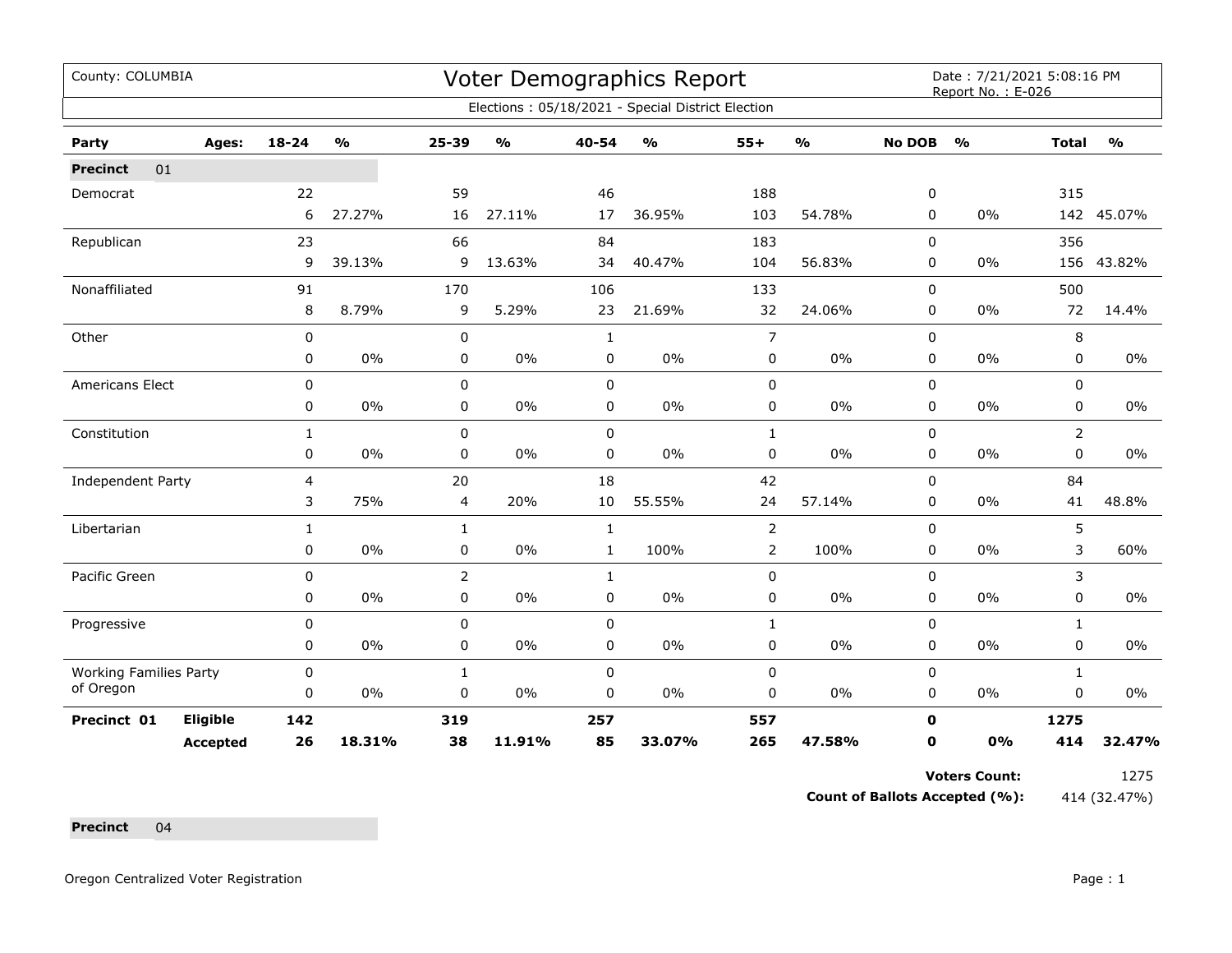| County: COLUMBIA              |                 |                |                                   |                |                                   |                | Voter Demographics Report<br>Elections: 05/18/2021 - Special District Election |                         |                                   |               | Date: 7/21/2021 5:08:16 PM<br>Report No.: E-026 |                |               |
|-------------------------------|-----------------|----------------|-----------------------------------|----------------|-----------------------------------|----------------|--------------------------------------------------------------------------------|-------------------------|-----------------------------------|---------------|-------------------------------------------------|----------------|---------------|
|                               |                 |                |                                   |                |                                   |                |                                                                                |                         |                                   |               |                                                 |                |               |
| Party                         | Ages:           | $18 - 24$      | $\mathsf{o}\mathsf{v}_\mathsf{o}$ | 25-39          | $\mathsf{o}\mathsf{v}_\mathsf{o}$ | 40-54          | %                                                                              | $55+$                   | $\mathsf{o}\mathsf{v}_\mathsf{o}$ | <b>No DOB</b> | $\frac{1}{2}$                                   | <b>Total</b>   | $\frac{0}{0}$ |
| Democrat                      |                 | 8              |                                   | 25             |                                   | 48             |                                                                                | 151                     |                                   | $\pmb{0}$     |                                                 | 232            |               |
|                               |                 | 3              | 37.5%                             | 11             | 44%                               | 14             | 29.16%                                                                         | 79                      | 52.31%                            | 0             | 0%                                              | 107            | 46.12%        |
| Republican                    |                 | 8              |                                   | 44             |                                   | 52             |                                                                                | 143                     |                                   | $\pmb{0}$     |                                                 | 247            |               |
|                               |                 | $\mathbf{1}$   | 12.5%                             | $\overline{7}$ | 15.9%                             | 20             | 38.46%                                                                         | 70                      | 48.95%                            | $\pmb{0}$     | $0\%$                                           | 98             | 39.67%        |
| Nonaffiliated                 |                 | 41             |                                   | 107            |                                   | 52             |                                                                                | 119                     |                                   | $\mathbf 0$   |                                                 | 319            |               |
|                               |                 | 3              | 7.31%                             | 12             | 11.21%                            | 10             | 19.23%                                                                         | 23                      | 19.32%                            | 0             | $0\%$                                           |                | 48 15.04%     |
| Other                         |                 | $\pmb{0}$      |                                   | $\mathbf{1}$   |                                   | $\overline{2}$ |                                                                                | $\overline{4}$          |                                   | $\pmb{0}$     |                                                 | $\overline{7}$ |               |
|                               |                 | 0              | $0\%$                             | $\mathbf{1}$   | 100%                              | $\pmb{0}$      | 0%                                                                             | 0                       | $0\%$                             | 0             | 0%                                              |                | 1 14.28%      |
| Americans Elect               |                 | 0              |                                   | $\mathbf 0$    |                                   | $\pmb{0}$      |                                                                                | $\mathbf 0$             |                                   | $\pmb{0}$     |                                                 | $\pmb{0}$      |               |
|                               |                 | 0              | 0%                                | 0              | 0%                                | $\pmb{0}$      | 0%                                                                             | $\pmb{0}$               | 0%                                | $\pmb{0}$     | 0%                                              | $\pmb{0}$      | 0%            |
| Constitution                  |                 | 0              |                                   | $\mathbf 1$    |                                   | $\mathbf{1}$   |                                                                                | $\overline{4}$          |                                   | $\pmb{0}$     |                                                 | 6              |               |
|                               |                 | 0              | 0%                                | $\pmb{0}$      | 0%                                | $\pmb{0}$      | 0%                                                                             | $\mathbf{1}$            | 25%                               | 0             | 0%                                              | $\mathbf{1}$   | 16.66%        |
| Independent Party             |                 | 0              |                                   | 14             |                                   | 6              |                                                                                | 12                      |                                   | $\mathbf 0$   |                                                 | 32             |               |
|                               |                 | 0              | $0\%$                             | 0              | $0\%$                             | 0              | 0%                                                                             | $\overline{\mathbf{4}}$ | 33.33%                            | $\pmb{0}$     | 0%                                              | 4              | 12.5%         |
| Libertarian                   |                 | $\overline{2}$ |                                   | $1\,$          |                                   | $\mathsf 0$    |                                                                                | $\overline{2}$          |                                   | $\pmb{0}$     |                                                 | 5              |               |
|                               |                 | $\mathbf{1}$   | 50%                               | 0              | 0%                                | 0              | 0%                                                                             | 0                       | $0\%$                             | 0             | 0%                                              | $\mathbf{1}$   | 20%           |
| Pacific Green                 |                 | $\pmb{0}$      |                                   | $\mathbf 1$    |                                   | $\pmb{0}$      |                                                                                | 0                       |                                   | $\pmb{0}$     |                                                 | $\mathbf{1}$   |               |
|                               |                 | 0              | 0%                                | $\mathbf{1}$   | 100%                              | $\pmb{0}$      | 0%                                                                             | 0                       | 0%                                | 0             | 0%                                              | $\mathbf{1}$   | 100%          |
| Progressive                   |                 | $\pmb{0}$      |                                   | $\mathbf 0$    |                                   | $\pmb{0}$      |                                                                                | $\mathbf 0$             |                                   | $\pmb{0}$     |                                                 | $\pmb{0}$      |               |
|                               |                 | 0              | 0%                                | 0              | 0%                                | $\pmb{0}$      | 0%                                                                             | 0                       | 0%                                | 0             | 0%                                              | $\pmb{0}$      | $0\%$         |
| <b>Working Families Party</b> |                 | 0              |                                   | $\mathbf 0$    |                                   | $\mathbf{1}$   |                                                                                | $\mathbf 0$             |                                   | $\pmb{0}$     |                                                 | $\mathbf{1}$   |               |
| of Oregon                     |                 | 0              | 0%                                | $\mathbf 0$    | 0%                                | $\pmb{0}$      | $0\%$                                                                          | $\mathbf 0$             | $0\%$                             | 0             | 0%                                              | $\pmb{0}$      | 0%            |
| Precinct 04                   | Eligible        | 59             |                                   | 194            |                                   | 162            |                                                                                | 435                     |                                   | $\mathbf 0$   |                                                 | 850            |               |
|                               | <b>Accepted</b> | 8              | 13.56%                            | 32             | 16.49%                            | 44             | 27.16%                                                                         | 177                     | 40.69%                            | $\mathbf o$   | 0%                                              | 261            | 30.71%        |
|                               |                 |                |                                   |                |                                   |                |                                                                                |                         |                                   |               | <b>Voters Count:</b>                            |                | 850           |
|                               |                 |                |                                   |                |                                   |                |                                                                                |                         |                                   |               | Count of Ballots Accepted (%):                  |                | 261 (30.71%)  |
| 05<br><b>Precinct</b>         |                 |                |                                   |                |                                   |                |                                                                                |                         |                                   |               |                                                 |                |               |
| Democrat                      |                 | 7              |                                   | 29             |                                   | 36             |                                                                                | 128                     |                                   | 0             |                                                 | 200            |               |
|                               |                 | 0              | 0%                                | 6              | 20.68%                            | 14             | 38.88%                                                                         | 62                      | 48.43%                            | 0             | 0%                                              | 82             | 41%           |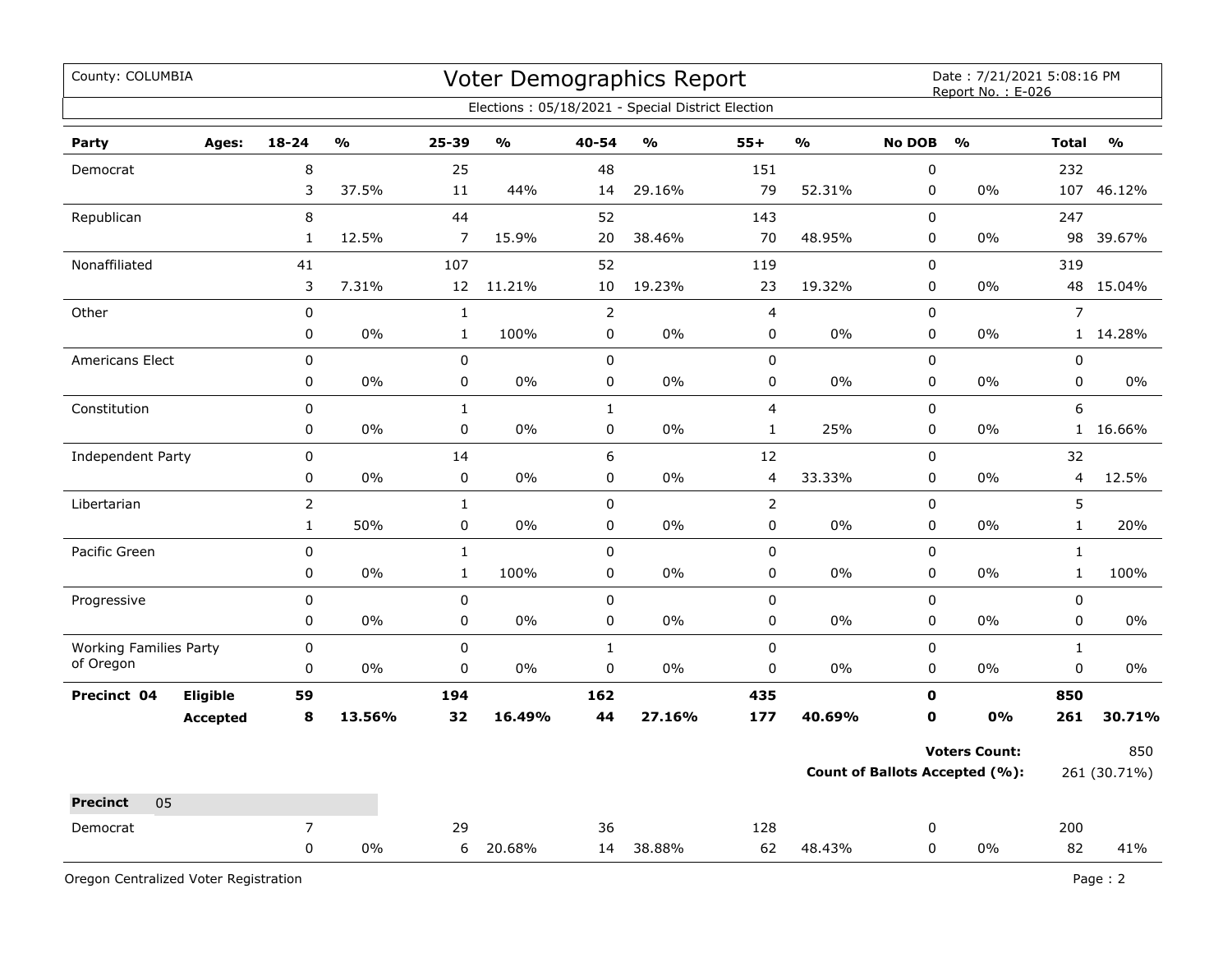| County: COLUMBIA                           |                 |                |          |              |               |              | Voter Demographics Report                         |             |               |               | Date: 7/21/2021 5:08:16 PM<br>Report No.: E-026 |              |               |
|--------------------------------------------|-----------------|----------------|----------|--------------|---------------|--------------|---------------------------------------------------|-------------|---------------|---------------|-------------------------------------------------|--------------|---------------|
|                                            |                 |                |          |              |               |              | Elections: 05/18/2021 - Special District Election |             |               |               |                                                 |              |               |
| Party                                      | Ages:           | $18 - 24$      | %        | 25-39        | $\frac{0}{0}$ | 40-54        | $\frac{1}{2}$                                     | $55+$       | $\frac{9}{0}$ | <b>No DOB</b> | $\frac{1}{2}$                                   | <b>Total</b> | $\frac{1}{2}$ |
| Republican                                 |                 | 20             |          | 31           |               | 56           |                                                   | 119         |               | 0             |                                                 | 226          |               |
|                                            |                 | 6              | 30%      | 6            | 19.35%        | 21           | 37.5%                                             | 53          | 44.53%        | $\mathbf 0$   | 0%                                              |              | 86 38.05%     |
| Nonaffiliated                              |                 | 51             |          | 60           |               | 78           |                                                   | 81          |               | $\mathbf 0$   |                                                 | 270          |               |
|                                            |                 | $\overline{7}$ | 13.72%   | 4            | 6.66%         | 13           | 16.66%                                            | 24          | 29.62%        | 0             | 0%                                              | 48           | 17.77%        |
| Other                                      |                 | $\pmb{0}$      |          | $\pmb{0}$    |               | 3            |                                                   | $1\,$       |               | $\pmb{0}$     |                                                 | 4            |               |
|                                            |                 | 0              | 0%       | 0            | $0\%$         | $\mathbf{1}$ | 33.33%                                            | 0           | $0\%$         | $\pmb{0}$     | 0%                                              | $\mathbf{1}$ | 25%           |
| Americans Elect                            |                 | $\mathbf 0$    |          | $\mathbf 0$  |               | $\mathbf 0$  |                                                   | $\mathbf 0$ |               | $\mathbf 0$   |                                                 | $\mathbf 0$  |               |
|                                            |                 | 0              | 0%       | 0            | $0\%$         | $\mathbf 0$  | $0\%$                                             | 0           | $0\%$         | $\mathbf 0$   | 0%                                              | $\mathbf 0$  | $0\%$         |
| Constitution                               |                 | 0              |          | $\mathbf 1$  |               | $\pmb{0}$    |                                                   | $\pmb{0}$   |               | $\pmb{0}$     |                                                 | $\mathbf{1}$ |               |
|                                            |                 | 0              | $0\%$    | $\mathbf{1}$ | 100%          | $\pmb{0}$    | $0\%$                                             | 0           | $0\%$         | 0             | $0\%$                                           | $\mathbf{1}$ | 100%          |
| Independent Party                          |                 | $\mathbf 1$    |          | $\mathbf 1$  |               | 8            |                                                   | 19          |               | $\pmb{0}$     |                                                 | 29           |               |
|                                            |                 | 0              | $0\%$    | 0            | $0\%$         | 3            | 37.5%                                             | 12          | 63.15%        | 0             | $0\%$                                           |              | 15 51.72%     |
| Libertarian                                |                 | $\mathbf{1}$   |          | 5            |               | 3            |                                                   | 5           |               | $\mathbf 0$   |                                                 | 14           |               |
|                                            |                 | 0              | 0%       | $\mathbf{1}$ | 20%           | $\mathbf{1}$ | 33.33%                                            | 0           | $0\%$         | $\mathbf 0$   | $0\%$                                           |              | 2 14.28%      |
| Pacific Green                              |                 | 0              |          | $\pmb{0}$    |               | $\mathbf{3}$ |                                                   | $\pmb{0}$   |               | $\mathsf 0$   |                                                 | 3            |               |
|                                            |                 | 0              | 0%       | $\pmb{0}$    | 0%            | $\mathbf{1}$ | 33.33%                                            | 0           | $0\%$         | 0             | $0\%$                                           | $\mathbf{1}$ | 33.33%        |
| Progressive                                |                 | 0              |          | $\pmb{0}$    |               | $\pmb{0}$    |                                                   | $\pmb{0}$   |               | $\pmb{0}$     |                                                 | $\mathsf 0$  |               |
|                                            |                 | 0              | $0\%$    | $\pmb{0}$    | $0\%$         | 0            | $0\%$                                             | 0           | $0\%$         | 0             | $0\%$                                           | 0            | 0%            |
| <b>Working Families Party</b><br>of Oregon |                 | 0              |          | $\mathbf{1}$ |               | $\mathbf 0$  |                                                   | $\mathbf 0$ |               | $\mathbf 0$   |                                                 | $\mathbf{1}$ |               |
|                                            |                 | 0              | 0%       | $\mathbf 0$  | $0\%$         | $\mathbf 0$  | $0\%$                                             | 0           | 0%            | $\mathbf 0$   | $0\%$                                           | $\mathbf 0$  | 0%            |
| Precinct 05                                | Eligible        | 80             |          | 128          |               | 187          |                                                   | 353         |               | $\mathbf 0$   |                                                 | 748          |               |
|                                            | <b>Accepted</b> | 13             | 16.25%   | 18           | 14.06%        | 54           | 28.88%                                            | 151         | 42.78%        | $\mathbf 0$   | 0%                                              | 236          | 31.55%        |
|                                            |                 |                |          |              |               |              |                                                   |             |               |               | <b>Voters Count:</b>                            |              | 748           |
|                                            |                 |                |          |              |               |              |                                                   |             |               |               | <b>Count of Ballots Accepted (%):</b>           |              | 236 (31.55%)  |
| <b>Precinct</b><br>06                      |                 |                |          |              |               |              |                                                   |             |               |               |                                                 |              |               |
| Democrat                                   |                 | 9              |          | 53           |               | 79           |                                                   | 321         |               | 0             |                                                 | 462          |               |
|                                            |                 |                | 1 11.11% | 6            | 11.32%        | 18           | 22.78%                                            | 155         | 48.28%        | 0             | 0%                                              |              | 180 38.96%    |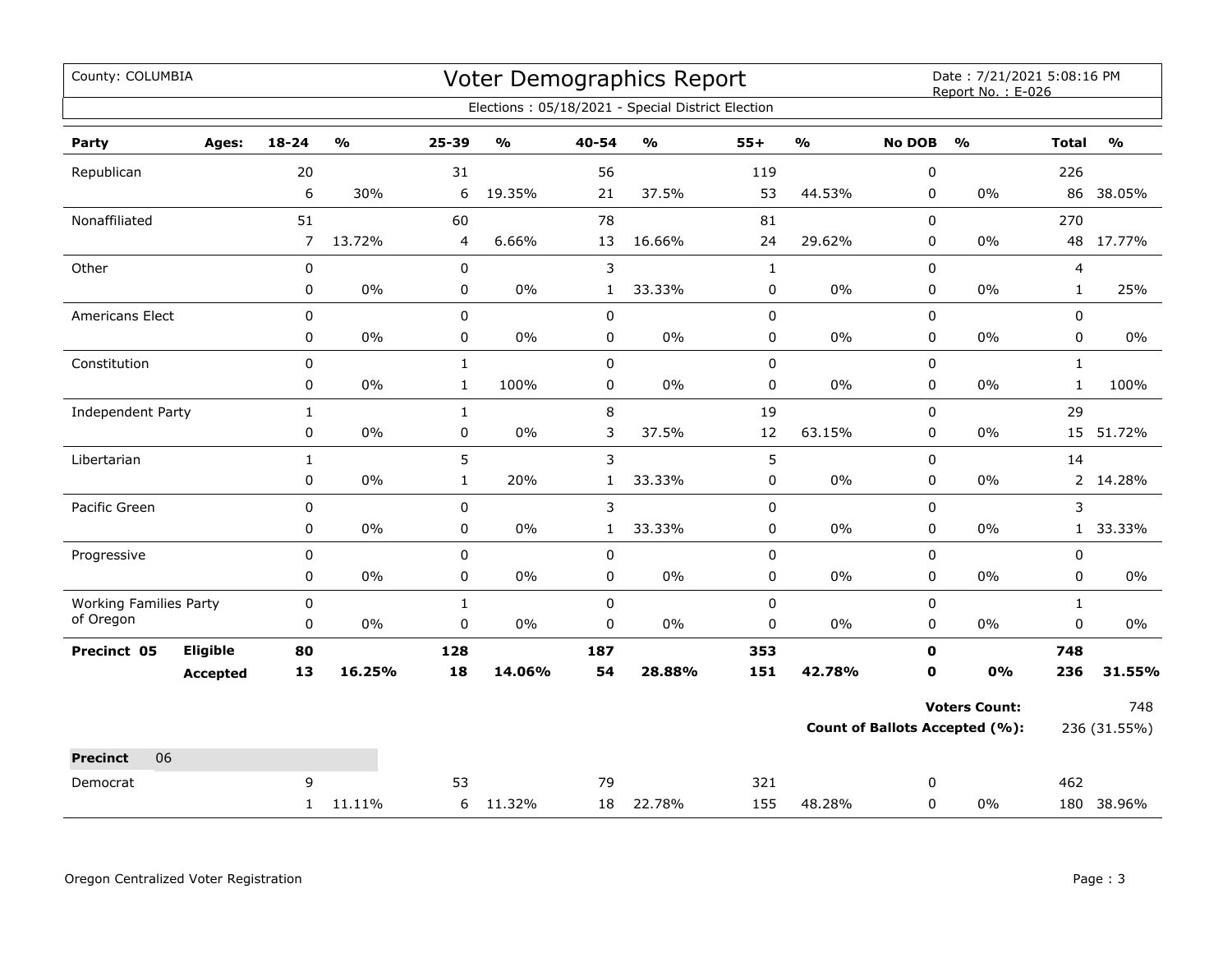| County: COLUMBIA              |                 |                |                         |                |                         |                | Voter Demographics Report<br>Elections: 05/18/2021 - Special District Election |                |                         |               | Date: 7/21/2021 5:08:16 PM<br>Report No.: E-026 |                |               |
|-------------------------------|-----------------|----------------|-------------------------|----------------|-------------------------|----------------|--------------------------------------------------------------------------------|----------------|-------------------------|---------------|-------------------------------------------------|----------------|---------------|
|                               |                 |                |                         |                |                         |                |                                                                                |                |                         |               |                                                 |                |               |
| Party                         | Ages:           | $18 - 24$      | $\mathbf{0}/\mathbf{0}$ | 25-39          | $\mathbf{O}/\mathbf{o}$ | 40-54          | $\frac{0}{0}$                                                                  | $55+$          | $\mathbf{0}/\mathbf{0}$ | <b>No DOB</b> | $\frac{1}{2}$                                   | <b>Total</b>   | $\frac{1}{2}$ |
| Republican                    |                 | 22             |                         | 53             |                         | 82             |                                                                                | 240            |                         | $\mathsf 0$   |                                                 | 397            |               |
|                               |                 | $\overline{4}$ | 18.18%                  | 17             | 32.07%                  | 20             | 24.39%                                                                         | 111            | 46.25%                  | 0             | 0%                                              | 152            | 38.28%        |
| Nonaffiliated                 |                 | 95             |                         | 145            |                         | 154            |                                                                                | 190            |                         | 0             |                                                 | 584            |               |
|                               |                 | 8              | 8.42%                   | 14             | 9.65%                   | 19             | 12.33%                                                                         | 42             | 22.1%                   | 0             | 0%                                              | 83             | 14.21%        |
| Other                         |                 | $\mathbf 0$    |                         | $\overline{2}$ |                         | $\mathsf 3$    |                                                                                | $\mathsf 3$    |                         | 0             |                                                 | 8              |               |
|                               |                 | $\pmb{0}$      | 0%                      | 0              | $0\%$                   | $\pmb{0}$      | $0\%$                                                                          | $\mathbf{1}$   | 33.33%                  | 0             | 0%                                              | $\mathbf{1}$   | 12.5%         |
| Americans Elect               |                 | $\pmb{0}$      |                         | 0              |                         | $\pmb{0}$      |                                                                                | $\pmb{0}$      |                         | 0             |                                                 | 0              |               |
|                               |                 | $\mathbf 0$    | 0%                      | $\mathbf 0$    | $0\%$                   | $\mathbf 0$    | 0%                                                                             | $\mathsf 0$    | 0%                      | 0             | 0%                                              | 0              | $0\%$         |
| Constitution                  |                 | $\overline{2}$ |                         | $\mathbf 0$    |                         | $\mathsf 3$    |                                                                                | $\mathsf 3$    |                         | 0             |                                                 | 8              |               |
|                               |                 | $\mathbf 1$    | 50%                     | 0              | $0\%$                   | 2              | 66.66%                                                                         | $\overline{2}$ | 66.66%                  | 0             | 0%                                              | 5              | 62.5%         |
| Independent Party             |                 | $\overline{2}$ |                         | 17             |                         | 11             |                                                                                | 31             |                         | 0             |                                                 | 61             |               |
|                               |                 | $\pmb{0}$      | 0%                      | $\mathbf{1}$   | 5.88%                   | 3              | 27.27%                                                                         | $\mathsf g$    | 29.03%                  | 0             | 0%                                              | 13             | 21.31%        |
| Libertarian                   |                 | $\mathbf{1}$   |                         | 3              |                         | $\mathsf{3}$   |                                                                                | $\overline{3}$ |                         | 0             |                                                 | 10             |               |
|                               |                 | $\pmb{0}$      | 0%                      | 3              | 100%                    | $\mathbf{1}$   | 33.33%                                                                         | $\mathbf{1}$   | 33.33%                  | $\mathsf 0$   | 0%                                              | 5              | 50%           |
| Pacific Green                 |                 | $\mathbf{1}$   |                         | 0              |                         | $\mathbf{1}$   |                                                                                | $\mathbf{1}$   |                         | $\mathsf 0$   |                                                 | 3              |               |
|                               |                 | $\pmb{0}$      | 0%                      | 0              | 0%                      | $\pmb{0}$      | $0\%$                                                                          | $\mathsf 0$    | 0%                      | 0             | 0%                                              | 0              | 0%            |
| Progressive                   |                 | $\mathbf 1$    |                         | 0              |                         | $\pmb{0}$      |                                                                                | $\mathbf{1}$   |                         | 0             |                                                 | $\overline{2}$ |               |
|                               |                 | $\pmb{0}$      | 0%                      | 0              | 0%                      | $\pmb{0}$      | 0%                                                                             | $\mathbf 1$    | 100%                    | 0             | 0%                                              | $\mathbf{1}$   | 50%           |
| <b>Working Families Party</b> |                 | $\pmb{0}$      |                         | 0              |                         | $\overline{2}$ |                                                                                | $\mathbf{1}$   |                         | 0             |                                                 | 3              |               |
| of Oregon                     |                 | 0              | 0%                      | 0              | 0%                      | $\pmb{0}$      | 0%                                                                             | $\pmb{0}$      | 0%                      | 0             | 0%                                              | 0              | 0%            |
| Precinct 06                   | Eligible        | 133            |                         | 273            |                         | 338            |                                                                                | 794            |                         | $\mathbf o$   |                                                 | 1538           |               |
|                               | <b>Accepted</b> | 14             | 10.53%                  | 41             | 15.02%                  | 63             | 18.64%                                                                         | 322            | 40.55%                  | $\mathbf o$   | 0%                                              | 440            | 28.61%        |
|                               |                 |                |                         |                |                         |                |                                                                                |                |                         |               | <b>Voters Count:</b>                            |                | 1538          |
|                               |                 |                |                         |                |                         |                |                                                                                |                |                         |               | <b>Count of Ballots Accepted (%):</b>           |                | 440 (28.61%)  |
| 08<br><b>Precinct</b>         |                 |                |                         |                |                         |                |                                                                                |                |                         |               |                                                 |                |               |
| Democrat                      |                 | 5              |                         | 26             |                         | 63             |                                                                                | 173            |                         | 0             |                                                 | 267            |               |
|                               |                 | $\mathbf{1}$   | 20%                     | $\mathbf 1$    | 3.84%                   | 18             | 28.57%                                                                         | 65             | 37.57%                  | $\mathsf 0$   | $0\%$                                           |                | 85 31.83%     |
| Republican                    |                 | 10             |                         | 37             |                         | 61             |                                                                                | 156            |                         | 0             |                                                 | 264            |               |
|                               |                 | $\pmb{0}$      | $0\%$                   | $\overline{2}$ | 5.4%                    | 11             | 18.03%                                                                         | 51             | 32.69%                  | 0             | 0%                                              |                | 64 24.24%     |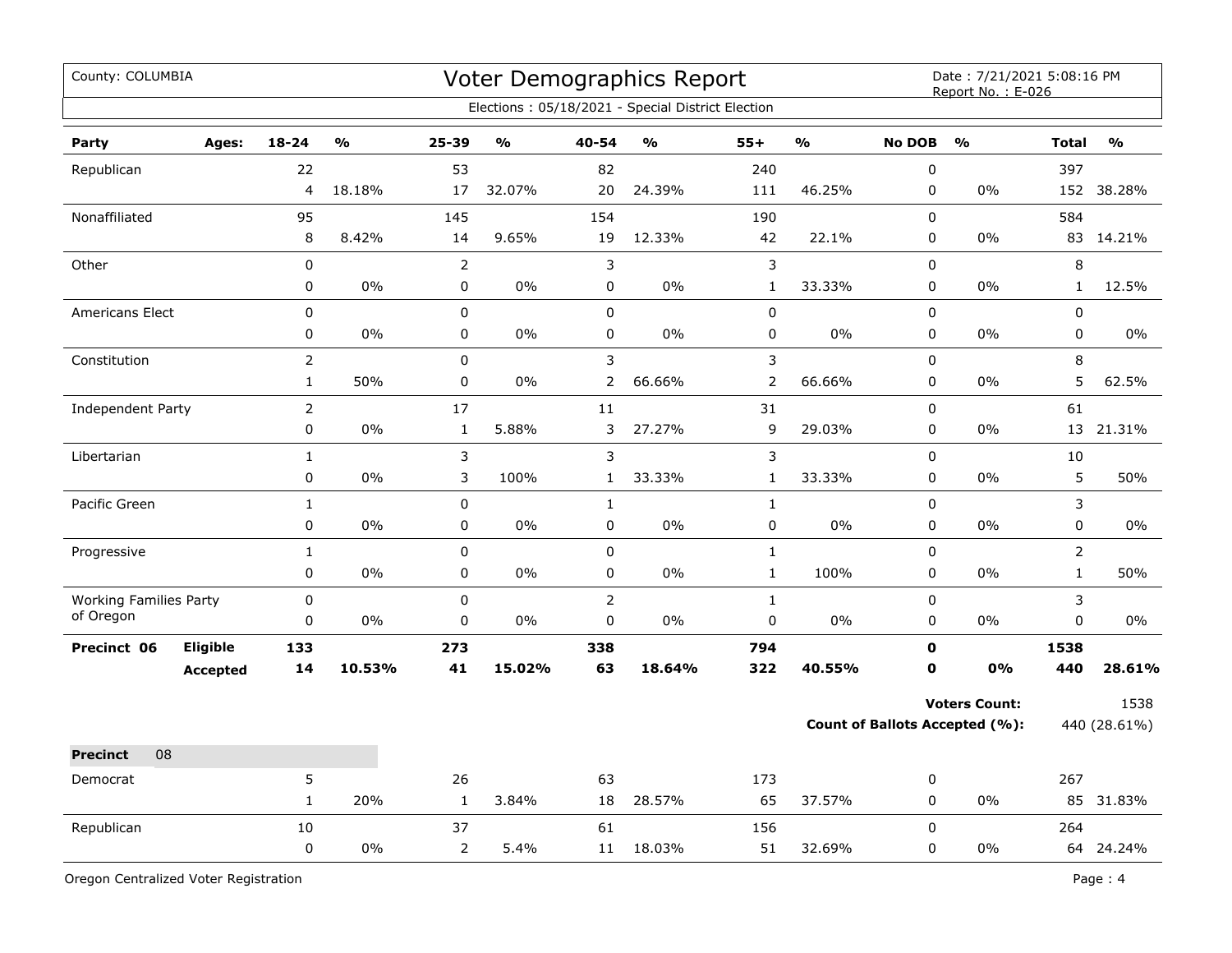| County: COLUMBIA                           |                 |                |                         |                |                                   |                | Voter Demographics Report                         |              |               |               | Date: 7/21/2021 5:08:16 PM<br>Report No.: E-026 |                |               |
|--------------------------------------------|-----------------|----------------|-------------------------|----------------|-----------------------------------|----------------|---------------------------------------------------|--------------|---------------|---------------|-------------------------------------------------|----------------|---------------|
|                                            |                 |                |                         |                |                                   |                | Elections: 05/18/2021 - Special District Election |              |               |               |                                                 |                |               |
| Party                                      | Ages:           | 18-24          | $\mathbf{O}/\mathbf{o}$ | 25-39          | $\mathsf{o}\mathsf{v}_\mathsf{o}$ | 40-54          | $\mathsf{o}\mathsf{v}_\mathsf{o}$                 | $55+$        | $\frac{0}{0}$ | <b>No DOB</b> | $\frac{0}{0}$                                   | <b>Total</b>   | $\frac{9}{6}$ |
| Nonaffiliated                              |                 | 52             |                         | 111            |                                   | 94             |                                                   | 137          |               | 0             |                                                 | 394            |               |
|                                            |                 | $\mathbf{1}$   | 1.92%                   | 5              | 4.5%                              | 15             | 15.95%                                            | 20           | 14.59%        | 0             | $0\%$                                           | 41             | 10.4%         |
| Other                                      |                 | 0              |                         | 3              |                                   | $\pmb{0}$      |                                                   | 3            |               | 0             |                                                 | 6              |               |
|                                            |                 | 0              | $0\%$                   | $\pmb{0}$      | 0%                                | 0              | $0\%$                                             | 0            | 0%            | 0             | 0%                                              | 0              | 0%            |
| Americans Elect                            |                 | 0              |                         | $\mathbf 0$    |                                   | $\mathbf 0$    |                                                   | $\pmb{0}$    |               | 0             |                                                 | $\mathbf 0$    |               |
|                                            |                 | 0              | 0%                      | 0              | 0%                                | $\mathbf 0$    | 0%                                                | 0            | 0%            | 0             | $0\%$                                           | 0              | $0\%$         |
| Constitution                               |                 | 0              |                         | 0              |                                   | $\mathbf{1}$   |                                                   | $\pmb{0}$    |               | 0             |                                                 | $\mathbf{1}$   |               |
|                                            |                 | 0              | $0\%$                   | 0              | 0%                                | $\pmb{0}$      | $0\%$                                             | $\pmb{0}$    | 0%            | 0             | $0\%$                                           | $\mathbf 0$    | 0%            |
| Independent Party                          |                 | $\overline{2}$ |                         | 9              |                                   | 15             |                                                   | 20           |               | 0             |                                                 | 46             |               |
|                                            |                 | 0              | $0\%$                   | 2              | 22.22%                            | $\mathbf{1}$   | 6.66%                                             | 9            | 45%           | 0             | $0\%$                                           | 12             | 26.08%        |
| Libertarian                                |                 | $\mathbf{1}$   |                         | $\overline{2}$ |                                   | $\mathsf{3}$   |                                                   | $\mathbf{1}$ |               | 0             |                                                 | $\overline{7}$ |               |
|                                            |                 | 0              | $0\%$                   | $\pmb{0}$      | 0%                                | $\mathbf{1}$   | 33.33%                                            | 0            | 0%            | 0             | $0\%$                                           |                | 1 14.28%      |
| Pacific Green                              |                 | 0              |                         | $\mathsf 0$    |                                   | $\pmb{0}$      |                                                   | $\pmb{0}$    |               | 0             |                                                 | 0              |               |
|                                            |                 | 0              | 0%                      | 0              | 0%                                | $\pmb{0}$      | $0\%$                                             | 0            | 0%            | 0             | $0\%$                                           | 0              | $0\%$         |
| Progressive                                |                 | 0              |                         | $\pmb{0}$      |                                   | $\mathbf 0$    |                                                   | $\mathbf 0$  |               | $\mathbf 0$   |                                                 | $\mathbf 0$    |               |
|                                            |                 | 0              | $0\%$                   | 0              | $0\%$                             | 0              | $0\%$                                             | 0            | $0\%$         | 0             | $0\%$                                           | 0              | $0\%$         |
| <b>Working Families Party</b><br>of Oregon |                 | 0              |                         | $\mathbf{1}$   |                                   | $\overline{2}$ |                                                   | $\mathbf{1}$ |               | 0             |                                                 | $\overline{4}$ |               |
|                                            |                 | 0              | $0\%$                   | $\pmb{0}$      | 0%                                | $\mathbf 0$    | $0\%$                                             | $\pmb{0}$    | 0%            | 0             | $0\%$                                           | 0              | 0%            |
| Precinct 08                                | Eligible        | 70             |                         | 189            |                                   | 239            |                                                   | 491          |               | $\mathbf 0$   |                                                 | 989            |               |
|                                            | <b>Accepted</b> | $\mathbf{2}$   | 2.86%                   | 10             | 5.29%                             | 46             | 19.25%                                            | 145          | 29.53%        | O             | 0%                                              | 203            | 20.53%        |
|                                            |                 |                |                         |                |                                   |                |                                                   |              |               |               | <b>Voters Count:</b>                            |                | 989           |
|                                            |                 |                |                         |                |                                   |                |                                                   |              |               |               | <b>Count of Ballots Accepted (%):</b>           |                | 203 (20.53%)  |
| <b>Precinct</b><br>10                      |                 |                |                         |                |                                   |                |                                                   |              |               |               |                                                 |                |               |
| Democrat                                   |                 | 21             |                         | 65             |                                   | 55             |                                                   | 233          |               | 0             |                                                 | 374            |               |
|                                            |                 | 0              | $0\%$                   | $\overline{7}$ | 10.76%                            | 8              | 14.54%                                            | 111          | 47.63%        | 0             | $0\%$                                           | 126            | 33.68%        |
| Republican                                 |                 | 20             |                         | 38             |                                   | 83             |                                                   | 182          |               | 0             |                                                 | 323            |               |
|                                            |                 | $\mathbf{1}$   | 5%                      | $\overline{2}$ | 5.26%                             | 18             | 21.68%                                            | 84           | 46.15%        | 0             | $0\%$                                           | 105            | 32.5%         |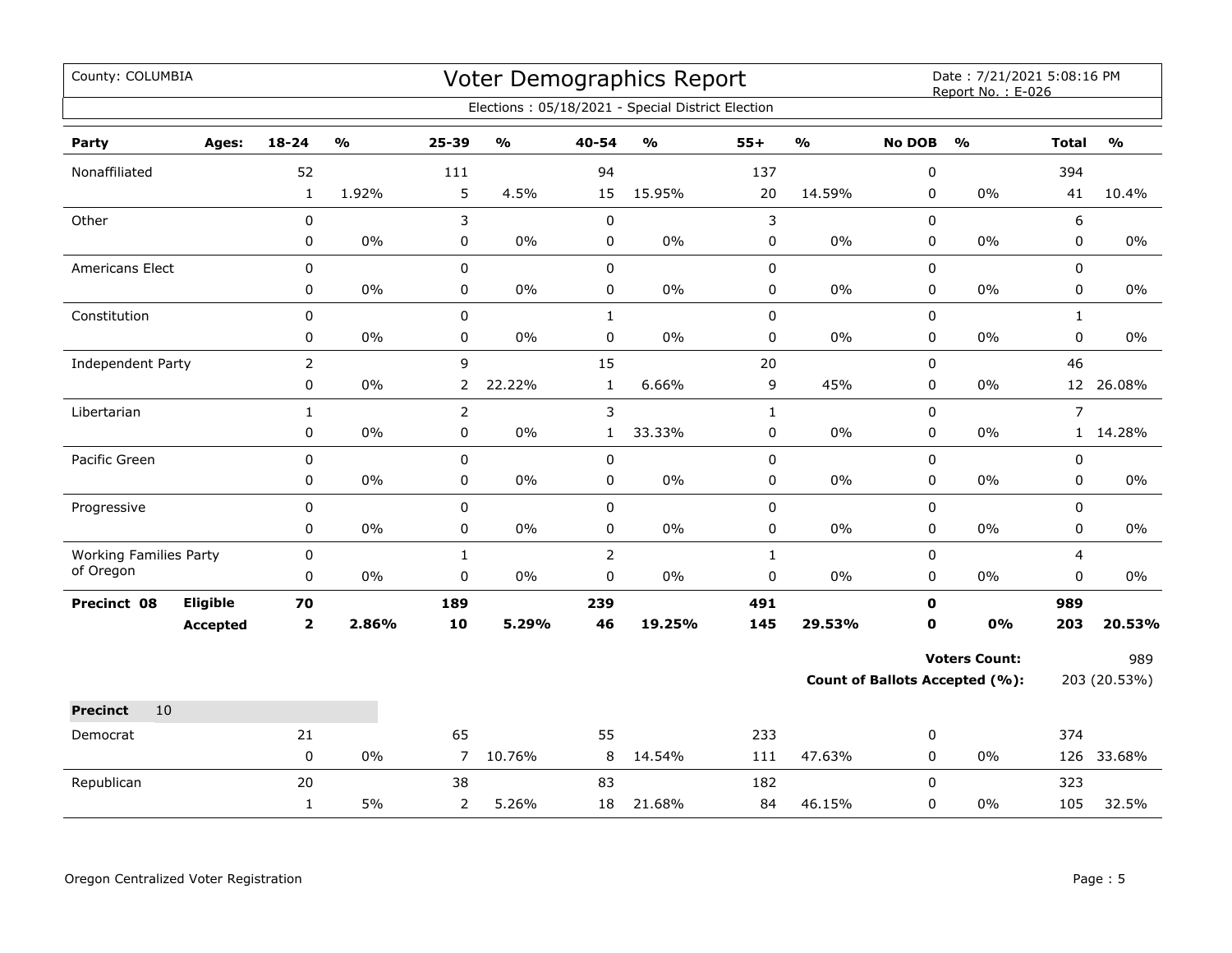| County: COLUMBIA                                  |       |                                  |        |                      |                                   |                             | <b>Voter Demographics Report</b><br>Elections: 05/18/2021 - Special District Election |                              |               |                  | Date: 7/21/2021 5:08:16 PM<br>Report No.: E-026        |                                |                      |
|---------------------------------------------------|-------|----------------------------------|--------|----------------------|-----------------------------------|-----------------------------|---------------------------------------------------------------------------------------|------------------------------|---------------|------------------|--------------------------------------------------------|--------------------------------|----------------------|
| Party                                             | Ages: | 18-24                            | %      | 25-39                | $\mathsf{o}\mathsf{v}_\mathsf{o}$ | 40-54                       | $\frac{1}{2}$                                                                         | $55+$                        | $\frac{1}{2}$ | <b>No DOB</b>    | $\frac{1}{2}$                                          | <b>Total</b>                   | $\frac{0}{0}$        |
| Nonaffiliated                                     |       | 44<br>3                          | 6.81%  | 82<br>$\overline{7}$ | 8.53%                             | 83<br>11                    | 13.25%                                                                                | 85<br>17                     | 20%           | 0<br>$\pmb{0}$   | 0%                                                     | 294                            | 38 12.92%            |
| Other                                             |       | $\pmb{0}$<br>0                   | 0%     | $\mathbf{1}$<br>0    | 0%                                | $\overline{4}$<br>$\pmb{0}$ | 0%                                                                                    | $\overline{2}$<br>$\pmb{0}$  | 0%            | 0<br>0           | 0%                                                     | $\overline{7}$<br>0            | 0%                   |
| <b>Americans Elect</b>                            |       | 0<br>0                           | 0%     | 0<br>0               | 0%                                | $\mathbf 0$<br>$\pmb{0}$    | 0%                                                                                    | $\mathsf 0$<br>$\pmb{0}$     | 0%            | 0<br>0           | 0%                                                     | 0<br>0                         | 0%                   |
| Constitution                                      |       | $\overline{2}$<br>$\overline{2}$ | 100%   | $\mathbf{1}$<br>0    | $0\%$                             | $\mathbf 0$<br>$\pmb{0}$    | 0%                                                                                    | $\mathsf 0$<br>$\pmb{0}$     | 0%            | 0<br>0           | $0\%$                                                  | 3<br>$2^{\circ}$               | 66.66%               |
| Independent Party                                 |       | 3<br>$\pmb{0}$                   | 0%     | 15<br>$\mathbf{1}$   | 6.66%                             | 10<br>$\overline{2}$        | 20%                                                                                   | 23<br>$\mathsf 3$            | 13.04%        | 0<br>0           | 0%                                                     | 51                             | 6 11.76%             |
| Libertarian                                       |       | $\mathbf 0$<br>0                 | 0%     | 3<br>0               | $0\%$                             | 3<br>$\mathbf{1}$           | 33.33%                                                                                | $\mathbf{1}$<br>$\mathbf{1}$ | 100%          | 0<br>0           | 0%                                                     | $\overline{7}$                 | 2 28.57%             |
| Pacific Green                                     |       | $\mathbf{1}$<br>0                | 0%     | 0<br>0               | 0%                                | $\pmb{0}$<br>$\pmb{0}$      | $0\%$                                                                                 | $\mathbf{1}$<br>$\mathbf{1}$ | 100%          | 0<br>0           | 0%                                                     | $\overline{2}$<br>$\mathbf{1}$ | 50%                  |
| Progressive                                       |       | $\mathbf 0$<br>0                 | 0%     | 0<br>0               | $0\%$                             | $\mathbf 0$<br>$\mathbf 0$  | 0%                                                                                    | $\pmb{0}$<br>$\pmb{0}$       | 0%            | 0<br>0           | $0\%$                                                  | 0<br>0                         | $0\%$                |
| <b>Working Families Party</b><br>of Oregon        |       | 0<br>0                           | 0%     | 0<br>0               | $0\%$                             | $\pmb{0}$<br>$\mathbf 0$    | 0%                                                                                    | $\mathbf 1$<br>$\pmb{0}$     | 0%            | 0<br>0           | $0\%$                                                  | $\mathbf 1$<br>0               | $0\%$                |
| <b>Eligible</b><br>Precinct 10<br><b>Accepted</b> |       | 91<br>6                          | 6.59%  | 205<br>17            | 8.29%                             | 238<br>40                   | 16.81%                                                                                | 528<br>217                   | 41.10%        | $\mathbf 0$<br>0 | 0%                                                     | 1062<br>280                    | 26.37%               |
|                                                   |       |                                  |        |                      |                                   |                             |                                                                                       |                              |               |                  | <b>Voters Count:</b><br>Count of Ballots Accepted (%): |                                | 1062<br>280 (26.37%) |
| 12<br><b>Precinct</b>                             |       |                                  |        |                      |                                   |                             |                                                                                       |                              |               |                  |                                                        |                                |                      |
| Democrat                                          |       | 24<br>$\mathbf 2$                | 8.33%  | 58<br>8              | 13.79%                            | 84<br>17                    | 20.23%                                                                                | 272<br>122                   | 44.85%        | 0<br>0           | $0\%$                                                  | 438<br>149                     | 34.01%               |
| Republican                                        |       | 26<br>4                          | 15.38% | 53<br>10             | 18.86%                            | 92<br>20                    | 21.73%                                                                                | 221<br>81                    | 36.65%        | 0<br>0           | 0%                                                     | 392                            | 115 29.33%           |
| Nonaffiliated                                     |       | 52<br>$1\,$                      | 1.92%  | 129<br>11            | 8.52%                             | 86<br>11                    | 12.79%                                                                                | 124<br>20                    | 16.12%        | 0<br>0           | 0%                                                     | 391                            | 43 10.99%            |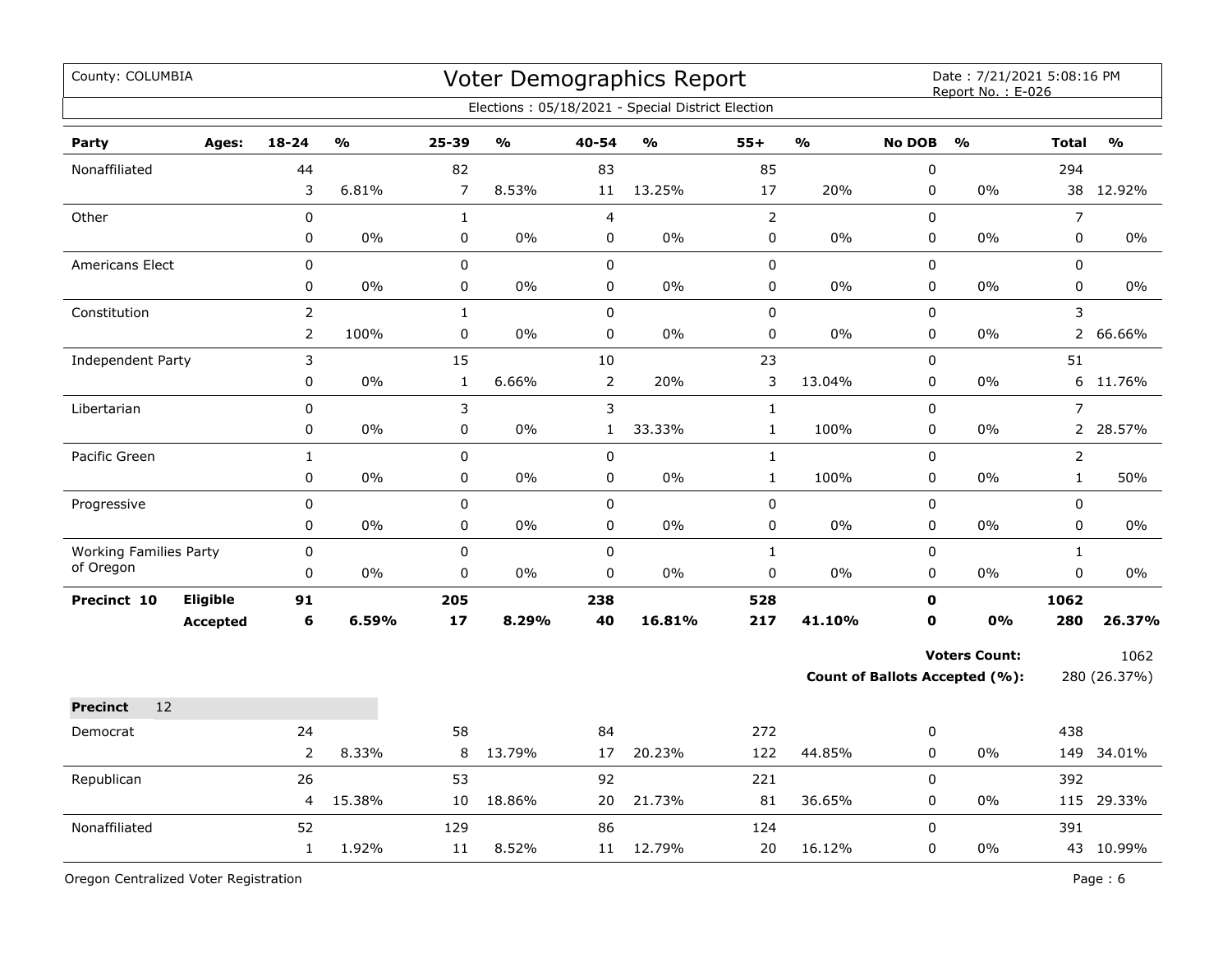| County: COLUMBIA              |                 |                         |               |                |               |                | Voter Demographics Report<br>Elections: 05/18/2021 - Special District Election |                |               |               | Date: 7/21/2021 5:08:16 PM<br>Report No.: E-026 |              |               |
|-------------------------------|-----------------|-------------------------|---------------|----------------|---------------|----------------|--------------------------------------------------------------------------------|----------------|---------------|---------------|-------------------------------------------------|--------------|---------------|
|                               |                 |                         |               |                |               |                |                                                                                |                |               |               |                                                 |              |               |
| Party                         | Ages:           | $18 - 24$               | $\frac{1}{2}$ | $25 - 39$      | $\frac{1}{2}$ | 40-54          | $\frac{0}{0}$                                                                  | $55+$          | $\frac{0}{0}$ | <b>No DOB</b> | $\frac{1}{2}$                                   | <b>Total</b> | $\frac{1}{2}$ |
| Other                         |                 | $\pmb{0}$               |               | 2              |               | 0              |                                                                                | $\mathbf 1$    |               | 0             |                                                 | 3            |               |
|                               |                 | 0                       | $0\%$         | $\mathbf{1}$   | 50%           | 0              | $0\%$                                                                          | 0              | 0%            | 0             | $0\%$                                           |              | 1 33.33%      |
| Americans Elect               |                 | $\mathbf 0$             |               | 0              |               | 0              |                                                                                | 0              |               | 0             |                                                 | $\mathbf 0$  |               |
|                               |                 | 0                       | $0\%$         | 0              | $0\%$         | 0              | $0\%$                                                                          | 0              | $0\%$         | 0             | $0\%$                                           | 0            | 0%            |
| Constitution                  |                 | 0                       |               | $\mathbf{1}$   |               | $\overline{2}$ |                                                                                | $\pmb{0}$      |               | 0             |                                                 | 3            |               |
|                               |                 | 0                       | $0\%$         | $\pmb{0}$      | $0\%$         | $\mathbf 0$    | 0%                                                                             | $\pmb{0}$      | 0%            | 0             | 0%                                              | $\mathbf 0$  | $0\%$         |
| <b>Independent Party</b>      |                 | 6                       |               | 15             |               | 10             |                                                                                | 30             |               | 0             |                                                 | 61           |               |
|                               |                 | 0                       | $0\%$         | $\overline{2}$ | 13.33%        | $\overline{2}$ | 20%                                                                            | 12             | 40%           | 0             | 0%                                              |              | 16 26.22%     |
| Libertarian                   |                 | $\mathbf{1}$            |               | 4              |               | $\overline{7}$ |                                                                                | $\overline{2}$ |               | 0             |                                                 | 14           |               |
|                               |                 | 0                       | $0\%$         | 0              | $0\%$         | 0              | 0%                                                                             | 0              | 0%            | 0             | $0\%$                                           | $\mathbf 0$  | $0\%$         |
| Pacific Green                 |                 | $\mathbf 0$             |               | $\mathbf 0$    |               | 3              |                                                                                | $\pmb{0}$      |               | 0             |                                                 | 3            |               |
|                               |                 | 0                       | 0%            | 0              | 0%            | 2              | 66.66%                                                                         | 0              | 0%            | 0             | $0\%$                                           |              | 2 66.66%      |
| Progressive                   |                 | $\pmb{0}$               |               | $\mathbf{1}$   |               | $\mathbf 0$    |                                                                                | 0              |               | $\mathbf 0$   |                                                 | $\mathbf{1}$ |               |
|                               |                 | $\mathbf 0$             | $0\%$         | 0              | $0\%$         | 0              | 0%                                                                             | 0              | $0\%$         | 0             | $0\%$                                           | 0            | $0\%$         |
| <b>Working Families Party</b> |                 | $\pmb{0}$               |               | $\overline{4}$ |               | $\mathbf 1$    |                                                                                | 0              |               | 0             |                                                 | 5            |               |
| of Oregon                     |                 | 0                       | $0\%$         | 0              | 0%            | 0              | $0\%$                                                                          | 0              | $0\%$         | 0             | $0\%$                                           | $\pmb{0}$    | $0\%$         |
| Precinct 12                   | <b>Eligible</b> | 109                     |               | 267            |               | 285            |                                                                                | 650            |               | $\mathbf{0}$  |                                                 | 1311         |               |
|                               | <b>Accepted</b> | $\overline{\mathbf{z}}$ | 6.42%         | 32             | 11.99%        | 52             | 18.25%                                                                         | 235            | 36.15%        | $\mathbf 0$   | 0%                                              | 326          | 24.87%        |
|                               |                 |                         |               |                |               |                |                                                                                |                |               |               | <b>Voters Count:</b>                            |              | 1311          |
|                               |                 |                         |               |                |               |                |                                                                                |                |               |               | <b>Count of Ballots Accepted (%):</b>           |              | 326 (24.87%)  |
| <b>Precinct</b><br>14         |                 |                         |               |                |               |                |                                                                                |                |               |               |                                                 |              |               |
| Democrat                      |                 | 4                       |               | 25             |               | 23             |                                                                                | 116            |               | 0             |                                                 | 168          |               |
|                               |                 | 3                       | 75%           | 9              | 36%           | 14             | 60.86%                                                                         | 64             | 55.17%        | 0             | $0\%$                                           | 90           | 53.57%        |
| Republican                    |                 | 12                      |               | 36             |               | 41             |                                                                                | 111            |               | 0             |                                                 | 200          |               |
|                               |                 | 4                       | 33.33%        | 6              | 16.66%        | 23             | 56.09%                                                                         | 69             | 62.16%        | 0             | $0\%$                                           | 102          | 51%           |
| Nonaffiliated                 |                 | 35                      |               | 58             |               | 49             |                                                                                | 64             |               | $\Omega$      |                                                 | 206          |               |
|                               |                 | $\mathbf{1}$            | 2.85%         | 11             | 18.96%        | 9              | 18.36%                                                                         | 19             | 29.68%        | 0             | $0\%$                                           |              | 40 19.41%     |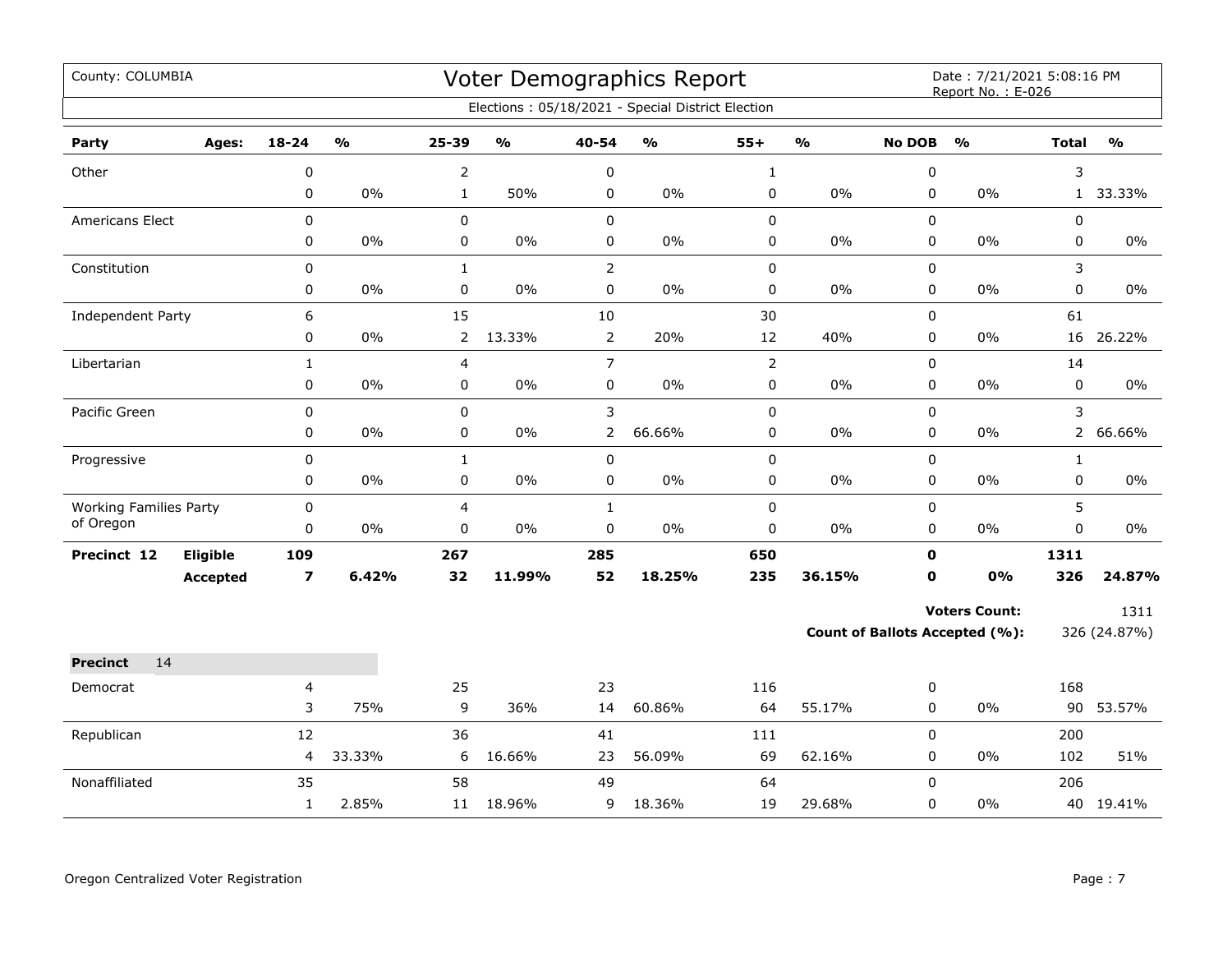| County: COLUMBIA              |                 |                |               |              |               |                | Voter Demographics Report                         |                |               |               | Date: 7/21/2021 5:08:16 PM<br>Report No.: E-026 |                |               |
|-------------------------------|-----------------|----------------|---------------|--------------|---------------|----------------|---------------------------------------------------|----------------|---------------|---------------|-------------------------------------------------|----------------|---------------|
|                               |                 |                |               |              |               |                | Elections: 05/18/2021 - Special District Election |                |               |               |                                                 |                |               |
| Party                         | Ages:           | $18 - 24$      | $\frac{1}{2}$ | 25-39        | $\frac{1}{2}$ | 40-54          | $\mathbf{O}/\mathbf{o}$                           | $55+$          | $\frac{1}{2}$ | <b>No DOB</b> | $\frac{1}{2}$                                   | <b>Total</b>   | $\frac{1}{2}$ |
| Other                         |                 | $\pmb{0}$      |               | 3            |               | $\mathbf{1}$   |                                                   | $\mathbf{1}$   |               | 0             |                                                 | 5              |               |
|                               |                 | $\pmb{0}$      | 0%            | $\mathbf 0$  | 0%            | $\pmb{0}$      | 0%                                                | $\mathbf{1}$   | 100%          | 0             | 0%                                              | $\mathbf{1}$   | 20%           |
| Americans Elect               |                 | 0              |               | $\mathbf 0$  |               | 0              |                                                   | 0              |               | 0             |                                                 | $\mathbf 0$    |               |
|                               |                 | 0              | $0\%$         | 0            | 0%            | 0              | 0%                                                | 0              | 0%            | 0             | $0\%$                                           | 0              | $0\%$         |
| Constitution                  |                 | $\mathbf 0$    |               | $\mathbf{1}$ |               | $\mathbf 0$    |                                                   | $\mathbf{1}$   |               | 0             |                                                 | $\overline{2}$ |               |
|                               |                 | 0              | 0%            | $\mathbf{1}$ | 100%          | $\pmb{0}$      | 0%                                                | $\pmb{0}$      | 0%            | 0             | 0%                                              | $\mathbf{1}$   | 50%           |
| <b>Independent Party</b>      |                 | $\overline{2}$ |               | 6            |               | 11             |                                                   | 9              |               | 0             |                                                 | 28             |               |
|                               |                 | $\mathsf{2}$   | 100%          | $\mathbf{1}$ | 16.66%        | 6              | 54.54%                                            | 4              | 44.44%        | 0             | 0%                                              | 13             | 46.42%        |
| Libertarian                   |                 | $\mathbf{1}$   |               | 3            |               | $\overline{2}$ |                                                   | $\overline{2}$ |               | 0             |                                                 | $\,8\,$        |               |
|                               |                 | $\mathsf 0$    | 0%            | $\pmb{0}$    | 0%            | $\mathbf{1}$   | 50%                                               | $\mathbf 1$    | 50%           | 0             | 0%                                              | $\overline{2}$ | 25%           |
| Pacific Green                 |                 | $\pmb{0}$      |               | $\mathsf 0$  |               | $\mathbf 0$    |                                                   | $\pmb{0}$      |               | 0             |                                                 | $\mathbf 0$    |               |
|                               |                 | $\pmb{0}$      | 0%            | $\pmb{0}$    | 0%            | 0              | 0%                                                | 0              | 0%            | 0             | 0%                                              | $\pmb{0}$      | 0%            |
| Progressive                   |                 | $\pmb{0}$      |               | $\mathsf 0$  |               | $\mathbf 0$    |                                                   | $\pmb{0}$      |               | 0             |                                                 | $\mathbf 0$    |               |
|                               |                 | 0              | 0%            | 0            | 0%            | 0              | 0%                                                | $\pmb{0}$      | $0\%$         | 0             | $0\%$                                           | 0              | $0\%$         |
| <b>Working Families Party</b> |                 | $\mathbf 0$    |               | $\mathbf{1}$ |               | $\mathsf 0$    |                                                   | $\pmb{0}$      |               | 0             |                                                 | $\mathbf{1}$   |               |
| of Oregon                     |                 | 0              | 0%            | 0            | 0%            | 0              | 0%                                                | $\pmb{0}$      | 0%            | 0             | 0%                                              | $\pmb{0}$      | 0%            |
| Precinct 14                   | Eligible        | 54             |               | 133          |               | 127            |                                                   | 304            |               | $\mathbf 0$   |                                                 | 618            |               |
|                               | <b>Accepted</b> | 10             | 18.52%        | 28           | 21.05%        | 53             | 41.73%                                            | 158            | 51.97%        | $\mathbf 0$   | 0%                                              | 249            | 40.29%        |
|                               |                 |                |               |              |               |                |                                                   |                |               |               | <b>Voters Count:</b>                            |                | 618           |
|                               |                 |                |               |              |               |                |                                                   |                |               |               | <b>Count of Ballots Accepted (%):</b>           |                | 249 (40.29%)  |
| 15<br><b>Precinct</b>         |                 |                |               |              |               |                |                                                   |                |               |               |                                                 |                |               |
| Democrat                      |                 | $\overline{4}$ |               | 50           |               | 57             |                                                   | 268            |               | 0             |                                                 | 379            |               |
|                               |                 | 3              | 75%           | 5            | 10%           | 12             | 21.05%                                            | 131            | 48.88%        | 0             | 0%                                              |                | 151 39.84%    |
| Republican                    |                 | 23             |               | 61           |               | 82             |                                                   | 221            |               | $\mathbf 0$   |                                                 | 387            |               |
|                               |                 | 5              | 21.73%        | 8            | 13.11%        | 23             | 28.04%                                            | 79             | 35.74%        | 0             | 0%                                              | 115            | 29.71%        |
| Nonaffiliated                 |                 | 90             |               | 158          |               | 147            |                                                   | 182            |               | 0             |                                                 | 577            |               |
|                               |                 | 4              | 4.44%         | 10           | 6.32%         | 8              | 5.44%                                             | 36             | 19.78%        | 0             | $0\%$                                           |                | 58 10.05%     |
| Other                         |                 | $\mathbf{1}$   |               | 3            |               | $\pmb{0}$      |                                                   | 5              |               | 0             |                                                 | 9              |               |
|                               |                 | $\pmb{0}$      | 0%            | $\mathbf{1}$ | 33.33%        | 0              | 0%                                                | $\overline{2}$ | 40%           | 0             | 0%                                              |                | 3 33.33%      |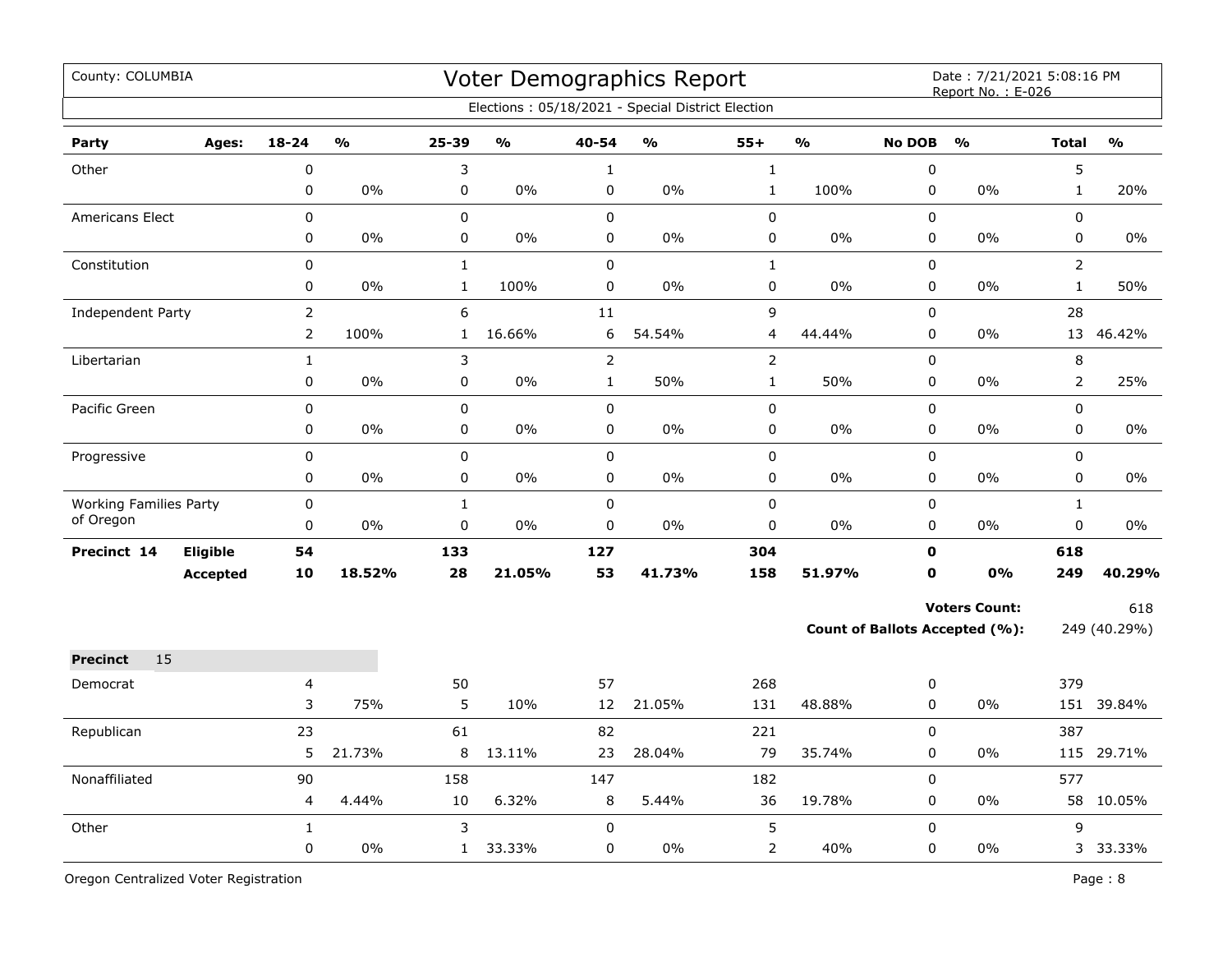| County: COLUMBIA              |                 |                |               |              |               |                | Voter Demographics Report<br>Elections: 05/18/2021 - Special District Election |              |               |                  | Date: 7/21/2021 5:08:16 PM<br>Report No.: E-026 |                |               |
|-------------------------------|-----------------|----------------|---------------|--------------|---------------|----------------|--------------------------------------------------------------------------------|--------------|---------------|------------------|-------------------------------------------------|----------------|---------------|
|                               |                 |                |               |              |               |                |                                                                                |              |               |                  |                                                 |                |               |
| Party                         | Ages:           | $18 - 24$      | $\frac{1}{2}$ | 25-39        | $\frac{1}{2}$ | 40-54          | $\frac{1}{2}$                                                                  | $55+$        | $\frac{1}{2}$ | <b>No DOB</b>    | $\frac{1}{2}$                                   | <b>Total</b>   | $\frac{1}{2}$ |
| Americans Elect               |                 | 0              |               | $\pmb{0}$    |               | $\pmb{0}$      |                                                                                | $\pmb{0}$    |               | $\boldsymbol{0}$ |                                                 | 0              |               |
|                               |                 | $\pmb{0}$      | $0\%$         | 0            | $0\%$         | 0              | $0\%$                                                                          | $\pmb{0}$    | $0\%$         | 0                | $0\%$                                           | 0              | $0\%$         |
| Constitution                  |                 | $\mathbf 0$    |               | $\mathbf{1}$ |               | $\overline{2}$ |                                                                                | $\pmb{0}$    |               | 0                |                                                 | 3              |               |
|                               |                 | 0              | $0\%$         | 0            | 0%            | $\mathbf 0$    | $0\%$                                                                          | 0            | $0\%$         | 0                | 0%                                              | 0              | 0%            |
| Independent Party             |                 | 8              |               | 19           |               | 18             |                                                                                | 45           |               | 0                |                                                 | 90             |               |
|                               |                 | 0              | 0%            | $\mathbf{1}$ | 5.26%         | $\mathbf 1$    | 5.55%                                                                          | 18           | 40%           | $\pmb{0}$        | 0%                                              | 20             | 22.22%        |
| Libertarian                   |                 | $\pmb{0}$      |               | 5            |               | $\overline{2}$ |                                                                                | $\mathbf 2$  |               | $\pmb{0}$        |                                                 | 9              |               |
|                               |                 | 0              | $0\%$         | 0            | 0%            | $\pmb{0}$      | $0\%$                                                                          | 0            | $0\%$         | 0                | $0\%$                                           | 0              | 0%            |
| Pacific Green                 |                 | $\mathbf 0$    |               | 3            |               | $\mathbf{1}$   |                                                                                | $\mathbf{1}$ |               | 0                |                                                 | 5              |               |
|                               |                 | 0              | $0\%$         | $\mathbf{1}$ | 33.33%        | $\mathbf{1}$   | 100%                                                                           | $\mathbf{1}$ | 100%          | 0                | 0%                                              | 3              | 60%           |
| Progressive                   |                 | $\mathbf{1}$   |               | 0            |               | 0              |                                                                                | $\mathbf 0$  |               | 0                |                                                 | $\mathbf{1}$   |               |
|                               |                 | $\mathbf{1}$   | 100%          | 0            | 0%            | $\pmb{0}$      | $0\%$                                                                          | 0            | 0%            | 0                | 0%                                              | $\mathbf{1}$   | 100%          |
| <b>Working Families Party</b> |                 | $\pmb{0}$      |               | 0            |               | $\overline{2}$ |                                                                                | $\pmb{0}$    |               | 0                |                                                 | $\overline{2}$ |               |
| of Oregon                     |                 | $\mathbf 0$    | $0\%$         | $\mathbf 0$  | 0%            | $\pmb{0}$      | $0\%$                                                                          | $\pmb{0}$    | $0\%$         | 0                | 0%                                              | 0              | $0\%$         |
| Precinct 15                   | Eligible        | 127            |               | 300          |               | 311            |                                                                                | 724          |               | $\mathbf 0$      |                                                 | 1462           |               |
|                               | <b>Accepted</b> | 13             | 10.24%        | 26           | 8.67%         | 45             | 14.47%                                                                         | 267          | 36.88%        | O                | 0%                                              | 351            | 24.01%        |
|                               |                 |                |               |              |               |                |                                                                                |              |               |                  | <b>Voters Count:</b>                            |                | 1462          |
|                               |                 |                |               |              |               |                |                                                                                |              |               |                  | Count of Ballots Accepted (%):                  |                | 351 (24.01%)  |
| <b>Precinct</b><br>17         |                 |                |               |              |               |                |                                                                                |              |               |                  |                                                 |                |               |
| Democrat                      |                 | 3              |               | 17           |               | 27             |                                                                                | 93           |               | 0                |                                                 | 140            |               |
|                               |                 | 0              | 0%            | $\pmb{0}$    | $0\%$         | 4              | 14.81%                                                                         | 38           | 40.86%        | 0                | $0\%$                                           | 42             | 30%           |
| Republican                    |                 | $\overline{7}$ |               | 25           |               | 37             |                                                                                | 92           |               | $\pmb{0}$        |                                                 | 161            |               |
|                               |                 | $\overline{2}$ | 28.57%        | $\mathbf{1}$ | 4%            | 10             | 27.02%                                                                         | 31           | 33.69%        | 0                | 0%                                              | 44             | 27.32%        |
| Nonaffiliated                 |                 | 48             |               | 86           |               | 78             |                                                                                | 85           |               | 0                |                                                 | 297            |               |
|                               |                 | $\mathbf{1}$   | 2.08%         | $\mathbf{1}$ | 1.16%         | 6              | 7.69%                                                                          | 16           | 18.82%        | 0                | 0%                                              | 24             | 8.08%         |
| Other                         |                 | 0              |               | 0            |               | $\mathbf{1}$   |                                                                                | 2            |               | 0                |                                                 | 3              |               |
|                               |                 | 0              | 0%            | 0            | 0%            | 0              | 0%                                                                             | 0            | $0\%$         | 0                | 0%                                              | 0              | 0%            |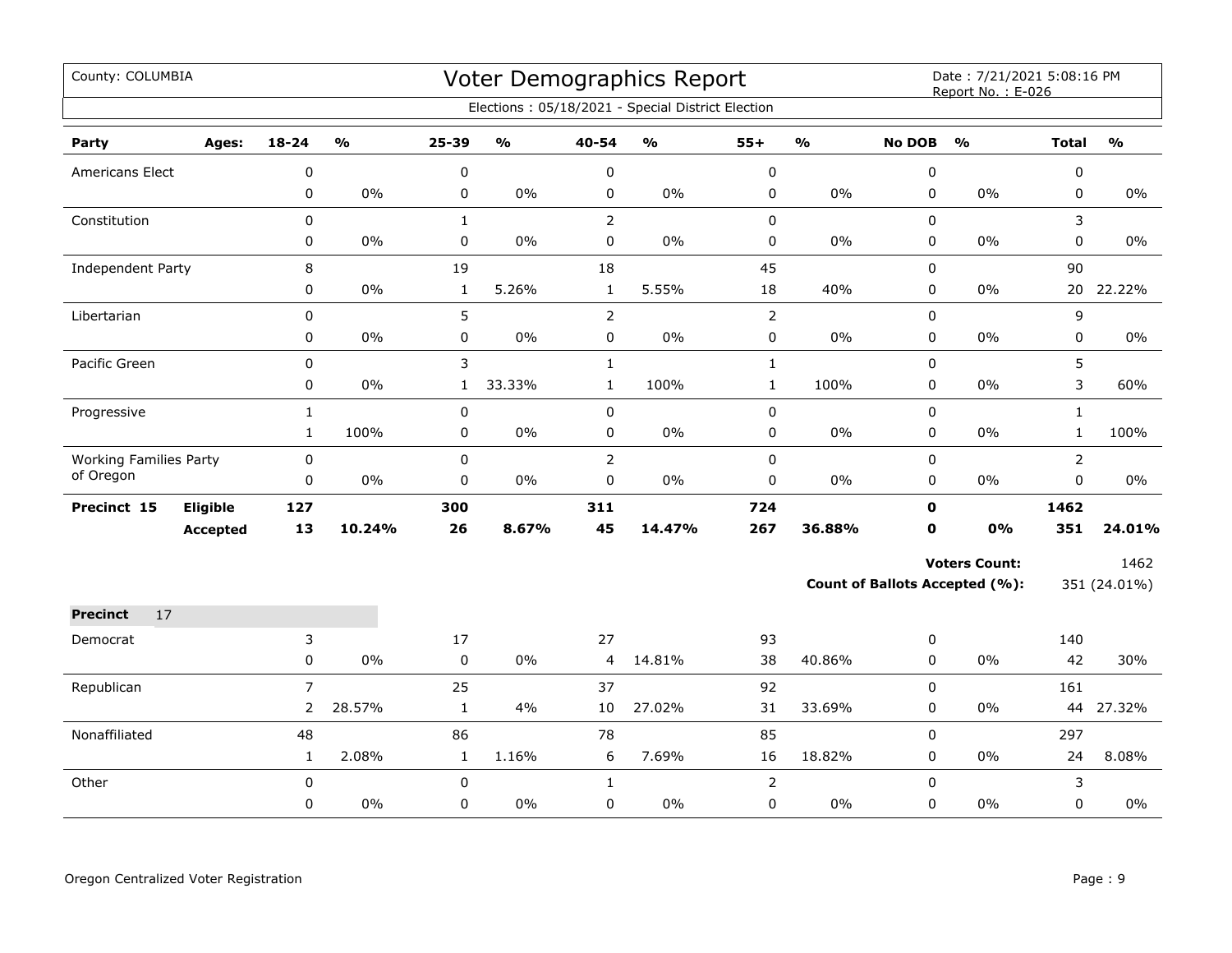| County: COLUMBIA              |                 |                |                         |                         |               |                | Voter Demographics Report<br>Elections: 05/18/2021 - Special District Election |                |                         |               | Date: 7/21/2021 5:08:16 PM<br>Report No.: E-026 |                |               |
|-------------------------------|-----------------|----------------|-------------------------|-------------------------|---------------|----------------|--------------------------------------------------------------------------------|----------------|-------------------------|---------------|-------------------------------------------------|----------------|---------------|
|                               |                 |                |                         |                         |               |                |                                                                                |                |                         |               |                                                 |                |               |
| Party                         | Ages:           | $18 - 24$      | $\mathbf{O}/\mathbf{O}$ | 25-39                   | $\frac{1}{2}$ | 40-54          | $\frac{1}{2}$                                                                  | $55+$          | $\mathbf{O}/\mathbf{O}$ | <b>No DOB</b> | $\frac{1}{2}$                                   | <b>Total</b>   | $\frac{0}{0}$ |
| <b>Americans Elect</b>        |                 | 0              |                         | $\pmb{0}$               |               | $\mathbf 0$    |                                                                                | $\mathbf 0$    |                         | 0             |                                                 | 0              |               |
|                               |                 | 0              | 0%                      | $\mathsf 0$             | $0\%$         | $\mathbf 0$    | 0%                                                                             | 0              | $0\%$                   | 0             | $0\%$                                           | 0              | $0\%$         |
| Constitution                  |                 | $\mathbf{1}$   |                         | $\mathbf{1}$            |               | $\mathbf{1}$   |                                                                                | $\mathbf 0$    |                         | $\mathbf 0$   |                                                 | 3              |               |
|                               |                 | 0              | 0%                      | $\pmb{0}$               | 0%            | $\mathbf{1}$   | 100%                                                                           | 0              | 0%                      | 0             | 0%                                              |                | 1 33.33%      |
| Independent Party             |                 | $\mathbf{1}$   |                         | 5                       |               | $\overline{7}$ |                                                                                | 11             |                         | $\mathbf 0$   |                                                 | 24             |               |
|                               |                 | $\mathbf{1}$   | 100%                    | $\pmb{0}$               | $0\%$         | $\mathbf{1}$   | 14.28%                                                                         | 6              | 54.54%                  | $\mathsf 0$   | $0\%$                                           |                | 8 33.33%      |
| Libertarian                   |                 | 0              |                         | $\overline{2}$          |               | 3              |                                                                                | $\overline{2}$ |                         | $\mathbf 0$   |                                                 | $\overline{7}$ |               |
|                               |                 | 0              | 0%                      | $\pmb{0}$               | $0\%$         | $\mathsf 0$    | 0%                                                                             | $\pmb{0}$      | $0\%$                   | $\mathsf 0$   | $0\%$                                           | 0              | 0%            |
| Pacific Green                 |                 | 0              |                         | $\pmb{0}$               |               | $\mathbf{1}$   |                                                                                | $\pmb{0}$      |                         | $\mathbf 0$   |                                                 | $\mathbf{1}$   |               |
|                               |                 | 0              | 0%                      | 0                       | $0\%$         | 0              | 0%                                                                             | 0              | $0\%$                   | 0             | $0\%$                                           | 0              | 0%            |
| Progressive                   |                 | 0              |                         | $\mathbf{1}$            |               | $\mathbf 0$    |                                                                                | $\mathbf 0$    |                         | $\mathbf 0$   |                                                 | $\mathbf{1}$   |               |
|                               |                 | 0              | 0%                      | $\pmb{0}$               | 0%            | 0              | 0%                                                                             | 0              | 0%                      | $\mathbf 0$   | 0%                                              | 0              | 0%            |
| <b>Working Families Party</b> |                 | 0              |                         | $\mathbf 0$             |               | $\mathbf 0$    |                                                                                | $\mathbf 0$    |                         | $\mathbf 0$   |                                                 | 0              |               |
| of Oregon                     |                 | 0              | 0%                      | 0                       | 0%            | 0              | 0%                                                                             | 0              | $0\%$                   | 0             | 0%                                              | 0              | 0%            |
| Precinct 17                   | Eligible        | 60             |                         | 137                     |               | 155            |                                                                                | 285            |                         | $\mathbf 0$   |                                                 | 637            |               |
|                               | <b>Accepted</b> | 4              | 6.67%                   | $\overline{\mathbf{2}}$ | 1.46%         | 22             | 14.19%                                                                         | 91             | 31.93%                  | $\mathbf 0$   | 0%                                              | 119            | 18.68%        |
|                               |                 |                |                         |                         |               |                |                                                                                |                |                         |               | <b>Voters Count:</b>                            |                | 637           |
|                               |                 |                |                         |                         |               |                |                                                                                |                |                         |               | <b>Count of Ballots Accepted (%):</b>           |                | 119 (18.68%)  |
| 18<br><b>Precinct</b>         |                 |                |                         |                         |               |                |                                                                                |                |                         |               |                                                 |                |               |
| Democrat                      |                 | $\pmb{0}$      |                         | 4                       |               | 9              |                                                                                | 63             |                         | 0             |                                                 | 76             |               |
|                               |                 | 0              | 0%                      | $\mathbf 0$             | 0%            | $\Omega$       | 0%                                                                             | 23             | 36.5%                   | $\mathbf 0$   | 0%                                              | 23             | 30.26%        |
| Republican                    |                 | 4              |                         | 3                       |               | 13             |                                                                                | 37             |                         | 0             |                                                 | 57             |               |
|                               |                 | $\mathbf{1}$   | 25%                     | $\mathbf{1}$            | 33.33%        | 3              | 23.07%                                                                         | 13             | 35.13%                  | 0             | 0%                                              | 18             | 31.57%        |
| Nonaffiliated                 |                 | $\overline{7}$ |                         | 27                      |               | 18             |                                                                                | 47             |                         | $\pmb{0}$     |                                                 | 99             |               |
|                               |                 | 0              | 0%                      | 5                       | 18.51%        | $\mathbf 0$    | 0%                                                                             | 12             | 25.53%                  | $\mathbf 0$   | 0%                                              |                | 17 17.17%     |
| Other                         |                 | 0              |                         | $\pmb{0}$               |               | $\pmb{0}$      |                                                                                | $\overline{2}$ |                         | 0             |                                                 | 2              |               |
|                               |                 | 0              | 0%                      | $\mathbf 0$             | $0\%$         | $\mathbf 0$    | 0%                                                                             | $\mathbf 0$    | 0%                      | 0             | 0%                                              | 0              | 0%            |
| Americans Elect               |                 | 0              |                         | $\Omega$                |               | $\Omega$       |                                                                                | $\pmb{0}$      |                         | 0             |                                                 | $\Omega$       |               |
|                               |                 | 0              | 0%                      | $\mathbf 0$             | 0%            | 0              | 0%                                                                             | 0              | 0%                      | 0             | 0%                                              | 0              | $0\%$         |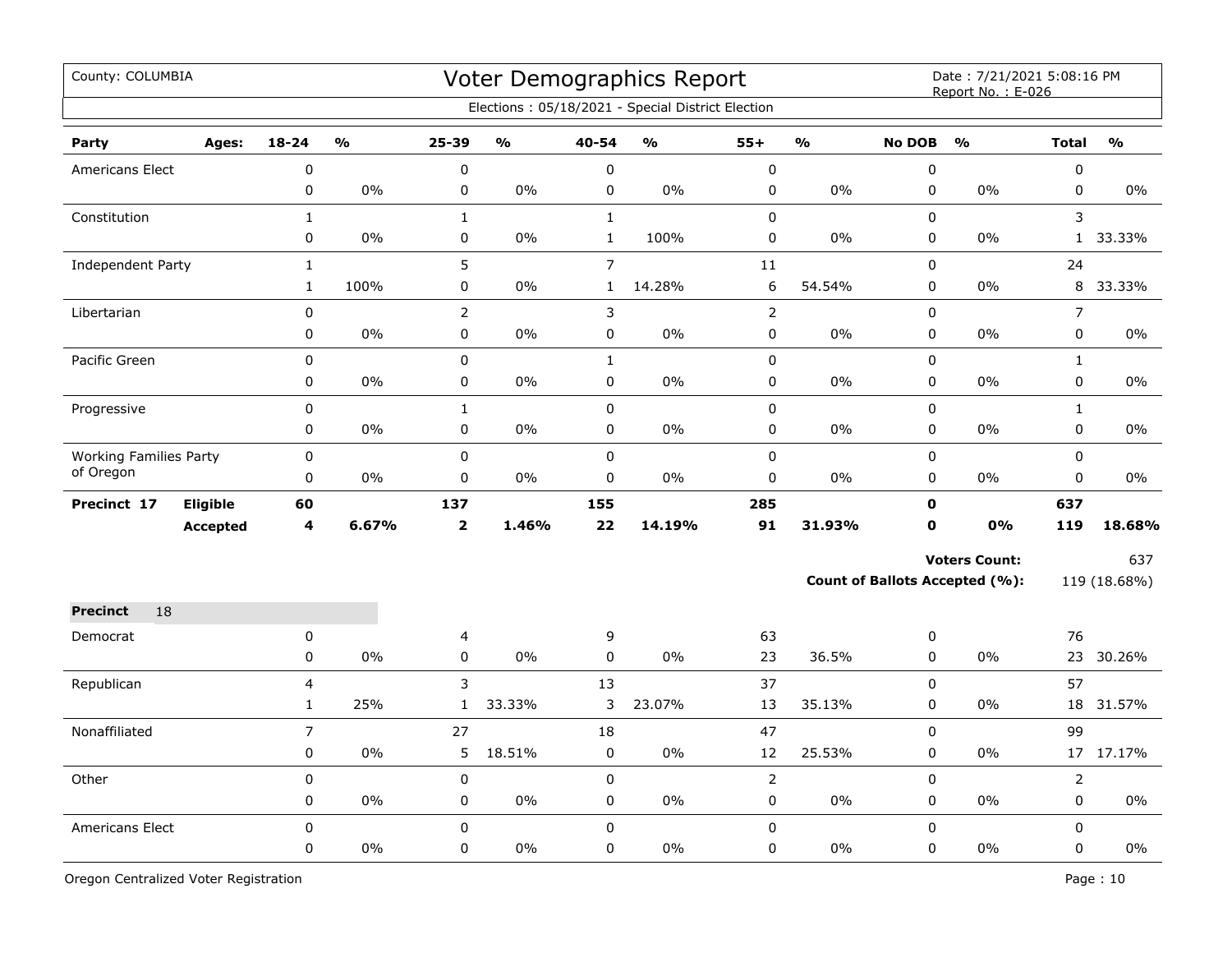| County: COLUMBIA              |          |               |               |              |               |                | Voter Demographics Report                         |              |               |               | Date: 7/21/2021 5:08:16 PM<br>Report No.: E-026 |                |               |
|-------------------------------|----------|---------------|---------------|--------------|---------------|----------------|---------------------------------------------------|--------------|---------------|---------------|-------------------------------------------------|----------------|---------------|
|                               |          |               |               |              |               |                | Elections: 05/18/2021 - Special District Election |              |               |               |                                                 |                |               |
| Party                         | Ages:    | $18 - 24$     | $\frac{1}{2}$ | 25-39        | $\frac{1}{2}$ | 40-54          | $\frac{0}{0}$                                     | $55+$        | $\frac{0}{0}$ | <b>No DOB</b> | $\frac{1}{2}$                                   | <b>Total</b>   | $\frac{1}{2}$ |
| Constitution                  |          | $\pmb{0}$     |               | $\pmb{0}$    |               | $\pmb{0}$      |                                                   | $\mathbf{1}$ |               | 0             |                                                 | $\mathbf{1}$   |               |
|                               |          | 0             | 0%            | $\pmb{0}$    | $0\%$         | 0              | 0%                                                | $\pmb{0}$    | 0%            | 0             | 0%                                              | $\mathsf 0$    | 0%            |
| Independent Party             |          | 0             |               | $\mathbf{1}$ |               | $\overline{2}$ |                                                   | 9            |               | 0             |                                                 | 12             |               |
|                               |          | 0             | $0\%$         | $\mathbf 0$  | $0\%$         | $\mathbf{1}$   | 50%                                               | 6            | 66.66%        | 0             | 0%                                              | $\overline{7}$ | 58.33%        |
| Libertarian                   |          | 0             |               | $\mathbf 0$  |               | $\mathbf 0$    |                                                   | 3            |               | 0             |                                                 | 3              |               |
|                               |          | 0             | 0%            | $\pmb{0}$    | 0%            | $\pmb{0}$      | 0%                                                | $\pmb{0}$    | 0%            | 0             | 0%                                              | $\mathbf 0$    | $0\%$         |
| Pacific Green                 |          | $\mathbf 0$   |               | $\mathbf 0$  |               | $\mathbf 0$    |                                                   | $\pmb{0}$    |               | 0             |                                                 | $\mathbf 0$    |               |
|                               |          | 0             | $0\%$         | $\mathbf 0$  | $0\%$         | 0              | 0%                                                | $\pmb{0}$    | 0%            | 0             | 0%                                              | $\mathbf 0$    | 0%            |
| Progressive                   |          | $\pmb{0}$     |               | $\pmb{0}$    |               | $\pmb{0}$      |                                                   | $\pmb{0}$    |               | 0             |                                                 | $\Omega$       |               |
|                               |          | 0             | $0\%$         | $\mathbf 0$  | 0%            | $\mathbf 0$    | $0\%$                                             | $\pmb{0}$    | 0%            | 0             | 0%                                              | $\mathbf 0$    | $0\%$         |
| <b>Working Families Party</b> |          | $\pmb{0}$     |               | $\mathbf 0$  |               | $\mathbf{1}$   |                                                   | $\pmb{0}$    |               | $\mathbf 0$   |                                                 | $\mathbf{1}$   |               |
| of Oregon                     |          | 0             | 0%            | $\mathbf 0$  | 0%            | $\mathbf 0$    | 0%                                                | 0            | $0\%$         | 0             | 0%                                              | 0              | 0%            |
| Precinct 18                   | Eligible | $\mathbf{11}$ |               | 35           |               | 43             |                                                   | 162          |               | $\mathbf 0$   |                                                 | 251            |               |
|                               | Accepted | $\mathbf{1}$  | 9.09%         | 6            | 17.14%        | 4              | 9.30%                                             | 54           | 33.33%        | $\mathbf 0$   | 0%                                              | 65             | 25.90%        |
|                               |          |               |               |              |               |                |                                                   |              |               |               | <b>Voters Count:</b>                            |                | 251           |
|                               |          |               |               |              |               |                |                                                   |              |               |               | Count of Ballots Accepted (%):                  |                | 65 (25.90%)   |
| <b>Precinct</b><br>19         |          |               |               |              |               |                |                                                   |              |               |               |                                                 |                |               |
| Democrat                      |          | 29            |               | 50           |               | 62             |                                                   | 235          |               | 0             |                                                 | 376            |               |
|                               |          | 8             | 27.58%        | 14           | 28%           | 20             | 32.25%                                            | 112          | 47.65%        | $\Omega$      | 0%                                              |                | 154 40.95%    |
| Republican                    |          | 23            |               | 52           |               | 106            |                                                   | 230          |               | 0             |                                                 | 411            |               |
|                               |          | 5             | 21.73%        | 17           | 32.69%        | 37             | 34.9%                                             | 123          | 53.47%        | 0             | 0%                                              |                | 182 44.28%    |
| Nonaffiliated                 |          | 64            |               | 86           |               | 85             |                                                   | 107          |               | 0             |                                                 | 342            |               |
|                               |          | 6             | 9.37%         | 9            | 10.46%        | 15             | 17.64%                                            | 32           | 29.9%         | 0             | 0%                                              |                | 62 18.12%     |
| Other                         |          | $\pmb{0}$     |               | $\mathbf{1}$ |               | $\mathbf{1}$   |                                                   | $\pmb{0}$    |               | 0             |                                                 | $\overline{2}$ |               |
|                               |          | 0             | $0\%$         | $\pmb{0}$    | $0\%$         | 0              | 0%                                                | 0            | 0%            | 0             | 0%                                              | $\pmb{0}$      | $0\%$         |
| Americans Elect               |          | $\mathbf 0$   |               | $\Omega$     |               | $\mathbf 0$    |                                                   | $\mathbf 0$  |               | $\Omega$      |                                                 | $\Omega$       |               |
|                               |          | 0             | $0\%$         | 0            | 0%            | $\mathbf 0$    | 0%                                                | $\mathbf 0$  | $0\%$         | 0             | 0%                                              | $\mathbf 0$    | 0%            |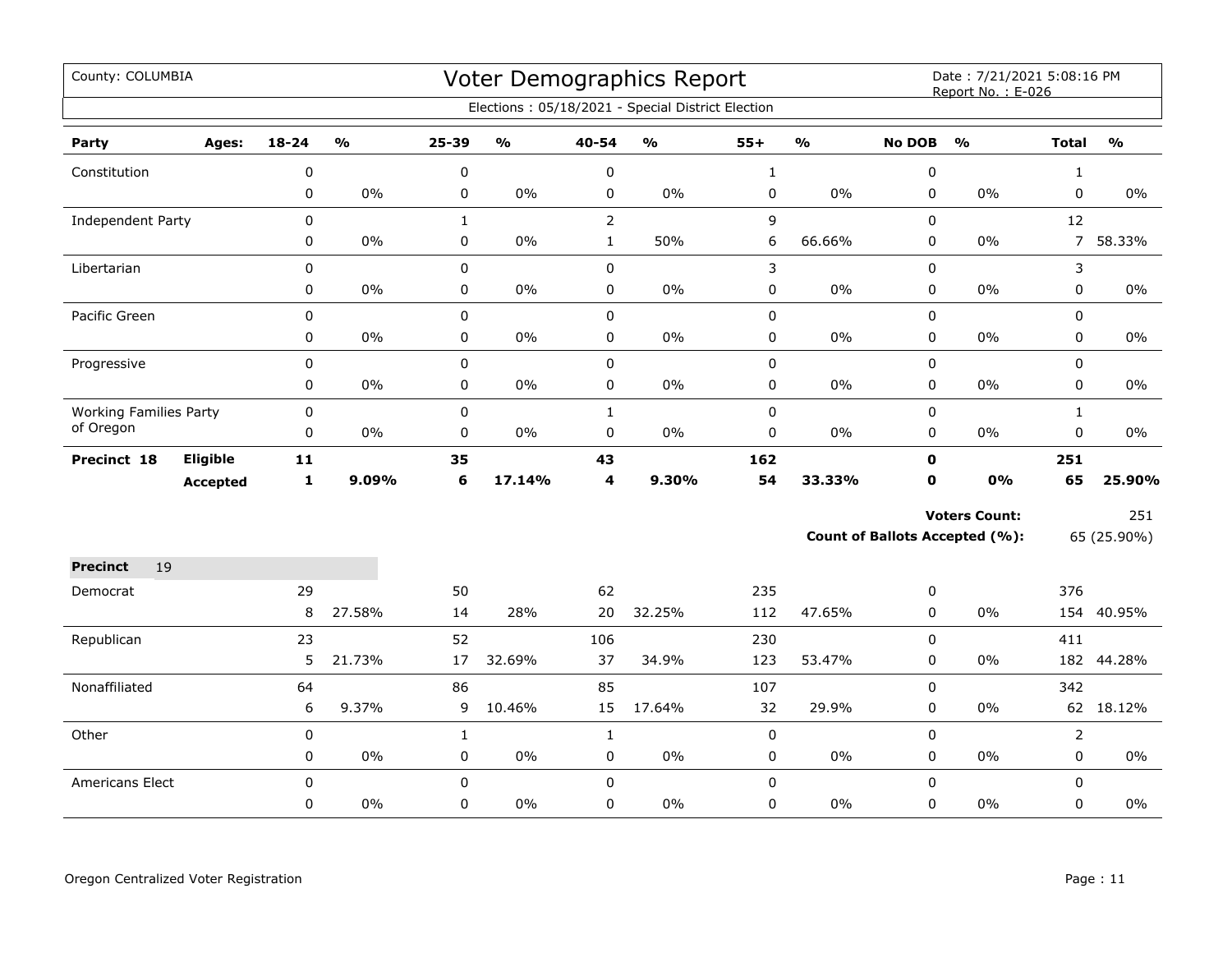| County: COLUMBIA              |                 |                |                                   |              |                                   |             | <b>Voter Demographics Report</b><br>Elections: 05/18/2021 - Special District Election |                |               |               | Date: 7/21/2021 5:08:16 PM<br>Report No.: E-026 |                |               |
|-------------------------------|-----------------|----------------|-----------------------------------|--------------|-----------------------------------|-------------|---------------------------------------------------------------------------------------|----------------|---------------|---------------|-------------------------------------------------|----------------|---------------|
| Party                         | Ages:           | $18 - 24$      | $\mathsf{o}\mathsf{v}_\mathsf{o}$ | 25-39        | $\mathsf{o}\mathsf{v}_\mathsf{o}$ | 40-54       | $\frac{1}{2}$                                                                         | $55+$          | $\frac{1}{2}$ | <b>No DOB</b> | $\frac{0}{0}$                                   | <b>Total</b>   | $\frac{0}{0}$ |
| Constitution                  |                 | $\pmb{0}$      |                                   | 0            |                                   | $\pmb{0}$   |                                                                                       | $\pmb{0}$      |               | 0             |                                                 | 0              |               |
|                               |                 | $\pmb{0}$      | 0%                                | 0            | 0%                                | $\pmb{0}$   | 0%                                                                                    | $\pmb{0}$      | 0%            | 0             | 0%                                              | 0              | 0%            |
| Independent Party             |                 | 3              |                                   | 10           |                                   | 10          |                                                                                       | 23             |               | 0             |                                                 | 46             |               |
|                               |                 | 0              | 0%                                | $\mathbf 0$  | 0%                                | 3           | 30%                                                                                   | $\overline{7}$ | 30.43%        | 0             | 0%                                              |                | 10 21.73%     |
| Libertarian                   |                 | $\mathbf{1}$   |                                   | $\mathbf{1}$ |                                   | $\pmb{0}$   |                                                                                       | $\overline{2}$ |               | $\pmb{0}$     |                                                 | $\overline{4}$ |               |
|                               |                 | $\pmb{0}$      | 0%                                | 0            | 0%                                | $\pmb{0}$   | 0%                                                                                    | $\mathbf 1$    | 50%           | 0             | 0%                                              | $\mathbf{1}$   | 25%           |
| Pacific Green                 |                 | $\mathbf 0$    |                                   | $\mathbf{1}$ |                                   | $\pmb{0}$   |                                                                                       | $\pmb{0}$      |               | 0             |                                                 | $\mathbf{1}$   |               |
|                               |                 | 0              | 0%                                | $\mathbf{1}$ | 100%                              | $\pmb{0}$   | 0%                                                                                    | $\pmb{0}$      | 0%            | 0             | 0%                                              | $\mathbf{1}$   | 100%          |
| Progressive                   |                 | $\pmb{0}$      |                                   | 0            |                                   | $\pmb{0}$   |                                                                                       | $\pmb{0}$      |               | 0             |                                                 | 0              |               |
|                               |                 | 0              | 0%                                | 0            | 0%                                | $\pmb{0}$   | 0%                                                                                    | $\pmb{0}$      | 0%            | 0             | $0\%$                                           | 0              | 0%            |
| <b>Working Families Party</b> |                 | $\pmb{0}$      |                                   | $\mathbf{1}$ |                                   | $\pmb{0}$   |                                                                                       | $\pmb{0}$      |               | 0             |                                                 | $\mathbf{1}$   |               |
| of Oregon                     |                 | $\pmb{0}$      | 0%                                | 0            | 0%                                | $\pmb{0}$   | 0%                                                                                    | $\pmb{0}$      | 0%            | 0             | 0%                                              | 0              | $0\%$         |
| Precinct 19                   | Eligible        | 120            |                                   | 202          |                                   | 264         |                                                                                       | 597            |               | $\mathbf 0$   |                                                 | 1183           |               |
|                               | <b>Accepted</b> | 19             | 15.83%                            | 41           | 20.30%                            | 75          | 28.41%                                                                                | 275            | 46.06%        | $\mathbf{0}$  | 0%                                              | 410            | 34.66%        |
|                               |                 |                |                                   |              |                                   |             |                                                                                       |                |               |               | <b>Voters Count:</b>                            |                | 1183          |
|                               |                 |                |                                   |              |                                   |             |                                                                                       |                |               |               | Count of Ballots Accepted (%):                  |                | 410 (34.66%)  |
| 20<br><b>Precinct</b>         |                 |                |                                   |              |                                   |             |                                                                                       |                |               |               |                                                 |                |               |
| Democrat                      |                 | 11             |                                   | 43           |                                   | 45          |                                                                                       | 165            |               | 0             |                                                 | 264            |               |
|                               |                 | 3              | 27.27%                            | 14           | 32.55%                            | 23          | 51.11%                                                                                | 82             | 49.69%        | $\Omega$      | 0%                                              |                | 122 46.21%    |
| Republican                    |                 | 12             |                                   | 47           |                                   | 66          |                                                                                       | 155            |               | 0             |                                                 | 280            |               |
|                               |                 | $\overline{2}$ | 16.66%                            | 8            | 17.02%                            | 25          | 37.87%                                                                                | 78             | 50.32%        | $\Omega$      | $0\%$                                           |                | 113 40.35%    |
| Nonaffiliated                 |                 | 24             |                                   | 57           |                                   | 51          |                                                                                       | 72             |               | 0             |                                                 | 204            |               |
|                               |                 | $\mathbf{1}$   | 4.16%                             | 5            | 8.77%                             | 12          | 23.52%                                                                                | 17             | 23.61%        | 0             | 0%                                              |                | 35 17.15%     |
| Other                         |                 | $\pmb{0}$      |                                   | 0            |                                   | $\pmb{0}$   |                                                                                       | $\overline{2}$ |               | $\pmb{0}$     |                                                 | $\overline{2}$ |               |
|                               |                 | $\mathbf 0$    | 0%                                | 0            | 0%                                | $\mathbf 0$ | 0%                                                                                    | $\pmb{0}$      | 0%            | 0             | 0%                                              | 0              | 0%            |
| <b>Americans Elect</b>        |                 | $\pmb{0}$      |                                   | $\mathbf 0$  |                                   | $\pmb{0}$   |                                                                                       | $\pmb{0}$      |               | $\Omega$      |                                                 | 0              |               |
|                               |                 | $\mathbf 0$    | 0%                                | 0            | $0\%$                             | 0           | 0%                                                                                    | 0              | 0%            | 0             | 0%                                              | 0              | $0\%$         |
| Constitution                  |                 | $\Omega$       |                                   | $\mathbf{1}$ |                                   | $\pmb{0}$   |                                                                                       | $\pmb{0}$      |               | $\Omega$      |                                                 | $\mathbf{1}$   |               |
|                               |                 | 0              | 0%                                | 0            | $0\%$                             | $\mathbf 0$ | 0%                                                                                    | $\pmb{0}$      | 0%            | 0             | 0%                                              | 0              | 0%            |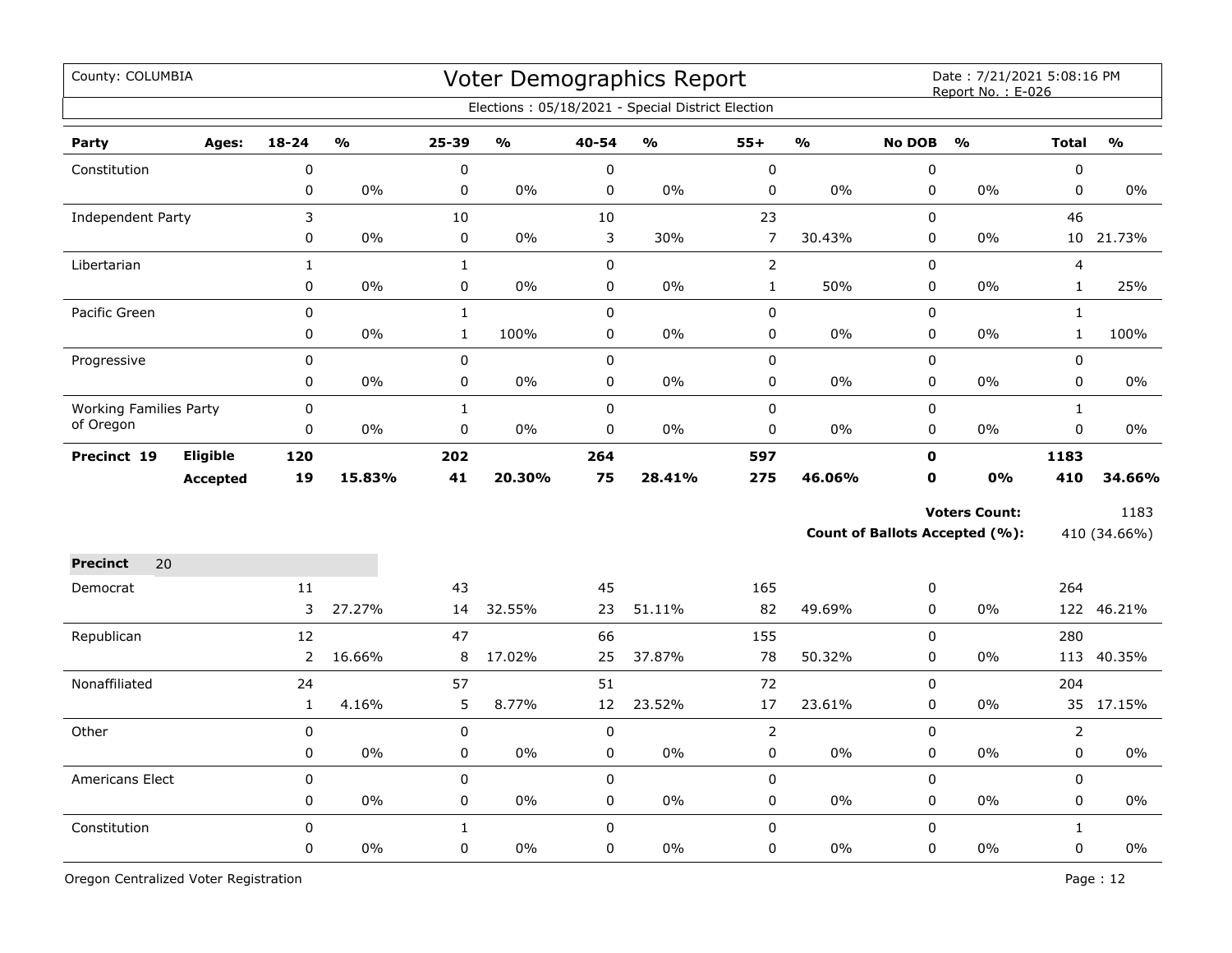| County: COLUMBIA              |                 |                |                         |                |                                   |                | Voter Demographics Report<br>Elections: 05/18/2021 - Special District Election |                  |                         |               | Date: 7/21/2021 5:08:16 PM<br>Report No.: E-026 |                |                         |
|-------------------------------|-----------------|----------------|-------------------------|----------------|-----------------------------------|----------------|--------------------------------------------------------------------------------|------------------|-------------------------|---------------|-------------------------------------------------|----------------|-------------------------|
| Party                         | Ages:           | 18-24          | $\mathbf{O}/\mathbf{o}$ | 25-39          | $\mathsf{o}\mathsf{v}_\mathsf{o}$ | 40-54          | $\mathsf{o}\mathsf{v}_\mathsf{o}$                                              | $55+$            | $\mathbf{O}/\mathbf{o}$ | <b>No DOB</b> | $\mathbf{O}/\mathbf{o}$                         | <b>Total</b>   | $\mathbf{O}/\mathbf{o}$ |
| <b>Independent Party</b>      |                 | 6              |                         | 5              |                                   | 5              |                                                                                | 20               |                         | $\pmb{0}$     |                                                 | 36             |                         |
|                               |                 | 3              | 50%                     | $\mathbf{1}$   | 20%                               | $\mathbf{1}$   | 20%                                                                            | 4                | 20%                     | 0             | 0%                                              | 9              | 25%                     |
| Libertarian                   |                 | $\mathbf 0$    |                         | 3              |                                   | $\mathbf 0$    |                                                                                | $\mathbf{1}$     |                         | $\mathbf 0$   |                                                 | $\overline{4}$ |                         |
|                               |                 | 0              | 0%                      | $\mathbf{1}$   | 33.33%                            | 0              | 0%                                                                             | 0                | 0%                      | 0             | 0%                                              | $\mathbf{1}$   | 25%                     |
| Pacific Green                 |                 | 0              |                         | $\pmb{0}$      |                                   | $\pmb{0}$      |                                                                                | 0                |                         | $\mathbf 0$   |                                                 | 0              |                         |
|                               |                 | 0              | 0%                      | $\pmb{0}$      | $0\%$                             | 0              | $0\%$                                                                          | $\mathsf 0$      | 0%                      | $\pmb{0}$     | 0%                                              | 0              | 0%                      |
| Progressive                   |                 | $\mathbf 0$    |                         | $\mathbf 0$    |                                   | $\mathbf 0$    |                                                                                | 0                |                         | 0             |                                                 | 0              |                         |
|                               |                 | 0              | 0%                      | 0              | 0%                                | $\mathbf 0$    | $0\%$                                                                          | 0                | 0%                      | $\mathbf 0$   | 0%                                              | 0              | $0\%$                   |
| <b>Working Families Party</b> |                 | 0              |                         | $\pmb{0}$      |                                   | $\mathsf{2}$   |                                                                                | $\mathsf{2}$     |                         | 0             |                                                 | $\overline{4}$ |                         |
| of Oregon                     |                 | 0              | $0\%$                   | $\pmb{0}$      | $0\%$                             | $\pmb{0}$      | $0\%$                                                                          | 0                | $0\%$                   | 0             | 0%                                              | 0              | 0%                      |
| Precinct 20                   | <b>Eligible</b> | 53             |                         | 156            |                                   | 169            |                                                                                | 417              |                         | $\mathbf{0}$  |                                                 | 795            |                         |
|                               | <b>Accepted</b> | 9              | 16.98%                  | 29             | 18.59%                            | 61             | 36.09%                                                                         | 181              | 43.41%                  | $\mathbf{0}$  | 0%                                              | 280            | 35.22%                  |
|                               |                 |                |                         |                |                                   |                |                                                                                |                  |                         |               | <b>Voters Count:</b>                            |                | 795                     |
|                               |                 |                |                         |                |                                   |                |                                                                                |                  |                         |               | <b>Count of Ballots Accepted (%):</b>           |                | 280 (35.22%)            |
| <b>Precinct</b><br>21         |                 |                |                         |                |                                   |                |                                                                                |                  |                         |               |                                                 |                |                         |
| Democrat                      |                 | 67             |                         | 214            |                                   | 252            |                                                                                | 506              |                         | 0             |                                                 | 1039           |                         |
|                               |                 | $\overline{2}$ | 2.98%                   | 19             | 8.87%                             | 45             | 17.85%                                                                         | 197              | 38.93%                  | $\pmb{0}$     | 0%                                              |                | 263 25.31%              |
| Republican                    |                 | 33             |                         | 166            |                                   | 169            |                                                                                | 356              |                         | 0             |                                                 | 724            |                         |
|                               |                 | 5              | 15.15%                  | 10             | 6.02%                             | 21             | 12.42%                                                                         | 127              | 35.67%                  | 0             | 0%                                              | 163            | 22.51%                  |
| Nonaffiliated                 |                 | 193            |                         | 462            |                                   | 353            |                                                                                | 295              |                         | 0             |                                                 | 1303           |                         |
|                               |                 | 9              | 4.66%                   | 12             | 2.59%                             | 15             | 4.24%                                                                          | 47               | 15.93%                  | 0             | 0%                                              | 83             | 6.36%                   |
| Other                         |                 | $\mathbf 0$    |                         | $\overline{7}$ |                                   | 12             |                                                                                | $\boldsymbol{6}$ |                         | $\pmb{0}$     |                                                 | 25             |                         |
|                               |                 | 0              | 0%                      | $\mathbf 0$    | $0\%$                             | $\mathsf 0$    | $0\%$                                                                          | $\mathbf{1}$     | 16.66%                  | 0             | 0%                                              | $\mathbf{1}$   | 4%                      |
| Americans Elect               |                 | 0              |                         | 0              |                                   | $\mathbf 0$    |                                                                                | $\pmb{0}$        |                         | $\mathbf 0$   |                                                 | 0              |                         |
|                               |                 | 0              | 0%                      | $\pmb{0}$      | $0\%$                             | 0              | $0\%$                                                                          | $\mathsf 0$      | 0%                      | 0             | 0%                                              | 0              | $0\%$                   |
| Constitution                  |                 | $\mathbf{1}$   |                         | 5              |                                   | $\overline{2}$ |                                                                                | $\overline{7}$   |                         | $\pmb{0}$     |                                                 | 15             |                         |
|                               |                 | 0              | 0%                      | 0              | $0\%$                             | 0              | $0\%$                                                                          | 2                | 28.57%                  | 0             | 0%                                              |                | 2 13.33%                |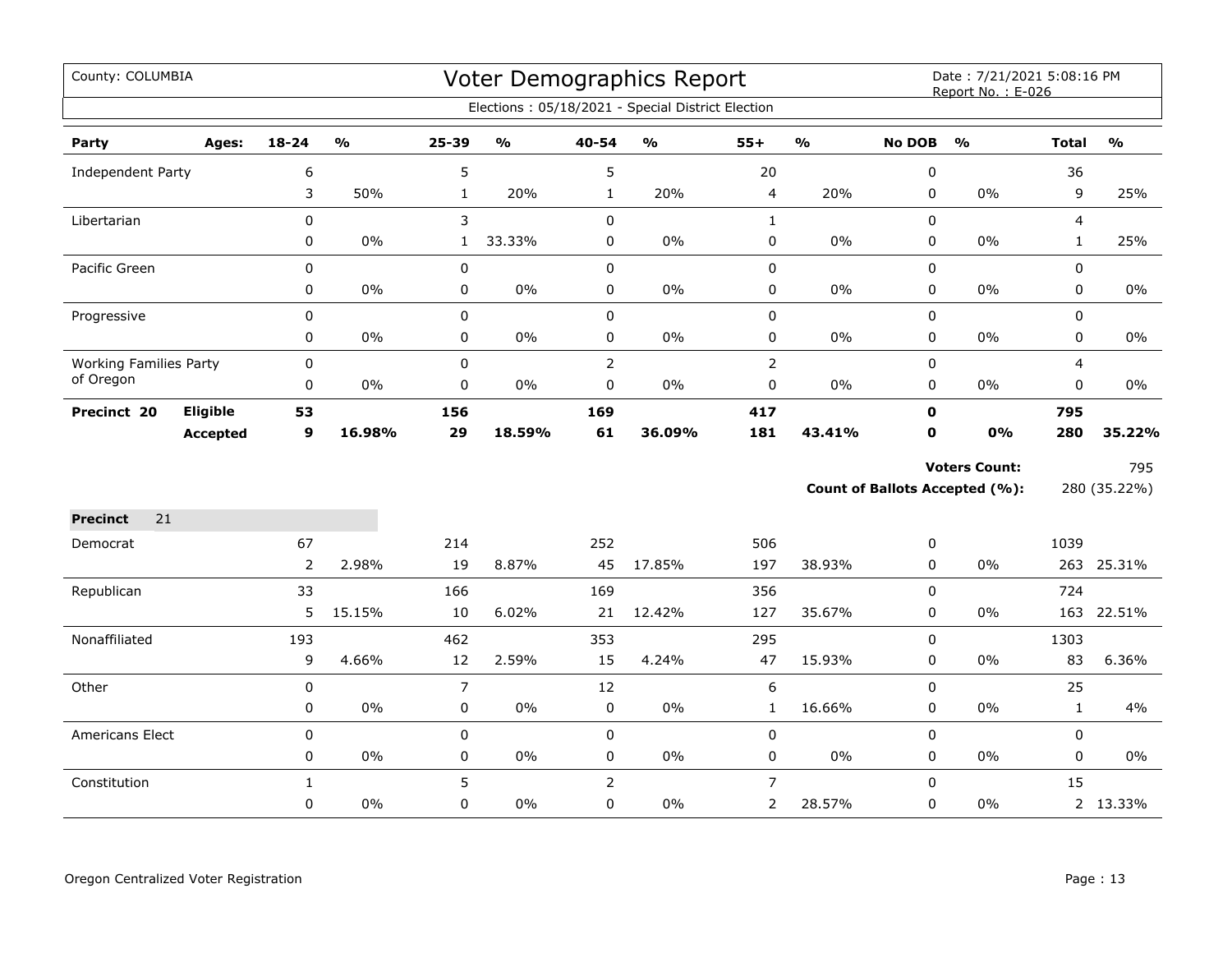| County: COLUMBIA              |                 |                |               |                |               |                         | <b>Voter Demographics Report</b><br>Elections: 05/18/2021 - Special District Election |                         |               |                  | Date: 7/21/2021 5:08:16 PM<br>Report No.: E-026               |              |                                   |
|-------------------------------|-----------------|----------------|---------------|----------------|---------------|-------------------------|---------------------------------------------------------------------------------------|-------------------------|---------------|------------------|---------------------------------------------------------------|--------------|-----------------------------------|
| Party                         | Ages:           | $18 - 24$      | $\frac{0}{0}$ | 25-39          | $\frac{0}{0}$ | 40-54                   | $\frac{9}{0}$                                                                         | $55+$                   | $\frac{1}{2}$ | <b>No DOB</b>    | $\frac{0}{0}$                                                 | <b>Total</b> | $\mathsf{o}\mathsf{v}_\mathsf{o}$ |
| Independent Party             |                 | 10             |               | 41             |               | 39                      |                                                                                       | 52                      |               | $\pmb{0}$        |                                                               | 142          |                                   |
|                               |                 | $\pmb{0}$      | 0%            | 4              | 9.75%         | 4                       | 10.25%                                                                                | 16                      | 30.76%        | $\pmb{0}$        | $0\%$                                                         | 24           | 16.9%                             |
| Libertarian                   |                 | 5              |               | 19             |               | $\overline{7}$          |                                                                                       | $\mathsf g$             |               | 0                |                                                               | 40           |                                   |
|                               |                 | 0              | 0%            | $\overline{2}$ | 10.52%        | $\mathbf{1}$            | 14.28%                                                                                | $\mathbf 2$             | 22.22%        | $\pmb{0}$        | 0%                                                            | 5            | 12.5%                             |
| Pacific Green                 |                 | $\overline{2}$ |               | 6              |               | $\overline{\mathbf{4}}$ |                                                                                       | $\mathbf 1$             |               | 0                |                                                               | 13           |                                   |
|                               |                 | 0              | 0%            | 0              | 0%            | $\mathbf{1}$            | 25%                                                                                   | $\mathbf{1}$            | 100%          | $\pmb{0}$        | 0%                                                            |              | 2 15.38%                          |
| Progressive                   |                 | 0              |               | $\overline{4}$ |               | $\overline{2}$          |                                                                                       | $\pmb{0}$               |               | $\mathbf 0$      |                                                               | 6            |                                   |
|                               |                 | 0              | $0\%$         | 0              | 0%            | $\mathbf{1}$            | 50%                                                                                   | 0                       | $0\%$         | $\pmb{0}$        | 0%                                                            | 1            | 16.66%                            |
| <b>Working Families Party</b> |                 | 0              |               | $\overline{7}$ |               | 6                       |                                                                                       | $\overline{\mathbf{4}}$ |               | $\pmb{0}$        |                                                               | 17           |                                   |
| of Oregon                     |                 | 0              | $0\%$         | $\pmb{0}$      | 0%            | $\mathbf{1}$            | 16.66%                                                                                | $\mathbf{1}$            | 25%           | $\pmb{0}$        | $0\%$                                                         |              | 2 11.76%                          |
| Precinct 21                   | Eligible        | 311            |               | 931            |               | 846                     |                                                                                       | 1236                    |               | $\mathbf 0$      |                                                               | 3324         |                                   |
|                               | <b>Accepted</b> | 16             | 5.14%         | 47             | 5.05%         | 89                      | 10.52%                                                                                | 394                     | 31.88%        | 0                | 0%                                                            | 546          | 16.43%                            |
|                               |                 |                |               |                |               |                         |                                                                                       |                         |               |                  | <b>Voters Count:</b><br><b>Count of Ballots Accepted (%):</b> |              | 3324<br>546 (16.43%)              |
| 24<br><b>Precinct</b>         |                 |                |               |                |               |                         |                                                                                       |                         |               |                  |                                                               |              |                                   |
| Democrat                      |                 | 75             |               | 241            |               | 201                     |                                                                                       | 487                     |               | $\boldsymbol{0}$ |                                                               | 1004         |                                   |
|                               |                 | 5              | 6.66%         | 24             | 9.95%         | 36                      | 17.91%                                                                                | 172                     | 35.31%        | 0                | 0%                                                            | 237          | 23.6%                             |
| Republican                    |                 | 49             |               | 189            |               | 229                     |                                                                                       | 356                     |               | 0                |                                                               | 823          |                                   |
|                               |                 | $\mathbf{1}$   | 2.04%         | 18             | 9.52%         | 26                      | 11.35%                                                                                | 102                     | 28.65%        | 0                | 0%                                                            |              | 147 17.86%                        |
| Nonaffiliated                 |                 | 178            |               | 500            |               | 307                     |                                                                                       | 297                     |               | $\Omega$         |                                                               | 1282         |                                   |
|                               |                 | 6              | 3.37%         | 19             | 3.8%          | 21                      | 6.84%                                                                                 | 39                      | 13.13%        | $\mathbf 0$      | 0%                                                            | 85           | 6.63%                             |
| Other                         |                 | 0              |               | 10             |               | $\overline{7}$          |                                                                                       | 10                      |               | $\mathbf 0$      |                                                               | 27           |                                   |
|                               |                 | 0              | $0\%$         | $\mathbf{1}$   | 10%           | $\mathbf{1}$            | 14.28%                                                                                | $\mathbf 2$             | 20%           | 0                | 0%                                                            | 4            | 14.81%                            |
| <b>Americans Elect</b>        |                 | 0              |               | 0              |               | $\mathbf 0$             |                                                                                       | $\pmb{0}$               |               | $\mathbf 0$      |                                                               | 0            |                                   |
|                               |                 | $\pmb{0}$      | 0%            | $\mathbf 0$    | 0%            | $\pmb{0}$               | 0%                                                                                    | $\pmb{0}$               | 0%            | $\pmb{0}$        | 0%                                                            | 0            | 0%                                |
| Constitution                  |                 | $\pmb{0}$      |               | 3              |               | 3                       |                                                                                       | $\overline{2}$          |               | $\pmb{0}$        |                                                               | 8            |                                   |
|                               |                 | 0              | 0%            | 0              | 0%            | $\mathbf{1}$            | 33.33%                                                                                | $\pmb{0}$               | 0%            | 0                | 0%                                                            | $\mathbf 1$  | 12.5%                             |
| Independent Party             |                 | 12             |               | 46             |               | 51                      |                                                                                       | 56                      |               | 0                |                                                               | 165          |                                   |
|                               |                 | $\mathbf{1}$   | 8.33%         | $\overline{2}$ | 4.34%         | 5                       | 9.8%                                                                                  | $10\,$                  | 17.85%        | $\pmb{0}$        | 0%                                                            | 18           | 10.9%                             |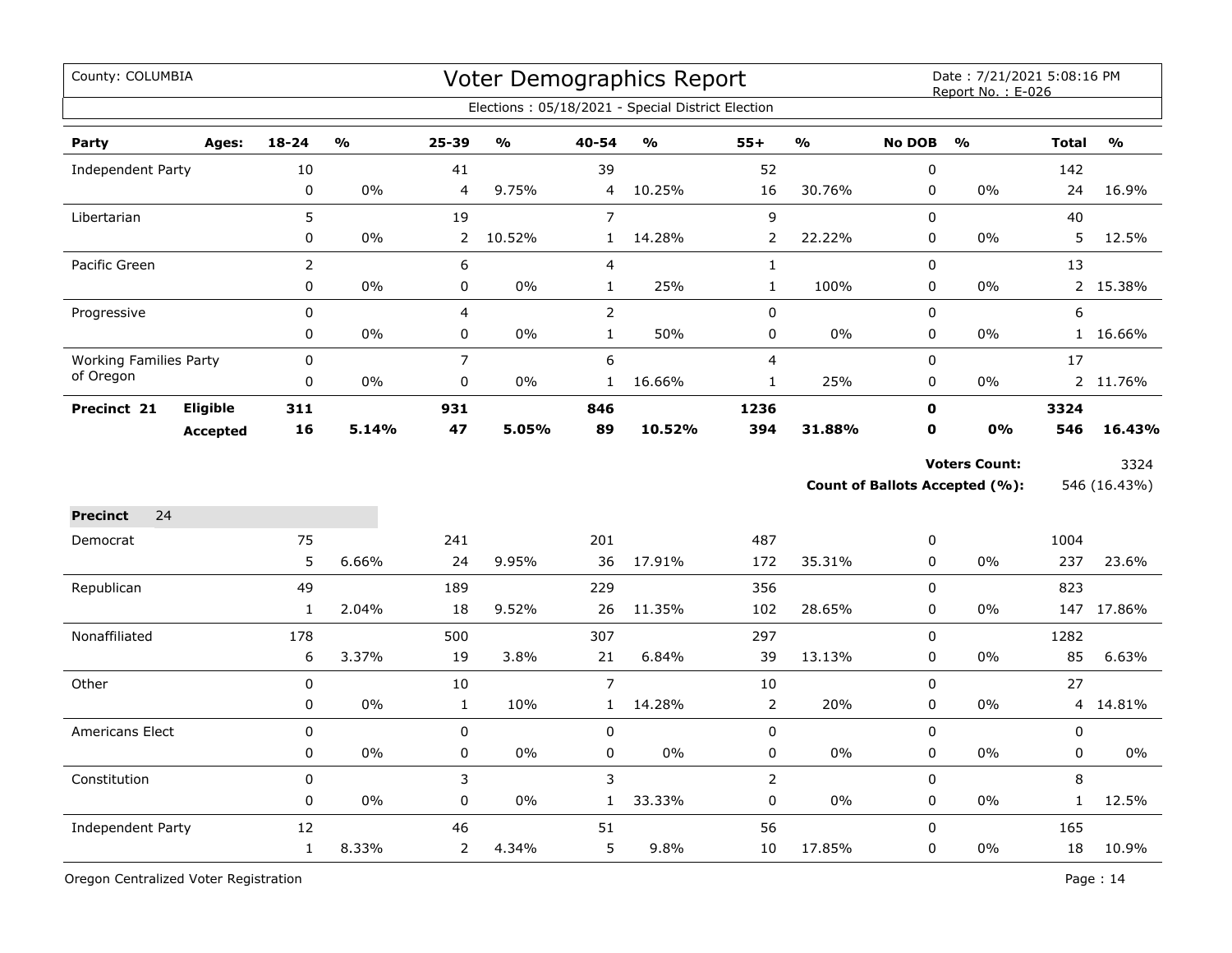| County: COLUMBIA              |                 |                |       |                |               |                | Voter Demographics Report                         |              |        |               | Date: 7/21/2021 5:08:16 PM<br>Report No.: E-026 |                |               |
|-------------------------------|-----------------|----------------|-------|----------------|---------------|----------------|---------------------------------------------------|--------------|--------|---------------|-------------------------------------------------|----------------|---------------|
|                               |                 |                |       |                |               |                | Elections: 05/18/2021 - Special District Election |              |        |               |                                                 |                |               |
| Party                         | Ages:           | 18-24          | %     | 25-39          | $\frac{1}{2}$ | 40-54          | $\frac{1}{2}$                                     | $55+$        | %      | <b>No DOB</b> | $\frac{0}{0}$                                   | <b>Total</b>   | $\frac{0}{0}$ |
| Libertarian                   |                 | 4              |       | 15             |               | 7              |                                                   | 8            |        | 0             |                                                 | 34             |               |
|                               |                 | 0              | 0%    | $\overline{2}$ | 13.33%        | $\mathbf{1}$   | 14.28%                                            | $\mathbf{1}$ | 12.5%  | 0             | 0%                                              |                | 4 11.76%      |
| Pacific Green                 |                 | $\mathbf{1}$   |       | 3              |               | $\pmb{0}$      |                                                   | $\mathbf{1}$ |        | $\mathbf 0$   |                                                 | 5              |               |
|                               |                 | 0              | $0\%$ | $\pmb{0}$      | $0\%$         | $\pmb{0}$      | $0\%$                                             | 0            | 0%     | 0             | 0%                                              | 0              | 0%            |
| Progressive                   |                 | 0              |       | $\mathbf{1}$   |               | $\mathbf 0$    |                                                   | 0            |        | $\mathbf 0$   |                                                 | $\mathbf{1}$   |               |
|                               |                 | 0              | $0\%$ | $\mathbf 0$    | 0%            | $\mathbf 0$    | $0\%$                                             | 0            | 0%     | $\mathbf 0$   | 0%                                              | 0              | $0\%$         |
| <b>Working Families Party</b> |                 | 0              |       | 8              |               | $\overline{4}$ |                                                   | 3            |        | $\mathbf 0$   |                                                 | 15             |               |
| of Oregon                     |                 | 0              | 0%    | 0              | 0%            | $\mathbf 0$    | 0%                                                | 0            | 0%     | 0             | 0%                                              | 0              | $0\%$         |
| Precinct 24                   | Eligible        | 319            |       | 1016           |               | 809            |                                                   | 1220         |        | $\mathbf 0$   |                                                 | 3364           |               |
|                               | <b>Accepted</b> | 13             | 4.08% | 66             | 6.50%         | 91             | 11.25%                                            | 326          | 26.72% | 0             | <b>0%</b>                                       | 496            | 14.74%        |
|                               |                 |                |       |                |               |                |                                                   |              |        |               | <b>Voters Count:</b>                            |                | 3364          |
|                               |                 |                |       |                |               |                |                                                   |              |        |               | Count of Ballots Accepted (%):                  |                | 496 (14.74%)  |
| 26<br><b>Precinct</b>         |                 |                |       |                |               |                |                                                   |              |        |               |                                                 |                |               |
| Democrat                      |                 | 89             |       | 223            |               | 258            |                                                   | 440          |        | 0             |                                                 | 1010           |               |
|                               |                 | $\overline{7}$ | 7.86% | 23             | 10.31%        | 44             | 17.05%                                            | 156          | 35.45% | 0             | 0%                                              |                | 230 22.77%    |
| Republican                    |                 | 47             |       | 196            |               | 298            |                                                   | 410          |        | $\Omega$      |                                                 | 951            |               |
|                               |                 | 4              | 8.51% | 25             | 12.75%        | 51             | 17.11%                                            | 160          | 39.02% | $\pmb{0}$     | 0%                                              | 240            | 25.23%        |
| Nonaffiliated                 |                 | 208            |       | 399            |               | 312            |                                                   | 222          |        | 0             |                                                 | 1141           |               |
|                               |                 | 9              | 4.32% | 17             | 4.26%         | 27             | 8.65%                                             | 31           | 13.96% | 0             | 0%                                              | 84             | 7.36%         |
| Other                         |                 | 0              |       | 4              |               | 3              |                                                   | 3            |        | $\mathbf 0$   |                                                 | 10             |               |
|                               |                 | 0              | 0%    | 0              | $0\%$         | $\mathbf{1}$   | 33.33%                                            | $\mathbf{1}$ | 33.33% | $\Omega$      | 0%                                              | $\overline{2}$ | 20%           |
| Americans Elect               |                 | 0              |       | $\mathbf 0$    |               | $\mathbf 0$    |                                                   | 0            |        | $\mathbf 0$   |                                                 | 0              |               |
|                               |                 | 0              | $0\%$ | 0              | 0%            | 0              | $0\%$                                             | 0            | $0\%$  | 0             | 0%                                              | 0              | $0\%$         |
| Constitution                  |                 | $\mathbf 0$    |       | $\mathbf{1}$   |               | 3              |                                                   | 3            |        | $\pmb{0}$     |                                                 | $\overline{7}$ |               |
|                               |                 | 0              | $0\%$ | $\pmb{0}$      | $0\%$         | $\mathbf{1}$   | 33.33%                                            | $\mathbf{1}$ | 33.33% | $\pmb{0}$     | 0%                                              |                | 2 28.57%      |
| <b>Independent Party</b>      |                 | 8              |       | 45             |               | 50             |                                                   | 42           |        | $\Omega$      |                                                 | 145            |               |
|                               |                 | 0              | $0\%$ | $\overline{2}$ | 4.44%         | 8              | 16%                                               | 17           | 40.47% | $\mathbf 0$   | $0\%$                                           |                | 27 18.62%     |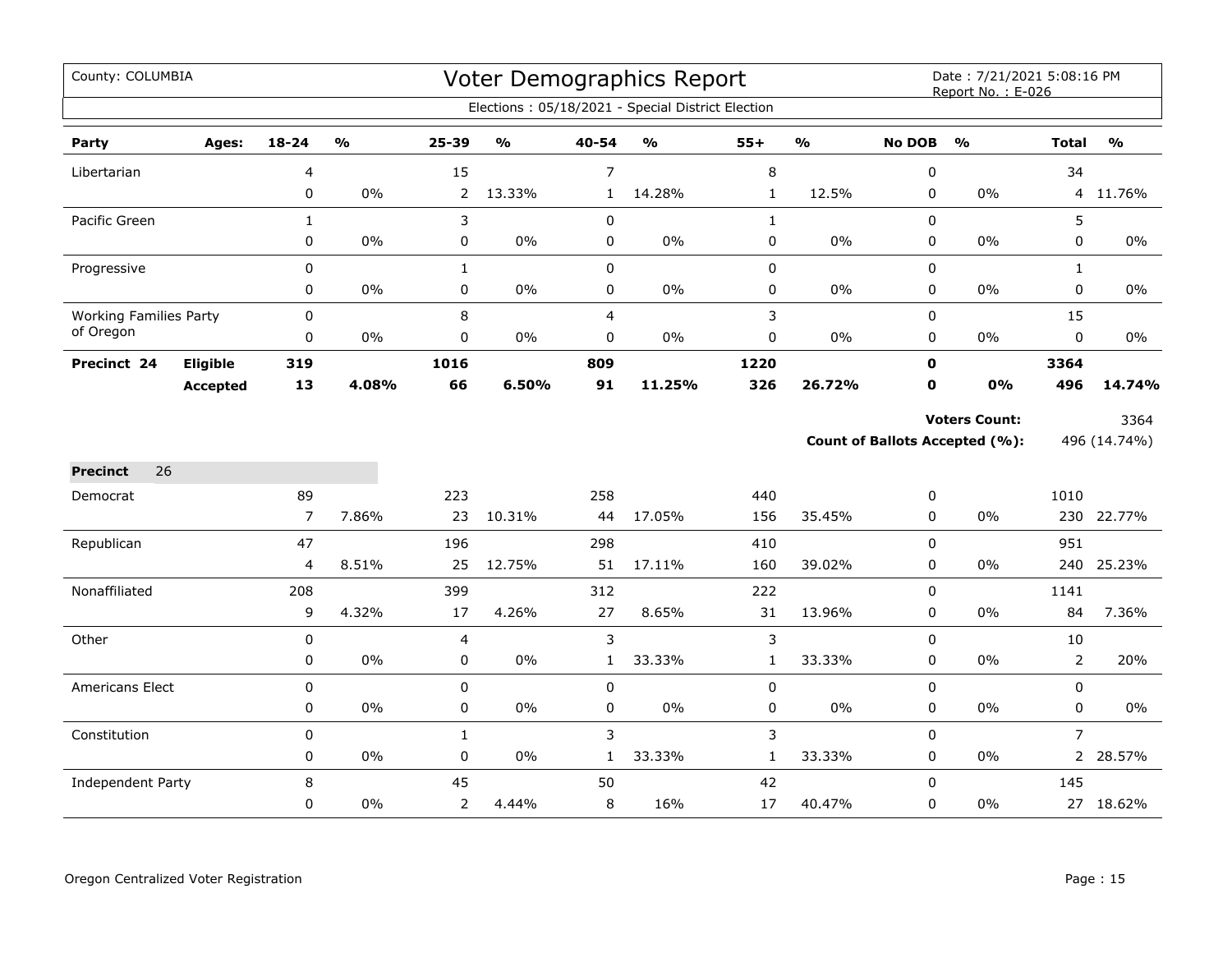| County: COLUMBIA              |          |                |               |                |                         |                | Voter Demographics Report<br>Elections: 05/18/2021 - Special District Election |                |                         |               | Date: 7/21/2021 5:08:16 PM<br>Report No.: E-026               |                         |                      |
|-------------------------------|----------|----------------|---------------|----------------|-------------------------|----------------|--------------------------------------------------------------------------------|----------------|-------------------------|---------------|---------------------------------------------------------------|-------------------------|----------------------|
|                               |          |                |               |                |                         |                |                                                                                |                |                         |               |                                                               |                         |                      |
| Party                         | Ages:    | $18 - 24$      | $\frac{1}{2}$ | 25-39          | $\mathbf{0}/\mathbf{0}$ | 40-54          | $\mathbf{O}/\mathbf{o}$                                                        | $55+$          | $\mathbf{O}/\mathbf{O}$ | <b>No DOB</b> | $\frac{1}{2}$                                                 | <b>Total</b>            | $\frac{1}{2}$        |
| Libertarian                   |          | 1              |               | 10             |                         | 6              |                                                                                | $\overline{4}$ |                         | $\pmb{0}$     |                                                               | 21                      |                      |
|                               |          | 0              | 0%            | $\pmb{0}$      | 0%                      | $\mathbf{1}$   | 16.66%                                                                         | 3              | 75%                     | $\pmb{0}$     | 0%                                                            | 4                       | 19.04%               |
| Pacific Green                 |          | $\mathbf 1$    |               | $\overline{2}$ |                         | $\mathbf 0$    |                                                                                | $\mathbf{1}$   |                         | $\mathbf 0$   |                                                               | $\overline{\mathbf{4}}$ |                      |
|                               |          | $\mathbf{1}$   | 100%          | 0              | 0%                      | $\mathbf 0$    | 0%                                                                             | $\mathbf{1}$   | 100%                    | $\mathbf 0$   | 0%                                                            | $\overline{2}$          | 50%                  |
| Progressive                   |          | $\overline{2}$ |               | $\mathbf{1}$   |                         | $\mathbf 0$    |                                                                                | 0              |                         | $\mathbf 0$   |                                                               | 3                       |                      |
|                               |          | $\mathbf{1}$   | 50%           | 0              | 0%                      | $\pmb{0}$      | 0%                                                                             | 0              | 0%                      | $\pmb{0}$     | 0%                                                            |                         | 1 33.33%             |
| <b>Working Families Party</b> |          | 0              |               | $\overline{2}$ |                         | $\overline{7}$ |                                                                                | $\overline{2}$ |                         | $\mathbf 0$   |                                                               | 11                      |                      |
| of Oregon                     |          | 0              | 0%            | $\mathbf 0$    | 0%                      | $\mathbf{1}$   | 14.28%                                                                         | 0              | $0\%$                   | $\mathbf 0$   | $0\%$                                                         | $\mathbf{1}$            | 9.09%                |
| Precinct 26                   | Eligible | 356            |               | 883            |                         | 937            |                                                                                | 1127           |                         | $\mathbf o$   |                                                               | 3303                    |                      |
|                               | Accepted | 22             | 6.18%         | 67             | 7.59%                   | 134            | 14.30%                                                                         | 370            | 32.83%                  | 0             | 0%                                                            | 593                     | 17.95%               |
|                               |          |                |               |                |                         |                |                                                                                |                |                         |               | <b>Voters Count:</b><br><b>Count of Ballots Accepted (%):</b> |                         | 3303<br>593 (17.95%) |
| 31<br><b>Precinct</b>         |          |                |               |                |                         |                |                                                                                |                |                         |               |                                                               |                         |                      |
| Democrat                      |          | 16             |               | 51             |                         | 56             |                                                                                | 139            |                         | 0             |                                                               | 262                     |                      |
|                               |          | $\overline{2}$ | 12.5%         | 9              | 17.64%                  | 18             | 32.14%                                                                         | 76             | 54.67%                  | 0             | 0%                                                            | 105                     | 40.07%               |
| Republican                    |          | 17             |               | 45             |                         | 74             |                                                                                | 118            |                         | 0             |                                                               | 254                     |                      |
|                               |          | 3              | 17.64%        | 10             | 22.22%                  | 26             | 35.13%                                                                         | 67             | 56.77%                  | 0             | 0%                                                            |                         | 106 41.73%           |
| Nonaffiliated                 |          | 48             |               | 100            |                         | 80             |                                                                                | 83             |                         | $\pmb{0}$     |                                                               | 311                     |                      |
|                               |          | 4              | 8.33%         | 11             | 11%                     | 20             | 25%                                                                            | 22             | 26.5%                   | 0             | $0\%$                                                         |                         | 57 18.32%            |
| Other                         |          | 0              |               | $\mathbf 1$    |                         | $\overline{2}$ |                                                                                | $\mathbf 1$    |                         | $\Omega$      |                                                               | 4                       |                      |
|                               |          | 0              | 0%            | 0              | 0%                      | $\mathbf{1}$   | 50%                                                                            | $\pmb{0}$      | $0\%$                   | $\mathbf 0$   | 0%                                                            | $\mathbf{1}$            | 25%                  |
| <b>Americans Elect</b>        |          | 0              |               | 0              |                         | $\pmb{0}$      |                                                                                | 0              |                         | $\pmb{0}$     |                                                               | 0                       |                      |
|                               |          | 0              | 0%            | 0              | 0%                      | $\pmb{0}$      | 0%                                                                             | 0              | 0%                      | $\pmb{0}$     | 0%                                                            | 0                       | 0%                   |
| Constitution                  |          | 0              |               | 0              |                         | $\mathbf 0$    |                                                                                | 0              |                         | $\mathbf 0$   |                                                               | $\mathbf 0$             |                      |
|                               |          | 0              | 0%            | 0              | 0%                      | $\pmb{0}$      | 0%                                                                             | 0              | 0%                      | $\pmb{0}$     | 0%                                                            | 0                       | 0%                   |
| Independent Party             |          | $\overline{2}$ |               | 9              |                         | 12             |                                                                                | 15             |                         | $\mathbf 0$   |                                                               | 38                      |                      |
|                               |          | $\mathbf{1}$   | 50%           | 0              | $0\%$                   | $\overline{2}$ | 16.66%                                                                         | 8              | 53.33%                  | 0             | 0%                                                            |                         | 11 28.94%            |
| Libertarian                   |          | $\overline{2}$ |               | 5              |                         | $\overline{4}$ |                                                                                | 3              |                         | 0             |                                                               | 14                      |                      |
|                               |          | $\mathbf 0$    | 0%            | $\mathbf{1}$   | 20%                     | $\mathbf{1}$   | 25%                                                                            | $\mathbf{1}$   | 33.33%                  | 0             | 0%                                                            |                         | 3 21.42%             |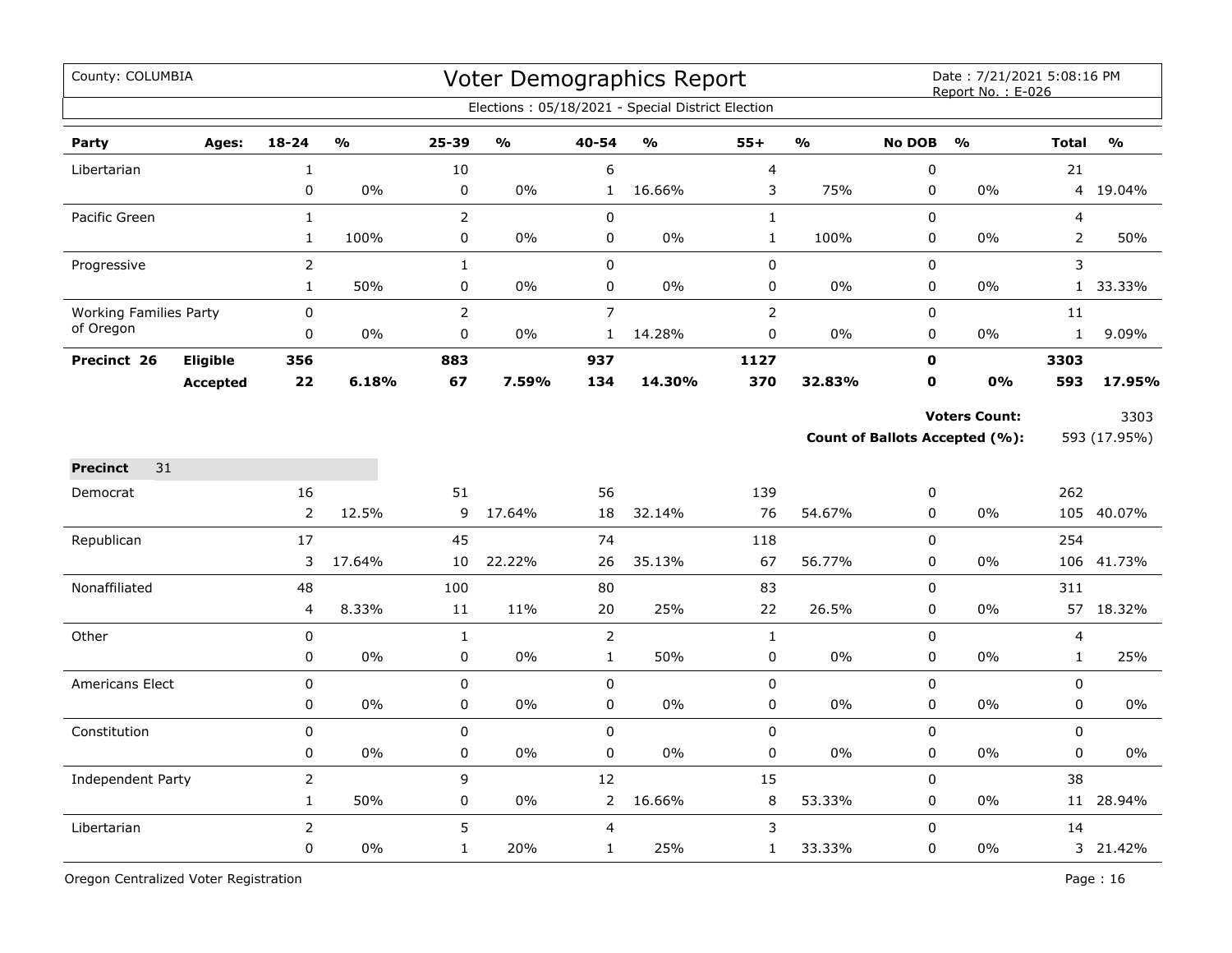| County: COLUMBIA              |          |                        |                         |                  |               |                             | Voter Demographics Report<br>Elections: 05/18/2021 - Special District Election |                              |               |               | Date: 7/21/2021 5:08:16 PM<br>Report No.: E-026 |                   |               |
|-------------------------------|----------|------------------------|-------------------------|------------------|---------------|-----------------------------|--------------------------------------------------------------------------------|------------------------------|---------------|---------------|-------------------------------------------------|-------------------|---------------|
| Party                         | Ages:    | 18-24                  | $\mathbf{O}/\mathbf{o}$ | 25-39            | $\frac{0}{0}$ | 40-54                       | $\frac{9}{0}$                                                                  | $55+$                        | $\frac{9}{6}$ | <b>No DOB</b> | $\frac{0}{0}$                                   | <b>Total</b>      | $\frac{0}{0}$ |
|                               |          |                        |                         |                  |               |                             |                                                                                |                              |               |               |                                                 |                   |               |
| Pacific Green                 |          | $\pmb{0}$<br>$\pmb{0}$ | $0\%$                   | $\mathbf 1$<br>0 | $0\%$         | $\overline{2}$<br>$\pmb{0}$ | 0%                                                                             | $\mathsf{2}$<br>$\mathbf{1}$ | 50%           | 0<br>0        | 0%                                              | 5<br>$\mathbf{1}$ | 20%           |
| Progressive                   |          | $\mathbf 0$            |                         | $\overline{2}$   |               | $\mathsf 0$                 |                                                                                | $\pmb{0}$                    |               | 0             |                                                 | $\overline{2}$    |               |
|                               |          | 0                      | 0%                      | 0                | 0%            | 0                           | $0\%$                                                                          | 0                            | 0%            | 0             | $0\%$                                           | 0                 | $0\%$         |
| <b>Working Families Party</b> |          | $\pmb{0}$              |                         | 3                |               | $\overline{2}$              |                                                                                | $\pmb{0}$                    |               | 0             |                                                 | 5                 |               |
| of Oregon                     |          | $\mathbf 0$            | 0%                      | 0                | $0\%$         | $\mathbf 1$                 | 50%                                                                            | $\pmb{0}$                    | 0%            | 0             | 0%                                              | $\mathbf{1}$      | 20%           |
| Precinct 31                   | Eligible | 85                     |                         | 217              |               | 232                         |                                                                                | 361                          |               | $\mathbf{0}$  |                                                 | 895               |               |
|                               | Accepted | 10                     | 11.76%                  | 31               | 14.29%        | 69                          | 29.74%                                                                         | 175                          | 48.48%        | 0             | <b>0%</b>                                       | 285               | 31.84%        |
|                               |          |                        |                         |                  |               |                             |                                                                                |                              |               |               | <b>Voters Count:</b>                            |                   | 895           |
|                               |          |                        |                         |                  |               |                             |                                                                                |                              |               |               | Count of Ballots Accepted (%):                  |                   | 285 (31.84%)  |
| <b>Precinct</b><br>32         |          |                        |                         |                  |               |                             |                                                                                |                              |               |               |                                                 |                   |               |
| Democrat                      |          | 60                     |                         | 217              |               | 270                         |                                                                                | 461                          |               | 0             |                                                 | 1008              |               |
|                               |          | 21                     | 35%                     | 50               | 23.04%        | 89                          | 32.96%                                                                         | 226                          | 49.02%        | 0             | 0%                                              | 386               | 38.29%        |
| Republican                    |          | 38                     |                         | 152              |               | 179                         |                                                                                | 363                          |               | 0             |                                                 | 732               |               |
|                               |          | $\overline{7}$         | 18.42%                  | 41               | 26.97%        | 60                          | 33.51%                                                                         | 179                          | 49.31%        | 0             | 0%                                              | 287               | 39.2%         |
| Nonaffiliated                 |          | 143                    |                         | 286              |               | 288                         |                                                                                | 246                          |               | $\mathsf 0$   |                                                 | 963               |               |
|                               |          | 22                     | 15.38%                  | 28               | 9.79%         | 68                          | 23.61%                                                                         | 63                           | 25.6%         | 0             | 0%                                              |                   | 181 18.79%    |
| Other                         |          | $\pmb{0}$              |                         | 5                |               | 10                          |                                                                                | $\boldsymbol{6}$             |               | 0             |                                                 | 21                |               |
|                               |          | $\pmb{0}$              | $0\%$                   | 0                | $0\%$         | $\overline{2}$              | 20%                                                                            | $\mathbf 0$                  | 0%            | 0             | $0\%$                                           | $\overline{2}$    | 9.52%         |
| Americans Elect               |          | $\mathbf 0$            |                         | 0                |               | $\mathbf 0$                 |                                                                                | $\mathbf 0$                  |               | 0             |                                                 | 0                 |               |
|                               |          | $\mathbf 0$            | 0%                      | 0                | $0\%$         | $\mathbf 0$                 | $0\%$                                                                          | 0                            | 0%            | 0             | 0%                                              | 0                 | 0%            |
| Constitution                  |          | $\pmb{0}$              |                         | $\mathbf{1}$     |               | $\mathbf{1}$                |                                                                                | $\mathbf{1}$                 |               | 0             |                                                 | 3                 |               |
|                               |          | $\pmb{0}$              | $0\%$                   | 0                | $0\%$         | $\pmb{0}$                   | $0\%$                                                                          | $\pmb{0}$                    | 0%            | 0             | 0%                                              | 0                 | 0%            |
| <b>Independent Party</b>      |          | 15                     |                         | 34               |               | 45                          |                                                                                | 56                           |               | 0             |                                                 | 150               |               |
|                               |          | $\overline{2}$         | 13.33%                  | 8                | 23.52%        | 9                           | 20%                                                                            | 26                           | 46.42%        | 0             | 0%                                              | 45                | 30%           |
| Libertarian                   |          | $\overline{7}$         |                         | 10               |               | 9                           |                                                                                | $\mathbf{1}$                 |               | 0             |                                                 | 27                |               |
|                               |          | $\pmb{0}$              | $0\%$                   | $\mathbf{1}$     | 10%           | 4                           | 44.44%                                                                         | $\mathbf 0$                  | $0\%$         | $\mathbf{0}$  | $0\%$                                           |                   | 5 18.51%      |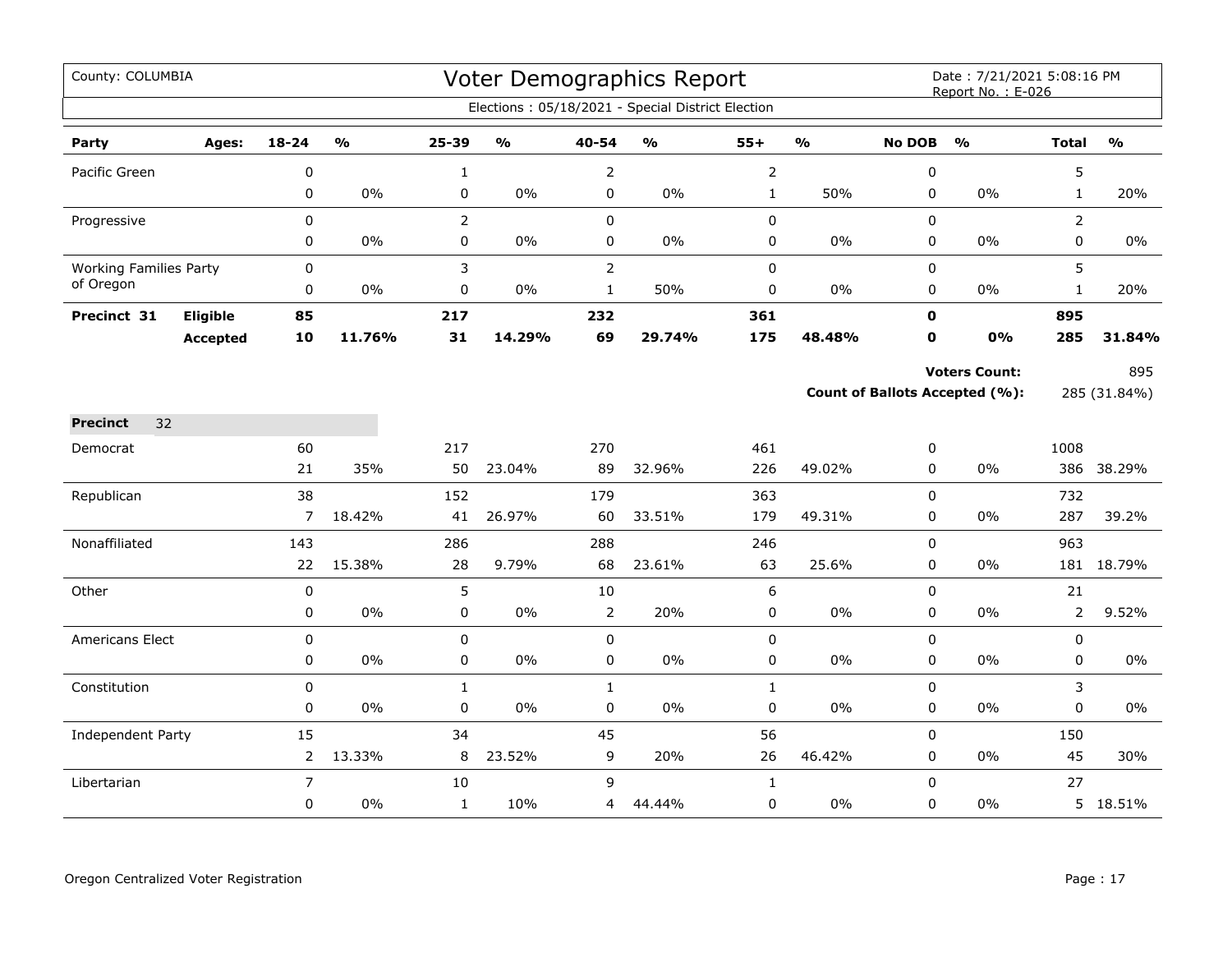| County: COLUMBIA              |                 |                  |               |                |               |                | Voter Demographics Report<br>Elections: 05/18/2021 - Special District Election |                |               |               | Date: 7/21/2021 5:08:16 PM<br>Report No.: E-026 |                |               |
|-------------------------------|-----------------|------------------|---------------|----------------|---------------|----------------|--------------------------------------------------------------------------------|----------------|---------------|---------------|-------------------------------------------------|----------------|---------------|
| Party                         | Ages:           | 18-24            | $\frac{1}{2}$ | 25-39          | $\frac{0}{0}$ | 40-54          | $\frac{0}{0}$                                                                  | $55+$          | $\frac{9}{6}$ | <b>No DOB</b> | $\frac{0}{0}$                                   | <b>Total</b>   | $\frac{0}{0}$ |
| Pacific Green                 |                 | 0                |               | $\mathbf 0$    |               | $\overline{2}$ |                                                                                | 3              |               | $\pmb{0}$     |                                                 | 5              |               |
|                               |                 | $\mathbf 0$      | 0%            | $\pmb{0}$      | 0%            | $\pmb{0}$      | 0%                                                                             | $\overline{2}$ | 66.66%        | $\mathbf 0$   | 0%                                              | $\overline{2}$ | 40%           |
| Progressive                   |                 | 0                |               | $\mathbf 0$    |               | $\mathbf{1}$   |                                                                                | 0              |               | $\mathbf 0$   |                                                 | $\mathbf{1}$   |               |
|                               |                 | 0                | $0\%$         | $\pmb{0}$      | 0%            | $\mathbf 1$    | 100%                                                                           | 0              | 0%            | $\mathbf 0$   | 0%                                              | $\mathbf 1$    | 100%          |
| <b>Working Families Party</b> |                 | 0                |               | 0              |               | $\mathsf{2}$   |                                                                                | $\overline{4}$ |               | 0             |                                                 | 6              |               |
| of Oregon                     |                 | 0                | 0%            | 0              | 0%            | $\pmb{0}$      | 0%                                                                             | $\mathbf{1}$   | 25%           | $\pmb{0}$     | 0%                                              |                | 1 16.66%      |
| Precinct 32                   | Eligible        | 263              |               | 705            |               | 807            |                                                                                | 1141           |               | $\mathbf 0$   |                                                 | 2916           |               |
|                               | <b>Accepted</b> | 52               | 19.77%        | 128            | 18.16%        | 233            | 28.87%                                                                         | 497            | 43.56%        | O             | <b>0%</b>                                       | 910            | 31.21%        |
|                               |                 |                  |               |                |               |                |                                                                                |                |               |               | <b>Voters Count:</b>                            |                | 2916          |
|                               |                 |                  |               |                |               |                |                                                                                |                |               |               | <b>Count of Ballots Accepted (%):</b>           |                | 910 (31.21%)  |
| 34<br><b>Precinct</b>         |                 |                  |               |                |               |                |                                                                                |                |               |               |                                                 |                |               |
| Democrat                      |                 | 36               |               | 151            |               | 131            |                                                                                | 245            |               | 0             |                                                 | 563            |               |
|                               |                 | 14               | 38.88%        | 24             | 15.89%        | 44             | 33.58%                                                                         | 125            | 51.02%        | 0             | 0%                                              | 207            | 36.76%        |
| Republican                    |                 | 22               |               | 90             |               | 108            |                                                                                | 181            |               | 0             |                                                 | 401            |               |
|                               |                 | 7                | 31.81%        | 27             | 30%           | 32             | 29.62%                                                                         | 96             | 53.03%        | 0             | 0%                                              | 162            | 40.39%        |
| Nonaffiliated                 |                 | 107              |               | 199            |               | 158            |                                                                                | 115            |               | $\mathbf 0$   |                                                 | 579            |               |
|                               |                 | $\boldsymbol{7}$ | 6.54%         | 21             | 10.55%        | 22             | 13.92%                                                                         | 35             | 30.43%        | $\pmb{0}$     | 0%                                              |                | 85 14.68%     |
| Other                         |                 | 0                |               | 3              |               | $\overline{4}$ |                                                                                | $\mathsf{2}$   |               | $\pmb{0}$     |                                                 | 9              |               |
|                               |                 | 0                | 0%            | 0              | 0%            | 0              | 0%                                                                             | $\mathsf 0$    | $0\%$         | 0             | 0%                                              | 0              | 0%            |
| <b>Americans Elect</b>        |                 | $\Omega$         |               | $\Omega$       |               | $\Omega$       |                                                                                | 0              |               | $\Omega$      |                                                 | 0              |               |
|                               |                 | 0                | 0%            | 0              | 0%            | $\mathbf 0$    | $0\%$                                                                          | 0              | 0%            | $\mathbf 0$   | 0%                                              | 0              | $0\%$         |
| Constitution                  |                 | 0                |               | $\mathsf{2}\,$ |               | $\mathbf{1}$   |                                                                                | 3              |               | $\mathbf 0$   |                                                 | 6              |               |
|                               |                 | $\mathsf 0$      | 0%            | 0              | $0\%$         | $\pmb{0}$      | 0%                                                                             | 3              | 100%          | 0             | 0%                                              | 3              | 50%           |
| Independent Party             |                 | 12               |               | 25             |               | 22             |                                                                                | 25             |               | $\mathbf 0$   |                                                 | 84             |               |
|                               |                 | $\mathbf{1}$     | 8.33%         | $\mathbf{1}$   | 4%            | $\overline{2}$ | 9.09%                                                                          | 13             | 52%           | $\pmb{0}$     | 0%                                              | 17             | 20.23%        |
| Libertarian                   |                 | $\overline{2}$   |               | 6              |               | 6              |                                                                                | $\mathbf{1}$   |               | 0             |                                                 | 15             |               |
|                               |                 | $\mathbf{1}$     | 50%           | 0              | 0%            | $\overline{2}$ | 33.33%                                                                         | 0              | $0\%$         | 0             | 0%                                              | 3              | 20%           |
| Pacific Green                 |                 | $\mathbf{1}$     |               | $\overline{2}$ |               | $\overline{4}$ |                                                                                | 0              |               | 0             |                                                 | $\overline{7}$ |               |
|                               |                 | $\mathbf{1}$     | 100%          | 0              | 0%            | $\overline{2}$ | 50%                                                                            | 0              | $0\%$         | $\pmb{0}$     | 0%                                              | 3              | 42.85%        |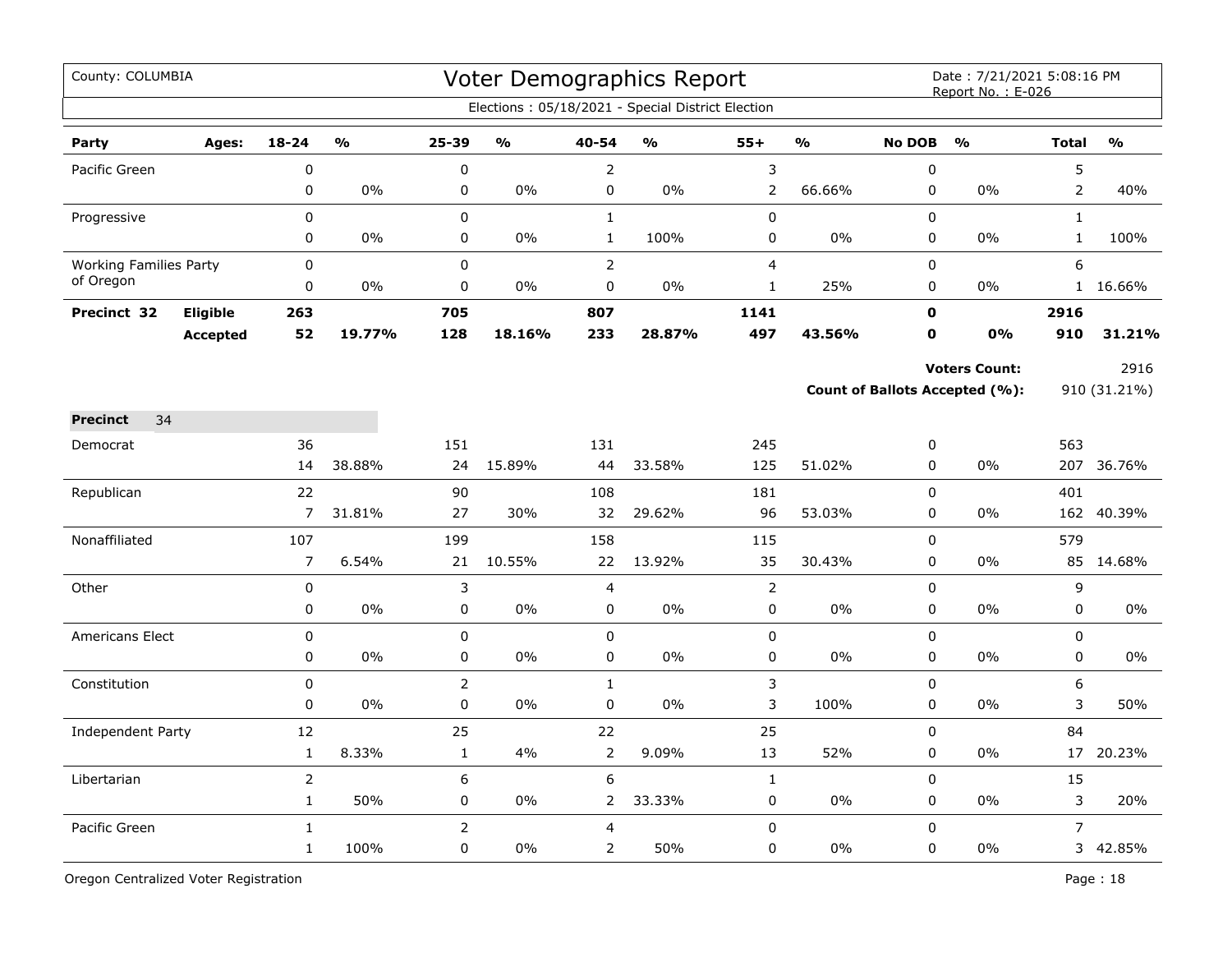| County: COLUMBIA              |          |                             |               |                   |               |                     | Voter Demographics Report                         |                  |               |                  | Date: 7/21/2021 5:08:16 PM<br>Report No.: E-026 |                |               |
|-------------------------------|----------|-----------------------------|---------------|-------------------|---------------|---------------------|---------------------------------------------------|------------------|---------------|------------------|-------------------------------------------------|----------------|---------------|
|                               |          |                             |               |                   |               |                     | Elections: 05/18/2021 - Special District Election |                  |               |                  |                                                 |                |               |
| Party                         | Ages:    | 18-24                       | $\frac{9}{6}$ | 25-39             | $\frac{1}{2}$ | 40-54               | $\frac{0}{0}$                                     | $55+$            | $\frac{1}{2}$ | <b>No DOB</b>    | $\frac{0}{0}$                                   | <b>Total</b>   | $\frac{0}{0}$ |
| Progressive                   |          | 0                           |               | $\mathbf{1}$      |               | 0                   |                                                   | 0                |               | 0                |                                                 | 1              |               |
|                               |          | $\mathbf 0$                 | $0\%$         | 0                 | 0%            | 0                   | 0%                                                | $\pmb{0}$        | $0\%$         | 0                | $0\%$                                           | 0              | 0%            |
| <b>Working Families Party</b> |          | $\pmb{0}$                   |               | $\mathbf{1}$      |               | 3                   |                                                   | $\overline{2}$   |               | $\mathbf 0$      |                                                 | 6              |               |
| of Oregon                     |          | 0                           | $0\%$         | $\pmb{0}$         | $0\%$         | $\pmb{0}$           | $0\%$                                             | $\pmb{0}$        | $0\%$         | 0                | $0\%$                                           | 0              | $0\%$         |
| Precinct 34                   | Eligible | 180                         |               | 480               |               | 437                 |                                                   | 574              |               | $\mathbf 0$      |                                                 | 1671           |               |
|                               | Accepted | 31                          | 17.22%        | 73                | 15.21%        | 104                 | 23.80%                                            | 272              | 47.39%        | O                | 0%                                              | 480            | 28.73%        |
|                               |          |                             |               |                   |               |                     |                                                   |                  |               |                  | <b>Voters Count:</b>                            |                | 1671          |
|                               |          |                             |               |                   |               |                     |                                                   |                  |               |                  | <b>Count of Ballots Accepted (%):</b>           |                | 480 (28.73%)  |
| <b>Precinct</b><br>35         |          |                             |               |                   |               |                     |                                                   |                  |               |                  |                                                 |                |               |
| Democrat                      |          | 16                          |               | 49                |               | 84                  |                                                   | 318              |               | 0                |                                                 | 467            |               |
|                               |          | $\pmb{0}$                   | $0\%$         | 8                 | 16.32%        | 19                  | 22.61%                                            | 148              | 46.54%        | 0                | $0\%$                                           |                | 175 37.47%    |
| Republican                    |          | 17                          |               | 51                |               | 82                  |                                                   | 234              |               | 0                |                                                 | 384            |               |
|                               |          | 9                           | 52.94%        | 6                 | 11.76%        | 29                  | 35.36%                                            | 120              | 51.28%        | 0                | 0%                                              | 164            | 42.7%         |
| Nonaffiliated                 |          | 56                          |               | 120               |               | 116                 |                                                   | 179              |               | $\mathbf 0$      |                                                 | 471            |               |
|                               |          | 4                           | 7.14%         | 9                 | 7.5%          | 25                  | 21.55%                                            | 50               | 27.93%        | 0                | $0\%$                                           |                | 88 18.68%     |
| Other                         |          | $\pmb{0}$                   |               | 3                 |               | 6                   |                                                   | $\overline{4}$   |               | 0                |                                                 | 13             |               |
|                               |          | 0                           | $0\%$         | $\pmb{0}$         | $0\%$         | 0                   | $0\%$                                             | $\mathbf 1$      | 25%           | 0                | 0%                                              | $\mathbf{1}$   | 7.69%         |
| Americans Elect               |          | $\mathbf 0$                 |               | $\mathbf 0$       |               | $\mathbf 0$         |                                                   | $\mathbf 0$      |               | $\mathbf 0$      |                                                 | 0              |               |
|                               |          | $\mathbf 0$                 | $0\%$         | $\mathbf 0$       | $0\%$         | $\mathbf 0$         | $0\%$                                             | $\pmb{0}$        | $0\%$         | $\mathbf 0$      | $0\%$                                           | $\mathbf 0$    | 0%            |
| Constitution                  |          | $\pmb{0}$                   |               | $\mathbf{1}$      |               | $\pmb{0}$           |                                                   | $\mathbf 1$      |               | 0                |                                                 | $\overline{2}$ |               |
|                               |          | 0                           | $0\%$         | 0                 | $0\%$         | 0                   | $0\%$                                             | $\pmb{0}$        | $0\%$         | 0                | $0\%$                                           | $\mathbf 0$    | 0%            |
| Independent Party             |          | $\overline{4}$<br>2         | 50%           | 12<br>$\mathbf 0$ | $0\%$         | 15<br>2             | 13.33%                                            | 48<br>27         | 56.25%        | $\mathbf 0$<br>0 | 0%                                              | 79<br>31       | 39.24%        |
|                               |          |                             |               |                   |               |                     |                                                   |                  |               |                  |                                                 |                |               |
| Libertarian                   |          | $\overline{2}$<br>$\pmb{0}$ | $0\%$         | 5<br>3            | 60%           | $\overline{2}$<br>0 | $0\%$                                             | 5<br>$\mathbf 1$ | 20%           | $\mathbf 0$<br>0 | $0\%$                                           | 14<br>4        | 28.57%        |
| Pacific Green                 |          | $\Omega$                    |               | $\overline{2}$    |               | 3                   |                                                   | $\overline{4}$   |               | 0                |                                                 | 9              |               |
|                               |          | 0                           | $0\%$         | $\mathbf{1}$      | 50%           | $\mathbf 0$         | $0\%$                                             | 3                | 75%           | 0                | 0%                                              |                | 4 44.44%      |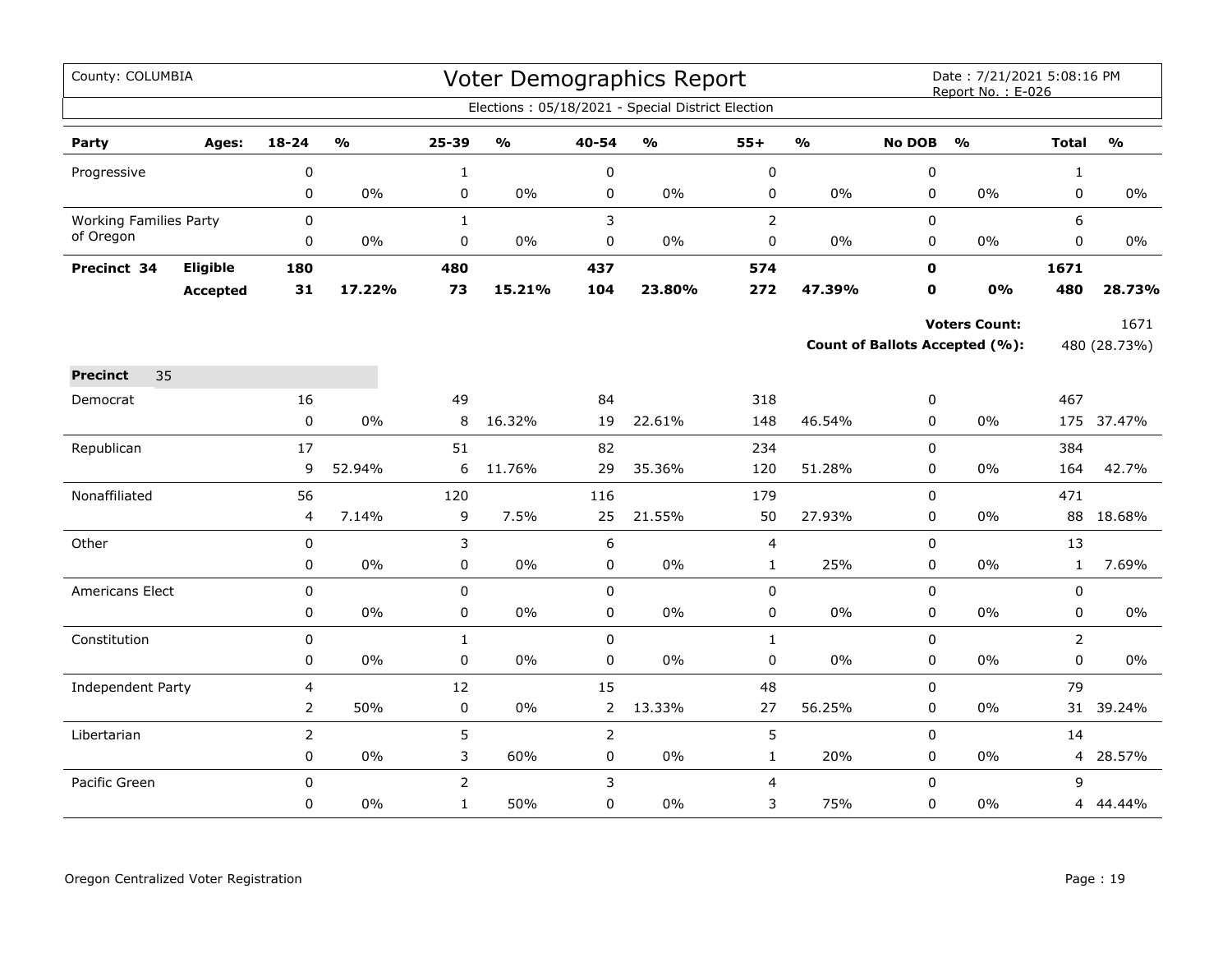| County: COLUMBIA              |                 |              |               |                |                         |                | Voter Demographics Report<br>Elections: 05/18/2021 - Special District Election |                |                         |               | Date: 7/21/2021 5:08:16 PM<br>Report No.: E-026 |                         |               |
|-------------------------------|-----------------|--------------|---------------|----------------|-------------------------|----------------|--------------------------------------------------------------------------------|----------------|-------------------------|---------------|-------------------------------------------------|-------------------------|---------------|
| Party                         | Ages:           | $18 - 24$    | $\frac{1}{2}$ | 25-39          | $\mathbf{0}/\mathbf{0}$ | 40-54          | $\mathbf{O}/\mathbf{o}$                                                        | $55+$          | $\mathbf{O}/\mathbf{O}$ | <b>No DOB</b> | $\frac{0}{0}$                                   | <b>Total</b>            | $\frac{1}{2}$ |
| Progressive                   |                 | 0            |               | $\pmb{0}$      |                         | $\overline{2}$ |                                                                                | $\mathbf{1}$   |                         | $\mathbf 0$   |                                                 | 3                       |               |
|                               |                 | $\pmb{0}$    | 0%            | 0              | $0\%$                   | $\pmb{0}$      | $0\%$                                                                          | $\mathbf{1}$   | 100%                    | $\mathsf 0$   | 0%                                              | 1                       | 33.33%        |
| <b>Working Families Party</b> |                 | $\pmb{0}$    |               | $\overline{4}$ |                         | $\mathbf 1$    |                                                                                | $\overline{2}$ |                         | $\mathsf 0$   |                                                 | $\overline{7}$          |               |
| of Oregon                     |                 | 0            | 0%            | $\pmb{0}$      | 0%                      | $\pmb{0}$      | 0%                                                                             | $\mathbf 1$    | 50%                     | $\pmb{0}$     | 0%                                              |                         | 1 14.28%      |
| Precinct 35                   | Eligible        | 95           |               | 247            |                         | 311            |                                                                                | 796            |                         | $\mathbf 0$   |                                                 | 1449                    |               |
|                               | <b>Accepted</b> | 15           | 15.79%        | 27             | 10.93%                  | 75             | 24.12%                                                                         | 352            | 44.22%                  | O             | 0%                                              | 469                     | 32.37%        |
|                               |                 |              |               |                |                         |                |                                                                                |                |                         |               | <b>Voters Count:</b>                            |                         | 1449          |
|                               |                 |              |               |                |                         |                |                                                                                |                |                         |               | Count of Ballots Accepted (%):                  |                         | 469 (32.37%)  |
| 36<br><b>Precinct</b>         |                 |              |               |                |                         |                |                                                                                |                |                         |               |                                                 |                         |               |
| Democrat                      |                 | 6            |               | 24             |                         | 38             |                                                                                | 117            |                         | 0             |                                                 | 185                     |               |
|                               |                 | $\mathbf{1}$ | 16.66%        | 6              | 25%                     | 12             | 31.57%                                                                         | 66             | 56.41%                  | $\mathbf 0$   | 0%                                              | 85                      | 45.94%        |
| Republican                    |                 | 3            |               | 14             |                         | 28             |                                                                                | 96             |                         | $\mathbf 0$   |                                                 | 141                     |               |
|                               |                 | 0            | 0%            | $\overline{2}$ | 14.28%                  | 16             | 57.14%                                                                         | 48             | 50%                     | 0             | $0\%$                                           | 66                      | 46.8%         |
| Nonaffiliated                 |                 | 24           |               | 39             |                         | 43             |                                                                                | 52             |                         | $\mathsf 0$   |                                                 | 158                     |               |
|                               |                 | 3            | 12.5%         | $\overline{4}$ | 10.25%                  | 14             | 32.55%                                                                         | 16             | 30.76%                  | $\mathbf 0$   | $0\%$                                           | 37                      | 23.41%        |
| Other                         |                 | $\mathsf 0$  |               | $\mathbf 1$    |                         | $\mathbf 1$    |                                                                                | $\overline{2}$ |                         | $\mathsf 0$   |                                                 | $\overline{\mathbf{4}}$ |               |
|                               |                 | 0            | 0%            | $\mathbf{1}$   | 100%                    | $\pmb{0}$      | 0%                                                                             | $\mathbf{1}$   | 50%                     | $\pmb{0}$     | 0%                                              | $\overline{2}$          | 50%           |
| <b>Americans Elect</b>        |                 | $\pmb{0}$    |               | $\mathbf 0$    |                         | $\mathbf 0$    |                                                                                | $\pmb{0}$      |                         | $\mathbf 0$   |                                                 | $\mathbf 0$             |               |
|                               |                 | 0            | 0%            | 0              | 0%                      | $\mathbf 0$    | 0%                                                                             | $\pmb{0}$      | 0%                      | $\mathbf 0$   | 0%                                              | 0                       | 0%            |
| Constitution                  |                 | 0            |               | $\mathbf 1$    |                         | $\mathbf 1$    |                                                                                | $\overline{2}$ |                         | $\mathsf 0$   |                                                 | $\overline{\mathbf{4}}$ |               |
|                               |                 | 0            | 0%            | $\mathbf{1}$   | 100%                    | $\mathbf{1}$   | 100%                                                                           | $1\,$          | 50%                     | 0             | 0%                                              | 3                       | 75%           |
| Independent Party             |                 | $1\,$        |               | 4              |                         | $\,8\,$        |                                                                                | 6              |                         | $\pmb{0}$     |                                                 | 19                      |               |
|                               |                 | 0            | 0%            | $\mathbf{1}$   | 25%                     | 5              | 62.5%                                                                          | 3              | 50%                     | $\mathbf 0$   | $0\%$                                           | 9                       | 47.36%        |
| Libertarian                   |                 | 0            |               | 0              |                         | $\mathbf 0$    |                                                                                | 0              |                         | $\mathbf 0$   |                                                 | $\mathbf 0$             |               |
|                               |                 | 0            | 0%            | 0              | $0\%$                   | 0              | $0\%$                                                                          | 0              | $0\%$                   | $\pmb{0}$     | $0\%$                                           | $\mathbf 0$             | $0\%$         |
| Pacific Green                 |                 | $\mathbf 0$  |               | $\mathbf 0$    |                         | $\mathbf 0$    |                                                                                | $\mathsf 0$    |                         | $\mathbf 0$   |                                                 | $\mathbf 0$             |               |
|                               |                 | 0            | $0\%$         | $\pmb{0}$      | 0%                      | $\pmb{0}$      | 0%                                                                             | $\pmb{0}$      | $0\%$                   | $\pmb{0}$     | 0%                                              | $\pmb{0}$               | $0\%$         |
| Progressive                   |                 | 0            |               | $\mathsf 0$    |                         | $\mathbf{1}$   |                                                                                | $\pmb{0}$      |                         | $\mathsf 0$   |                                                 | $\mathbf{1}$            |               |
|                               |                 | 0            | 0%            | 0              | 0%                      | $\mathbf{1}$   | 100%                                                                           | 0              | 0%                      | $\pmb{0}$     | 0%                                              | $\mathbf 1$             | 100%          |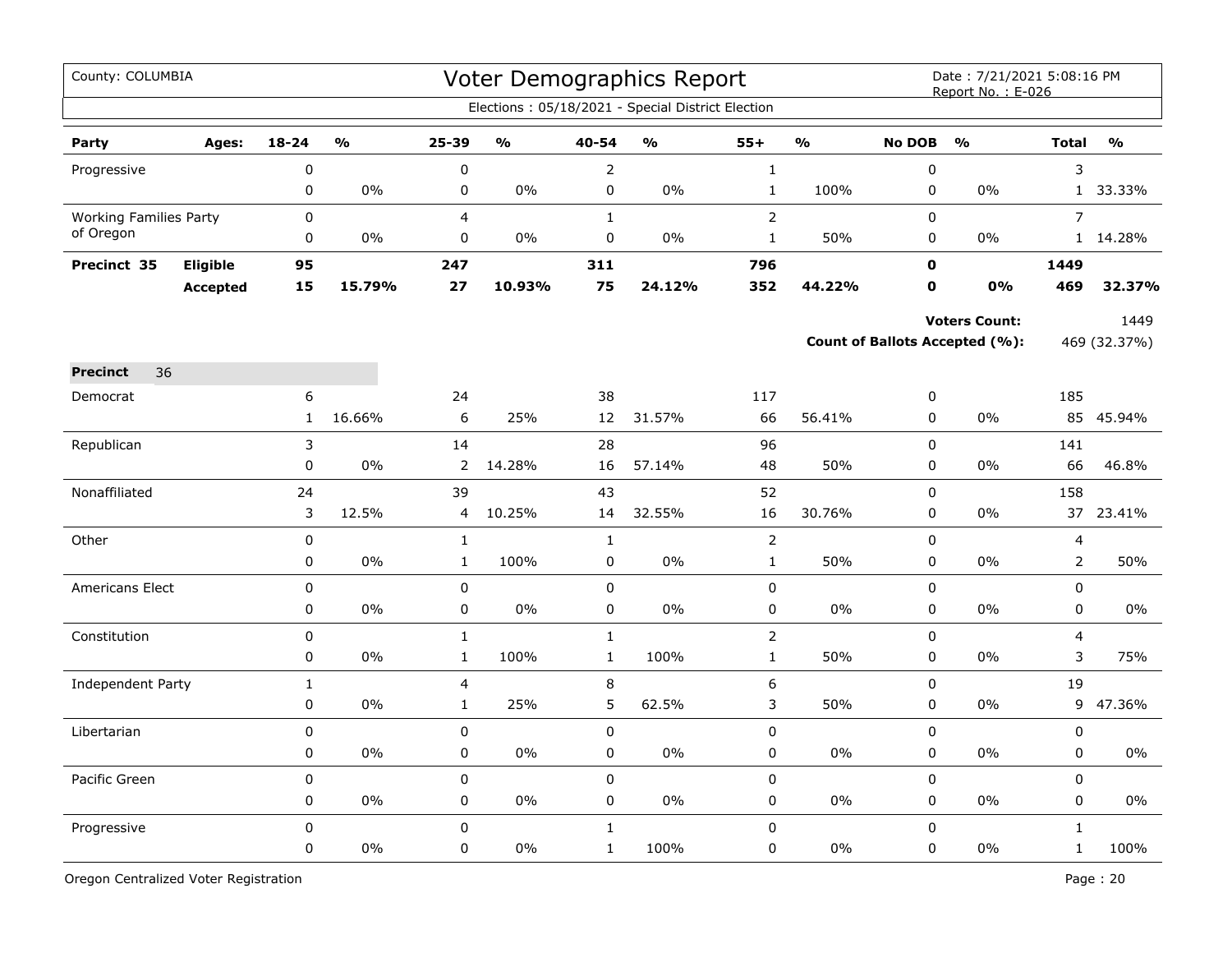| County: COLUMBIA              |                 |                |               |                |               |                | Voter Demographics Report                         |                |               |               | Date: 7/21/2021 5:08:16 PM<br>Report No.: E-026 |                |               |
|-------------------------------|-----------------|----------------|---------------|----------------|---------------|----------------|---------------------------------------------------|----------------|---------------|---------------|-------------------------------------------------|----------------|---------------|
|                               |                 |                |               |                |               |                | Elections: 05/18/2021 - Special District Election |                |               |               |                                                 |                |               |
| Party                         | Ages:           | 18-24          | $\frac{1}{2}$ | 25-39          | $\frac{1}{2}$ | 40-54          | $\frac{0}{0}$                                     | $55+$          | $\frac{1}{2}$ | <b>No DOB</b> | $\frac{1}{2}$                                   | <b>Total</b>   | $\frac{0}{0}$ |
| <b>Working Families Party</b> |                 | $\pmb{0}$      |               | $\pmb{0}$      |               | 0              |                                                   | 0              |               | $\pmb{0}$     |                                                 | $\pmb{0}$      |               |
| of Oregon                     |                 | $\mathbf 0$    | $0\%$         | 0              | 0%            | $\mathbf 0$    | $0\%$                                             | 0              | $0\%$         | $\mathbf 0$   | $0\%$                                           | $\mathbf 0$    | $0\%$         |
| Precinct 36                   | Eligible        | 34             |               | 83             |               | 120            |                                                   | 275            |               | $\mathbf 0$   |                                                 | 512            |               |
|                               | <b>Accepted</b> | 4              | 11.76%        | 15             | 18.07%        | 49             | 40.83%                                            | 135            | 49.09%        | 0             | 0%                                              | 203            | 39.65%        |
|                               |                 |                |               |                |               |                |                                                   |                |               |               | <b>Voters Count:</b>                            |                | 512           |
|                               |                 |                |               |                |               |                |                                                   |                |               |               | Count of Ballots Accepted (%):                  |                | 203 (39.65%)  |
| 38<br><b>Precinct</b>         |                 |                |               |                |               |                |                                                   |                |               |               |                                                 |                |               |
| Democrat                      |                 | $\overline{7}$ |               | 34             |               | 42             |                                                   | 129            |               | $\pmb{0}$     |                                                 | 212            |               |
|                               |                 | 0              | 0%            | 8              | 23.52%        | 9              | 21.42%                                            | 61             | 47.28%        | 0             | 0%                                              | 78             | 36.79%        |
| Republican                    |                 | $\overline{4}$ |               | 36             |               | 40             |                                                   | 122            |               | $\pmb{0}$     |                                                 | 202            |               |
|                               |                 | 3              | 75%           | 10             | 27.77%        | 19             | 47.5%                                             | 67             | 54.91%        | $\mathbf 0$   | $0\%$                                           | 99             | 49%           |
| Nonaffiliated                 |                 | 26             |               | 50             |               | 60             |                                                   | 47             |               | $\pmb{0}$     |                                                 | 183            |               |
|                               |                 | 3              | 11.53%        | 5              | 10%           | 8              | 13.33%                                            | 16             | 34.04%        | $\pmb{0}$     | $0\%$                                           |                | 32 17.48%     |
| Other                         |                 | $\pmb{0}$      |               | $\pmb{0}$      |               | $\pmb{0}$      |                                                   | $\overline{2}$ |               | $\mathsf 0$   |                                                 | $\overline{2}$ |               |
|                               |                 | $\mathbf 0$    | $0\%$         | $\pmb{0}$      | 0%            | $\mathbf 0$    | $0\%$                                             | 0              | $0\%$         | $\pmb{0}$     | $0\%$                                           | $\pmb{0}$      | $0\%$         |
| <b>Americans Elect</b>        |                 | $\pmb{0}$      |               | $\pmb{0}$      |               | $\mathsf 0$    |                                                   | 0              |               | $\pmb{0}$     |                                                 | $\mathsf 0$    |               |
|                               |                 | 0              | $0\%$         | 0              | 0%            | $\pmb{0}$      | $0\%$                                             | 0              | $0\%$         | $\pmb{0}$     | $0\%$                                           | $\pmb{0}$      | $0\%$         |
| Constitution                  |                 | $\mathbf 0$    |               | $\mathbf 0$    |               | $\mathbf 0$    |                                                   | 0              |               | $\mathbf 0$   |                                                 | $\mathbf 0$    |               |
|                               |                 | $\pmb{0}$      | 0%            | $\pmb{0}$      | 0%            | $\pmb{0}$      | $0\%$                                             | 0              | 0%            | $\pmb{0}$     | 0%                                              | $\pmb{0}$      | $0\%$         |
| Independent Party             |                 | $\mathbf{1}$   |               | 5              |               | $\overline{4}$ |                                                   | 9              |               | $\pmb{0}$     |                                                 | 19             |               |
|                               |                 | $\mathbf 0$    | $0\%$         | $\overline{2}$ | 40%           | 0              | 0%                                                | $\mathbf{1}$   | 11.11%        | $\mathbf 0$   | $0\%$                                           |                | 3 15.78%      |
| Libertarian                   |                 | $\mathbf{1}$   |               | $\mathbf{1}$   |               | $\mathbf{1}$   |                                                   | 3              |               | $\mathbf 0$   |                                                 | 6              |               |
|                               |                 | $\pmb{0}$      | $0\%$         | $\pmb{0}$      | 0%            | $\pmb{0}$      | 0%                                                | 2              | 66.66%        | $\pmb{0}$     | $0\%$                                           | $\overline{2}$ | 33.33%        |
| Pacific Green                 |                 | $\mathbf 0$    |               | $\mathbf 0$    |               | $\mathbf 0$    |                                                   | 0              |               | $\mathbf 0$   |                                                 | $\pmb{0}$      |               |
|                               |                 | 0              | $0\%$         | 0              | 0%            | $\mathbf 0$    | $0\%$                                             | 0              | $0\%$         | 0             | $0\%$                                           | 0              | $0\%$         |
| Progressive                   |                 | $\mathbf 0$    |               | $\pmb{0}$      |               | $\mathsf 0$    |                                                   | $\mathbf{1}$   |               | $\pmb{0}$     |                                                 | $\mathbf 1$    |               |
|                               |                 | 0              | 0%            | $\mathbf 0$    | 0%            | 0              | 0%                                                | $\mathbf{1}$   | 100%          | $\mathbf 0$   | $0\%$                                           | $\mathbf 1$    | 100%          |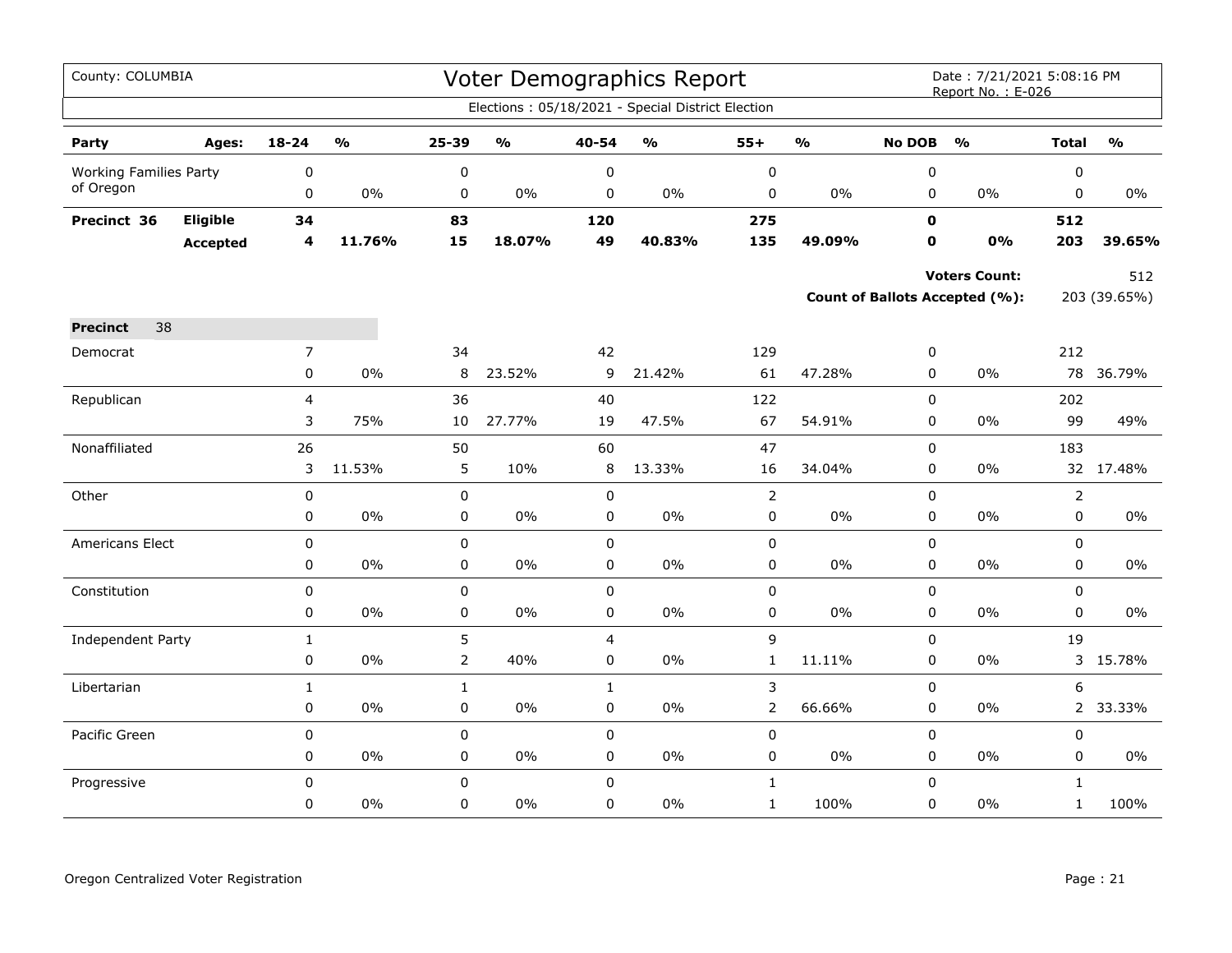| County: COLUMBIA                           |                 |                |               |                |               |                | Voter Demographics Report                         |                |               |               | Date: 7/21/2021 5:08:16 PM<br>Report No.: E-026 |                |               |
|--------------------------------------------|-----------------|----------------|---------------|----------------|---------------|----------------|---------------------------------------------------|----------------|---------------|---------------|-------------------------------------------------|----------------|---------------|
|                                            |                 |                |               |                |               |                | Elections: 05/18/2021 - Special District Election |                |               |               |                                                 |                |               |
| Party                                      | Ages:           | 18-24          | $\frac{0}{0}$ | 25-39          | $\frac{1}{2}$ | 40-54          | $\frac{0}{0}$                                     | $55+$          | $\frac{1}{2}$ | <b>No DOB</b> | $\frac{0}{0}$                                   | <b>Total</b>   | $\frac{1}{2}$ |
| <b>Working Families Party</b>              |                 | 0              |               | $\pmb{0}$      |               | 0              |                                                   | $\overline{2}$ |               | 0             |                                                 | $\overline{2}$ |               |
| of Oregon                                  |                 | 0              | 0%            | 0              | 0%            | 0              | 0%                                                | $\mathbf{1}$   | 50%           | 0             | $0\%$                                           | $\mathbf{1}$   | 50%           |
| Precinct 38                                | Eligible        | 39             |               | 126            |               | 147            |                                                   | 315            |               | $\mathbf 0$   |                                                 | 627            |               |
|                                            | <b>Accepted</b> | 6              | 15.38%        | 25             | 19.84%        | 36             | 24.49%                                            | 149            | 47.30%        | $\mathbf 0$   | 0%                                              | 216            | 34.45%        |
|                                            |                 |                |               |                |               |                |                                                   |                |               |               | <b>Voters Count:</b>                            |                | 627           |
|                                            |                 |                |               |                |               |                |                                                   |                |               |               | Count of Ballots Accepted (%):                  |                | 216 (34.45%)  |
| 39<br><b>Precinct</b>                      |                 |                |               |                |               |                |                                                   |                |               |               |                                                 |                |               |
| Democrat                                   |                 | 0              |               | 4              |               | 9              |                                                   | 14             |               | $\pmb{0}$     |                                                 | 27             |               |
|                                            |                 | 0              | 0%            | $\mathbf{1}$   | 25%           | 0              | 0%                                                | $\mathbf 1$    | 7.14%         | 0             | 0%                                              | $\overline{2}$ | 7.4%          |
| Republican                                 |                 | $\overline{2}$ |               | $\overline{4}$ |               | 10             |                                                   | 6              |               | $\mathsf 0$   |                                                 | 22             |               |
|                                            |                 | $\mathbf{1}$   | 50%           | $\mathbf{1}$   | 25%           | 3              | 30%                                               | $\overline{2}$ | 33.33%        | $\pmb{0}$     | 0%                                              | 7 <sup>7</sup> | 31.81%        |
| Nonaffiliated                              |                 | $\mathbf{1}$   |               | 4              |               | $\overline{7}$ |                                                   | 12             |               | $\pmb{0}$     |                                                 | 24             |               |
|                                            |                 | $\mathbf{1}$   | 100%          | $\mathbf 0$    | 0%            | 0              | 0%                                                | $\mathbf{1}$   | 8.33%         | $\mathbf 0$   | 0%                                              | $\overline{2}$ | 8.33%         |
| Other                                      |                 | $\pmb{0}$      |               | $\pmb{0}$      |               | 0              |                                                   | $\pmb{0}$      |               | $\mathbf 0$   |                                                 | 0              |               |
|                                            |                 | 0              | 0%            | 0              | 0%            | $\pmb{0}$      | 0%                                                | $\mathbf 0$    | 0%            | $\pmb{0}$     | 0%                                              | 0              | 0%            |
| Americans Elect                            |                 | 0              |               | 0              |               | 0              |                                                   | $\mathbf 0$    |               | $\mathbf 0$   |                                                 | 0              |               |
|                                            |                 | 0              | 0%            | 0              | 0%            | 0              | 0%                                                | $\mathbf 0$    | 0%            | $\pmb{0}$     | $0\%$                                           | 0              | 0%            |
| Constitution                               |                 | 0              |               | $\pmb{0}$      |               | $\mathbf 0$    |                                                   | $\mathbf{1}$   |               | $\pmb{0}$     |                                                 | $\mathbf{1}$   |               |
|                                            |                 | 0              | 0%            | 0              | 0%            | 0              | 0%                                                | 0              | $0\%$         | 0             | $0\%$                                           | 0              | 0%            |
| <b>Independent Party</b>                   |                 | 0              |               | $\mathbf 0$    |               | 0              |                                                   | $\mathbf 0$    |               | $\mathbf 0$   |                                                 | 0              |               |
|                                            |                 | 0              | $0\%$         | $\mathsf 0$    | 0%            | $\pmb{0}$      | 0%                                                | $\pmb{0}$      | 0%            | $\pmb{0}$     | 0%                                              | $\pmb{0}$      | $0\%$         |
| Libertarian                                |                 | 0              |               | $\pmb{0}$      |               | $\pmb{0}$      |                                                   | $\pmb{0}$      |               | $\pmb{0}$     |                                                 | $\pmb{0}$      |               |
|                                            |                 | 0              | 0%            | $\mathbf 0$    | 0%            | $\pmb{0}$      | 0%                                                | $\mathbf 0$    | 0%            | $\mathbf 0$   | 0%                                              | $\mathbf 0$    | $0\%$         |
| Pacific Green                              |                 | 0              |               | $\mathbf 0$    |               | $\mathbf 0$    |                                                   | $\mathbf 0$    |               | $\mathbf 0$   |                                                 | $\mathbf 0$    |               |
|                                            |                 | 0              | 0%            | 0              | 0%            | 0              | 0%                                                | 0              | 0%            | $\mathbf 0$   | 0%                                              | 0              | $0\%$         |
| Progressive                                |                 | $\pmb{0}$      |               | 0              |               | $\pmb{0}$      |                                                   | 0              |               | $\mathbf 0$   |                                                 | $\mathbf 0$    |               |
|                                            |                 | 0              | 0%            | 0              | 0%            | $\pmb{0}$      | 0%                                                | $\mathbf 0$    | 0%            | $\pmb{0}$     | 0%                                              | 0              | 0%            |
| <b>Working Families Party</b><br>of Oregon |                 | 0              |               | $\mathbf 0$    |               | $\mathbf 0$    |                                                   | 0              |               | $\mathbf 0$   |                                                 | 0              |               |
|                                            |                 | 0              | 0%            | $\mathbf 0$    | 0%            | 0              | 0%                                                | $\mathbf 0$    | $0\%$         | 0             | $0\%$                                           | 0              | 0%            |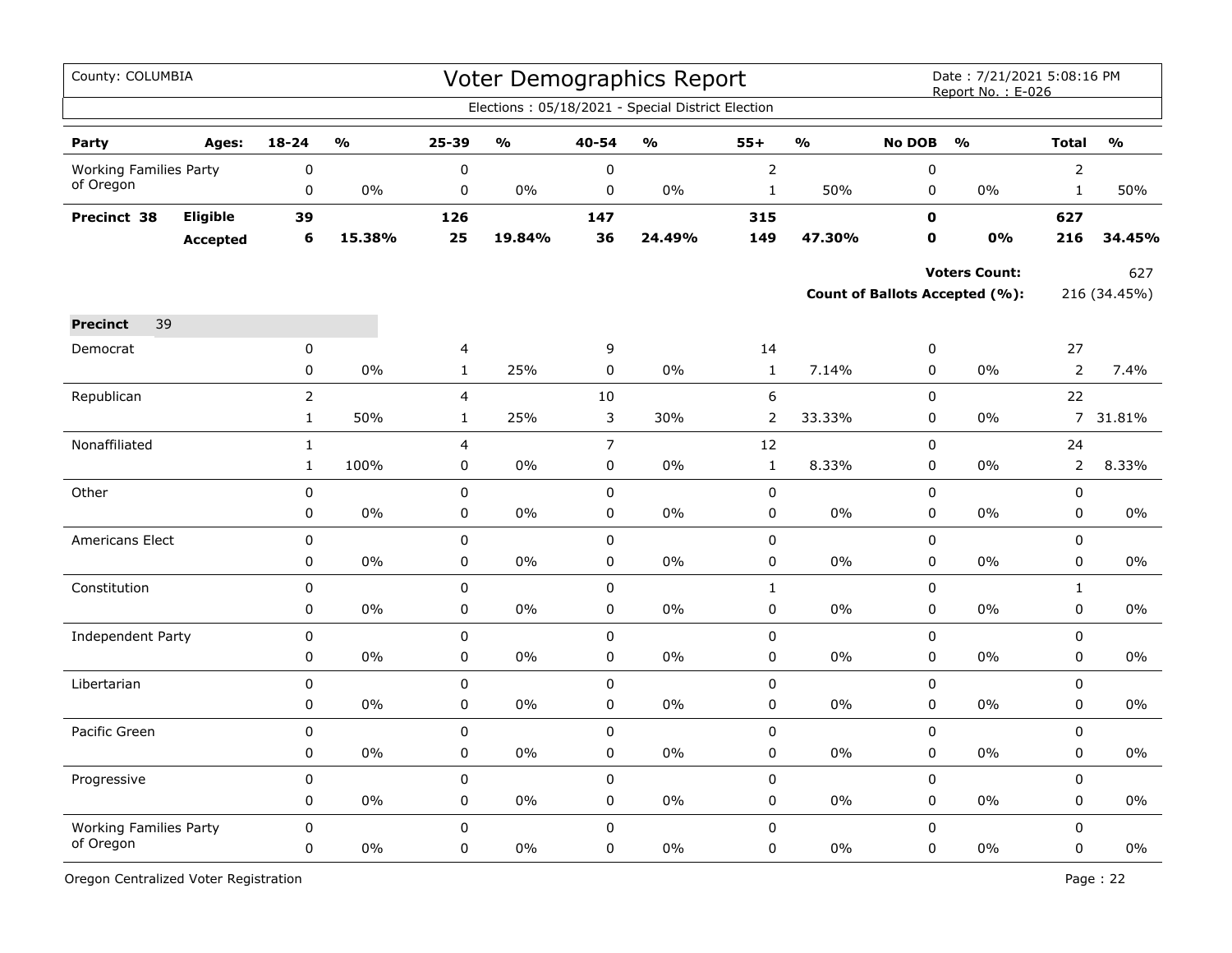| County: COLUMBIA              |                 |                |                         |                         |                                   |                | Voter Demographics Report                         |                |                         |               | Date: 7/21/2021 5:08:16 PM<br>Report No.: E-026 |                |                         |
|-------------------------------|-----------------|----------------|-------------------------|-------------------------|-----------------------------------|----------------|---------------------------------------------------|----------------|-------------------------|---------------|-------------------------------------------------|----------------|-------------------------|
|                               |                 |                |                         |                         |                                   |                | Elections: 05/18/2021 - Special District Election |                |                         |               |                                                 |                |                         |
| Party                         | Ages:           | $18 - 24$      | $\mathbf{0}/\mathbf{0}$ | 25-39                   | $\mathsf{o}\mathsf{v}_\mathsf{o}$ | 40-54          | $\mathsf{o}\mathsf{v}_\mathsf{o}$                 | $55+$          | $\mathbf{O}/\mathbf{O}$ | <b>No DOB</b> | $\frac{1}{2}$                                   | <b>Total</b>   | $\mathbf{0}/\mathbf{0}$ |
| Precinct 39                   | Eligible        | ${\bf 3}$      |                         | 12                      |                                   | 26             |                                                   | 33             |                         | 0             |                                                 | 74             |                         |
|                               | <b>Accepted</b> | $\mathbf{2}$   | 66.67%                  | $\overline{\mathbf{2}}$ | 16.67%                            | 3              | 11.54%                                            | 4              | 12.12%                  | $\mathbf 0$   | 0%                                              | 11             | 14.86%                  |
|                               |                 |                |                         |                         |                                   |                |                                                   |                |                         |               | <b>Voters Count:</b>                            |                | 74                      |
|                               |                 |                |                         |                         |                                   |                |                                                   |                |                         |               | <b>Count of Ballots Accepted (%):</b>           |                | 11 (14.86%)             |
| 40<br><b>Precinct</b>         |                 |                |                         |                         |                                   |                |                                                   |                |                         |               |                                                 |                |                         |
| Democrat                      |                 | 18             |                         | 49                      |                                   | 76             |                                                   | 242            |                         | 0             |                                                 | 385            |                         |
|                               |                 | 3              | 16.66%                  | 9                       | 18.36%                            | 12             | 15.78%                                            | 83             | 34.29%                  | 0             | $0\%$                                           |                | 107 27.79%              |
| Republican                    |                 | 31             |                         | 69                      |                                   | 102            |                                                   | 227            |                         | 0             |                                                 | 429            |                         |
|                               |                 | 5              | 16.12%                  | 12                      | 17.39%                            | 20             | 19.6%                                             | 77             | 33.92%                  | 0             | 0%                                              |                | 114 26.57%              |
| Nonaffiliated                 |                 | 53             |                         | 100                     |                                   | 98             |                                                   | 138            |                         | 0             |                                                 | 389            |                         |
|                               |                 | $\overline{2}$ | 3.77%                   | 4                       | 4%                                | 8              | 8.16%                                             | 26             | 18.84%                  | 0             | $0\%$                                           | 40             | 10.28%                  |
| Other                         |                 | $\pmb{0}$      |                         | $\overline{2}$          |                                   | $\overline{4}$ |                                                   | $\overline{2}$ |                         | 0             |                                                 | 8              |                         |
|                               |                 | 0              | 0%                      | 0                       | $0\%$                             | $\mathbf 0$    | $0\%$                                             | 0              | 0%                      | 0             | $0\%$                                           | 0              | 0%                      |
| Americans Elect               |                 | $\pmb{0}$      |                         | 0                       |                                   | $\pmb{0}$      |                                                   | $\pmb{0}$      |                         | 0             |                                                 | 0              |                         |
|                               |                 | 0              | 0%                      | 0                       | $0\%$                             | $\mathbf 0$    | 0%                                                | $\mathsf 0$    | 0%                      | 0             | 0%                                              | 0              | $0\%$                   |
| Constitution                  |                 | $\pmb{0}$      |                         | $\mathbf{1}$            |                                   | $\mathbf{1}$   |                                                   | $\mathbf{1}$   |                         | 0             |                                                 | 3              |                         |
|                               |                 | $\pmb{0}$      | 0%                      | 0                       | $0\%$                             | $\pmb{0}$      | $0\%$                                             | $\pmb{0}$      | $0\%$                   | 0             | 0%                                              | 0              | 0%                      |
| <b>Independent Party</b>      |                 | 4              |                         | 15                      |                                   | 24             |                                                   | 28             |                         | 0             |                                                 | 71             |                         |
|                               |                 | $\pmb{0}$      | $0\%$                   | $\overline{2}$          | 13.33%                            | $\overline{2}$ | 8.33%                                             | $10\,$         | 35.71%                  | $\mathbf 0$   | 0%                                              |                | 14 19.71%               |
| Libertarian                   |                 | $\mathbf{1}$   |                         | 3                       |                                   | 3              |                                                   | $\overline{2}$ |                         | 0             |                                                 | 9              |                         |
|                               |                 | $\pmb{0}$      | 0%                      | 0                       | 0%                                | $\mathbf{1}$   | 33.33%                                            | $\mathsf 0$    | 0%                      | 0             | 0%                                              |                | 1 11.11%                |
| Pacific Green                 |                 | $\mathbf 0$    |                         | 0                       |                                   | $\mathbf{1}$   |                                                   | $\mathbf{1}$   |                         | 0             |                                                 | $\overline{2}$ |                         |
|                               |                 | $\pmb{0}$      | $0\%$                   | 0                       | $0\%$                             | $\pmb{0}$      | $0\%$                                             | $\mathsf 0$    | 0%                      | 0             | $0\%$                                           | 0              | $0\%$                   |
| Progressive                   |                 | $1\,$          |                         | 0                       |                                   | $\pmb{0}$      |                                                   | $\mathbf 1$    |                         | $\mathbf 0$   |                                                 | $\overline{2}$ |                         |
|                               |                 | 0              | $0\%$                   | 0                       | $0\%$                             | $\mathbf 0$    | 0%                                                | $\mathbf{1}$   | 100%                    | 0             | 0%                                              | $\mathbf{1}$   | 50%                     |
| <b>Working Families Party</b> |                 | $\mathbf 0$    |                         | 3                       |                                   | $\overline{4}$ |                                                   | $\mathbf{1}$   |                         | 0             |                                                 | 8              |                         |
| of Oregon                     |                 | $\pmb{0}$      | $0\%$                   | 0                       | 0%                                | $\overline{2}$ | 50%                                               | $\pmb{0}$      | $0\%$                   | 0             | 0%                                              | $\overline{2}$ | 25%                     |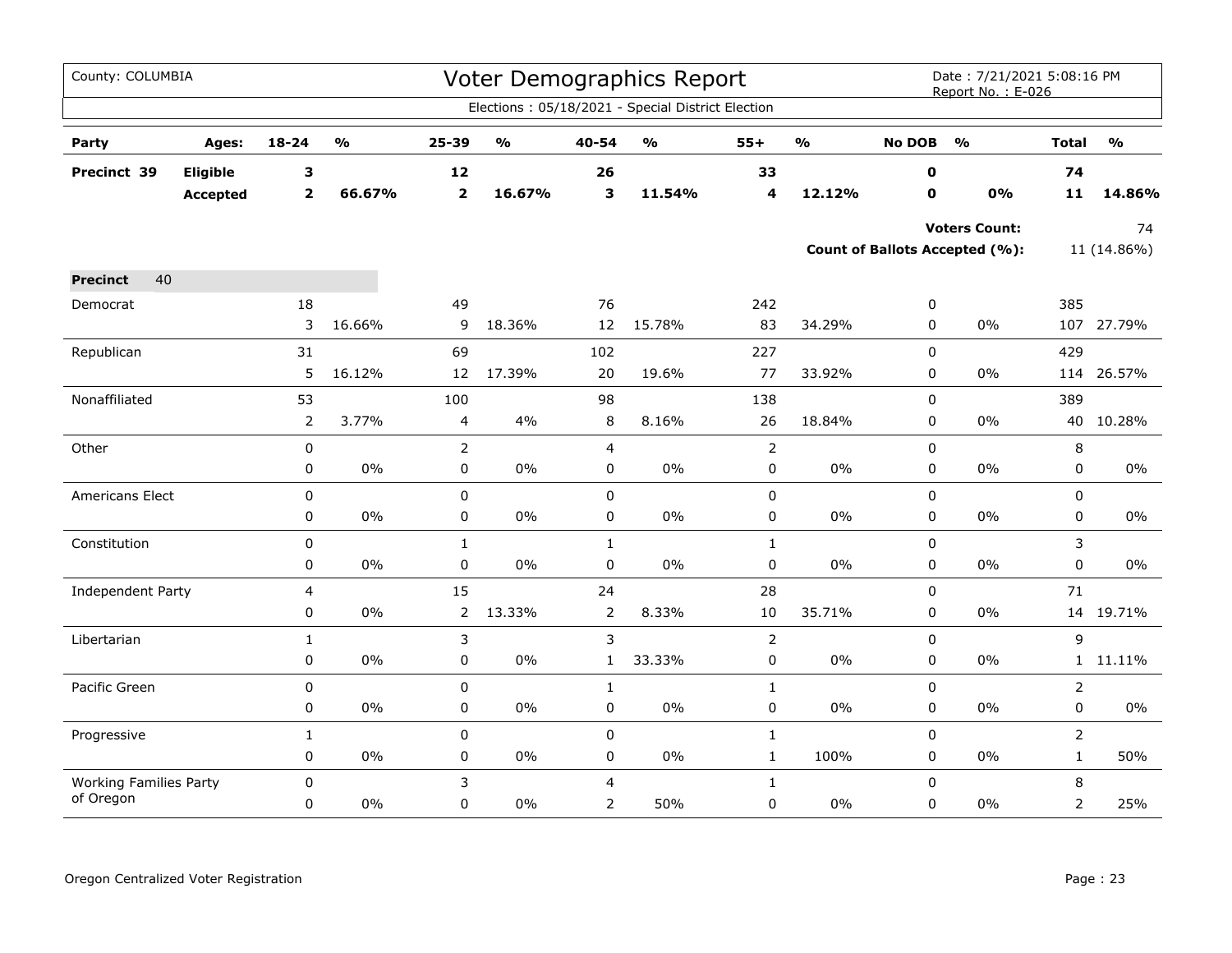| County: COLUMBIA              |                                    |                |               |                |                         |              | <b>Voter Demographics Report</b>                  |                |                         |                            | Date: 7/21/2021 5:08:16 PM<br>Report No.: E-026        |                |                      |
|-------------------------------|------------------------------------|----------------|---------------|----------------|-------------------------|--------------|---------------------------------------------------|----------------|-------------------------|----------------------------|--------------------------------------------------------|----------------|----------------------|
|                               |                                    |                |               |                |                         |              | Elections: 05/18/2021 - Special District Election |                |                         |                            |                                                        |                |                      |
| Party                         | Ages:                              | $18 - 24$      | $\frac{1}{2}$ | 25-39          | $\mathbf{0}/\mathbf{0}$ | 40-54        | $\mathbf{O}/\mathbf{o}$                           | $55+$          | $\mathbf{O}/\mathbf{O}$ | <b>No DOB</b>              | $\frac{0}{0}$                                          | <b>Total</b>   | $\frac{0}{0}$        |
| Precinct 40                   | <b>Eligible</b><br><b>Accepted</b> | 108<br>10      | 9.26%         | 242<br>27      | 11.16%                  | 313<br>45    | 14.38%                                            | 643<br>197     | 30.64%                  | $\mathbf 0$<br>$\mathbf 0$ | 0%                                                     | 1306<br>279    | 21.36%               |
|                               |                                    |                |               |                |                         |              |                                                   |                |                         |                            | <b>Voters Count:</b><br>Count of Ballots Accepted (%): |                | 1306<br>279 (21.36%) |
| 41<br><b>Precinct</b>         |                                    |                |               |                |                         |              |                                                   |                |                         |                            |                                                        |                |                      |
| Democrat                      |                                    | 14             |               | 78             |                         | 81           |                                                   | 227            |                         | 0                          |                                                        | 400            |                      |
|                               |                                    | $\overline{2}$ | 14.28%        | $\overline{2}$ | 2.56%                   | 15           | 18.51%                                            | 62             | 27.31%                  | 0                          | 0%                                                     | 81             | 20.25%               |
| Republican                    |                                    | 35             |               | 141            |                         | 155          |                                                   | 237            |                         | $\mathbf 0$                |                                                        | 568            |                      |
|                               |                                    | 4              | 11.42%        | 15             | 10.63%                  | 31           | 20%                                               | 70             | 29.53%                  | 0                          | 0%                                                     | 120            | 21.12%               |
| Nonaffiliated                 |                                    | 98             |               | 234            |                         | 175          |                                                   | 197            |                         | $\mathbf 0$                |                                                        | 704            |                      |
|                               |                                    | 8              | 8.16%         | 10             | 4.27%                   | 12           | 6.85%                                             | 29             | 14.72%                  | $\mathbf 0$                | $0\%$                                                  | 59             | 8.38%                |
| Other                         |                                    | 0              |               | 6              |                         | 6            |                                                   | 3              |                         | 0                          |                                                        | 15             |                      |
|                               |                                    | 0              | 0%            | $\mathbf{1}$   | 16.66%                  | 0            | 0%                                                | $\pmb{0}$      | $0\%$                   | 0                          | $0\%$                                                  | $\mathbf{1}$   | 6.66%                |
| Americans Elect               |                                    | 0              |               | 0              |                         | 0            |                                                   | $\mathbf 0$    |                         | $\mathbf 0$                |                                                        | $\pmb{0}$      |                      |
|                               |                                    | 0              | $0\%$         | 0              | 0%                      | 0            | 0%                                                | 0              | 0%                      | 0                          | $0\%$                                                  | $\pmb{0}$      | $0\%$                |
| Constitution                  |                                    | 0              |               | $\mathbf 0$    |                         | $\mathbf{1}$ |                                                   | 3              |                         | $\mathsf 0$                |                                                        | 4              |                      |
|                               |                                    | 0              | $0\%$         | $\pmb{0}$      | 0%                      | 0            | 0%                                                | 1              | 33.33%                  | 0                          | $0\%$                                                  | $\mathbf{1}$   | 25%                  |
| Independent Party             |                                    | 9              |               | 26             |                         | 27           |                                                   | 36             |                         | $\pmb{0}$                  |                                                        | 98             |                      |
|                               |                                    | $\overline{2}$ | 22.22%        | $\mathbf 0$    | 0%                      | $\mathbf{1}$ | 3.7%                                              | 4              | 11.11%                  | 0                          | 0%                                                     | $\overline{7}$ | 7.14%                |
| Libertarian                   |                                    | 0              |               | 12             |                         | 8            |                                                   | 3              |                         | 0                          |                                                        | 23             |                      |
|                               |                                    | 0              | $0\%$         | 3              | 25%                     | $\pmb{0}$    | 0%                                                | $\mathbf 0$    | $0\%$                   | $\pmb{0}$                  | $0\%$                                                  |                | 3 13.04%             |
| Pacific Green                 |                                    | 0              |               | $\mathbf 0$    |                         | $\mathbf{1}$ |                                                   | $\overline{2}$ |                         | $\pmb{0}$                  |                                                        | 3              |                      |
|                               |                                    | 0              | 0%            | 0              | 0%                      | 0            | 0%                                                | $\mathbf{1}$   | 50%                     | 0                          | $0\%$                                                  |                | 1 33.33%             |
| Progressive                   |                                    | 0              |               | 0              |                         | 0            |                                                   | 0              |                         | 0                          |                                                        | 0              |                      |
|                               |                                    | 0              | 0%            | 0              | 0%                      | $\pmb{0}$    | 0%                                                | 0              | 0%                      | 0                          | 0%                                                     | $\pmb{0}$      | 0%                   |
| <b>Working Families Party</b> |                                    | 0              |               | 3              |                         | 3            |                                                   | $\mathbf{1}$   |                         | $\mathbf 0$                |                                                        | $\overline{7}$ |                      |
| of Oregon                     |                                    | 0              | $0\%$         | 0              | $0\%$                   | 0            | 0%                                                | 0              | 0%                      | 0                          | $0\%$                                                  | $\mathsf 0$    | $0\%$                |
| Precinct 41                   | Eligible                           | 156            |               | 500            |                         | 457          |                                                   | 709            |                         | $\mathbf 0$                |                                                        | 1822           |                      |
|                               | <b>Accepted</b>                    | 16             | 10.26%        | 31             | 6.20%                   | 59           | 12.91%                                            | 167            | 23.55%                  | O                          | 0%                                                     | 273            | 14.98%               |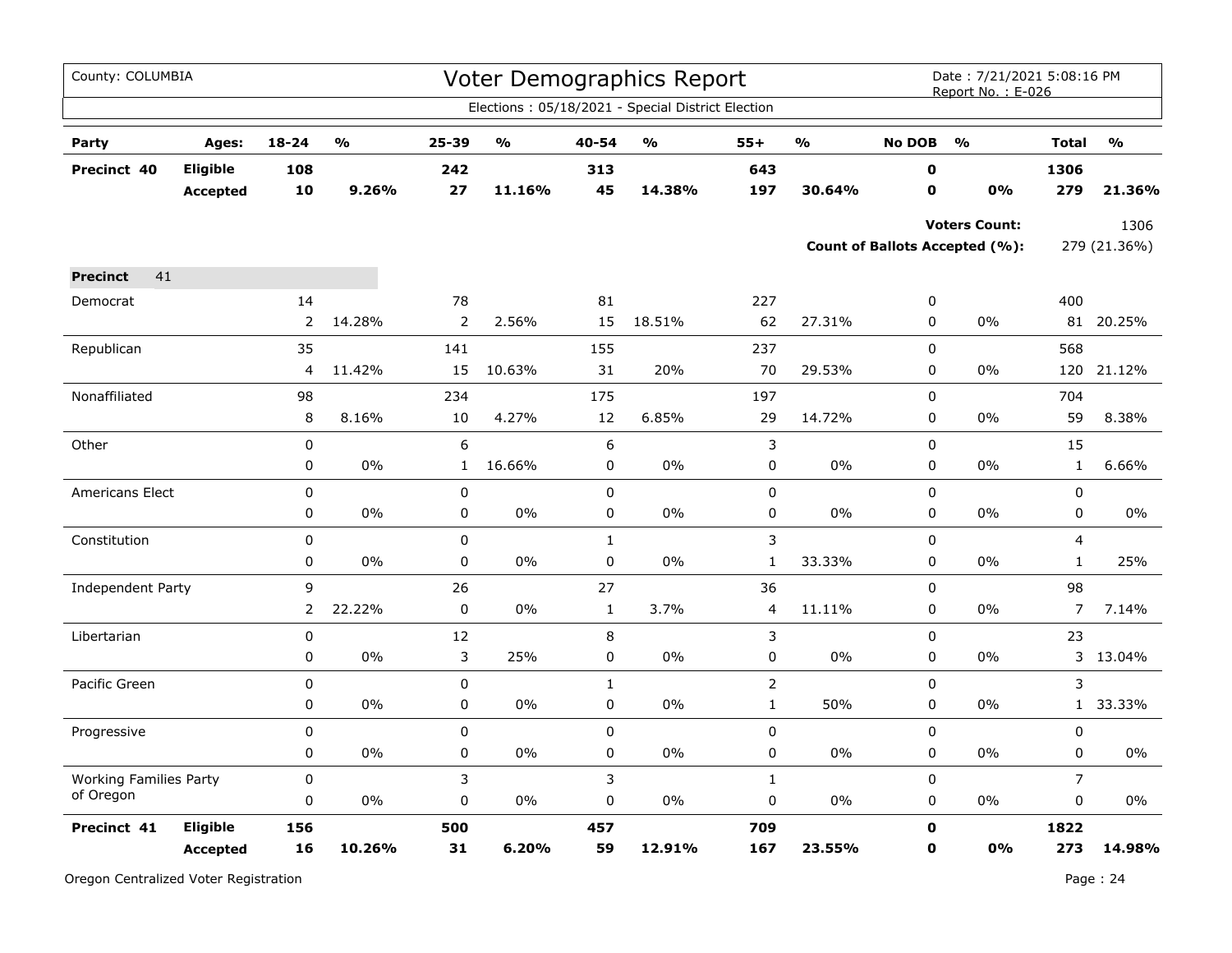| County: COLUMBIA              |                 |              |                         |                |                         |              | Voter Demographics Report                         |                |                         |               | Date: 7/21/2021 5:08:16 PM<br>Report No.: E-026               |                |                         |
|-------------------------------|-----------------|--------------|-------------------------|----------------|-------------------------|--------------|---------------------------------------------------|----------------|-------------------------|---------------|---------------------------------------------------------------|----------------|-------------------------|
|                               |                 |              |                         |                |                         |              | Elections: 05/18/2021 - Special District Election |                |                         |               |                                                               |                |                         |
| Party                         | Ages:           | 18-24        | $\mathbf{O}/\mathbf{o}$ | 25-39          | $\mathbf{O}/\mathbf{o}$ | 40-54        | $\mathbf{o}_{\mathbf{0}}$                         | $55+$          | $\mathbf{O}/\mathbf{O}$ | <b>No DOB</b> | $\frac{1}{2}$                                                 | <b>Total</b>   | $\mathbf{O}/\mathbf{o}$ |
|                               |                 |              |                         |                |                         |              |                                                   |                |                         |               | <b>Voters Count:</b><br><b>Count of Ballots Accepted (%):</b> |                | 1822<br>273 (14.98%)    |
| <b>Precinct</b><br>44         |                 |              |                         |                |                         |              |                                                   |                |                         |               |                                                               |                |                         |
| Democrat                      |                 | 5            |                         | 29             |                         | 58           |                                                   | 137            |                         | 0             |                                                               | 229            |                         |
|                               |                 | $\mathbf{1}$ | 20%                     | $\overline{7}$ | 24.13%                  | 12           | 20.68%                                            | 47             | 34.3%                   | $\mathbf 0$   | $0\%$                                                         |                | 67 29.25%               |
| Republican                    |                 | 21           |                         | 64             |                         | 84           |                                                   | 202            |                         | 0             |                                                               | 371            |                         |
|                               |                 | 5            | 23.8%                   | 10             | 15.62%                  | 24           | 28.57%                                            | 67             | 33.16%                  | 0             | $0\%$                                                         | 106            | 28.57%                  |
| Nonaffiliated                 |                 | 50           |                         | 79             |                         | 91           |                                                   | 99             |                         | $\mathbf 0$   |                                                               | 319            |                         |
|                               |                 | 5            | 10%                     | 5              | 6.32%                   | 12           | 13.18%                                            | 20             | 20.2%                   | 0             | $0\%$                                                         |                | 42 13.16%               |
| Other                         |                 | 0            |                         | $\overline{2}$ |                         | 1            |                                                   | $\overline{2}$ |                         | $\mathbf 0$   |                                                               | 5              |                         |
|                               |                 | 0            | 0%                      | 0              | 0%                      | $\pmb{0}$    | 0%                                                | 0              | $0\%$                   | 0             | 0%                                                            | $\pmb{0}$      | $0\%$                   |
| <b>Americans Elect</b>        |                 | 0            |                         | 0              |                         | $\mathbf 0$  |                                                   | 0              |                         | $\mathbf 0$   |                                                               | $\mathbf 0$    |                         |
|                               |                 | 0            | $0\%$                   | 0              | $0\%$                   | 0            | 0%                                                | 0              | $0\%$                   | 0             | $0\%$                                                         | 0              | $0\%$                   |
| Constitution                  |                 | 0            |                         | $\mathbf{1}$   |                         | $\pmb{0}$    |                                                   | $\mathbf{1}$   |                         | $\pmb{0}$     |                                                               | $\overline{2}$ |                         |
|                               |                 | 0            | $0\%$                   | 0              | 0%                      | 0            | 0%                                                | 0              | $0\%$                   | 0             | $0\%$                                                         | $\mathbf 0$    | $0\%$                   |
| Independent Party             |                 | 5            |                         | 14             |                         | 14           |                                                   | 28             |                         | 0             |                                                               | 61             |                         |
|                               |                 | 3            | 60%                     | $\mathbf{1}$   | 7.14%                   | $\mathbf{2}$ | 14.28%                                            | 10             | 35.71%                  | $\mathbf 0$   | $0\%$                                                         | 16             | 26.22%                  |
| Libertarian                   |                 | 1            |                         | 4              |                         | 6            |                                                   | 5              |                         | $\pmb{0}$     |                                                               | 16             |                         |
|                               |                 | 0            | $0\%$                   | $\mathbf{1}$   | 25%                     | $\mathbf{1}$ | 16.66%                                            | $\mathbf{1}$   | 20%                     | 0             | $0\%$                                                         | 3              | 18.75%                  |
| Pacific Green                 |                 | 0            |                         | 0              |                         | $\mathbf{1}$ |                                                   | $\mathbf{1}$   |                         | 0             |                                                               | 2              |                         |
|                               |                 | 0            | 0%                      | 0              | $0\%$                   | 0            | $0\%$                                             | 0              | $0\%$                   | 0             | $0\%$                                                         | 0              | $0\%$                   |
| Progressive                   |                 | 0            |                         | $\mathbf 0$    |                         | 0            |                                                   | $\mathbf 0$    |                         | 0             |                                                               | 0              |                         |
|                               |                 | 0            | 0%                      | 0              | 0%                      | 0            | 0%                                                | 0              | $0\%$                   | 0             | 0%                                                            | 0              | $0\%$                   |
| <b>Working Families Party</b> |                 | 0            |                         | $\mathbf 0$    |                         | 2            |                                                   | $\mathbf 0$    |                         | $\mathbf 0$   |                                                               | $\overline{2}$ |                         |
| of Oregon                     |                 | 0            | 0%                      | $\mathbf 0$    | 0%                      | 0            | 0%                                                | 0              | 0%                      | $\mathbf 0$   | 0%                                                            | $\mathbf 0$    | $0\%$                   |
| Precinct 44                   | Eligible        | 82           |                         | 193            |                         | 257          |                                                   | 475            |                         | $\mathbf 0$   |                                                               | 1007           |                         |
|                               | <b>Accepted</b> | 14           | 17.07%                  | 24             | 12.44%                  | 51           | 19.84%                                            | 145            | 30.53%                  | O             | 0%                                                            | 234            | 23.24%                  |

**Voters Count:** 1007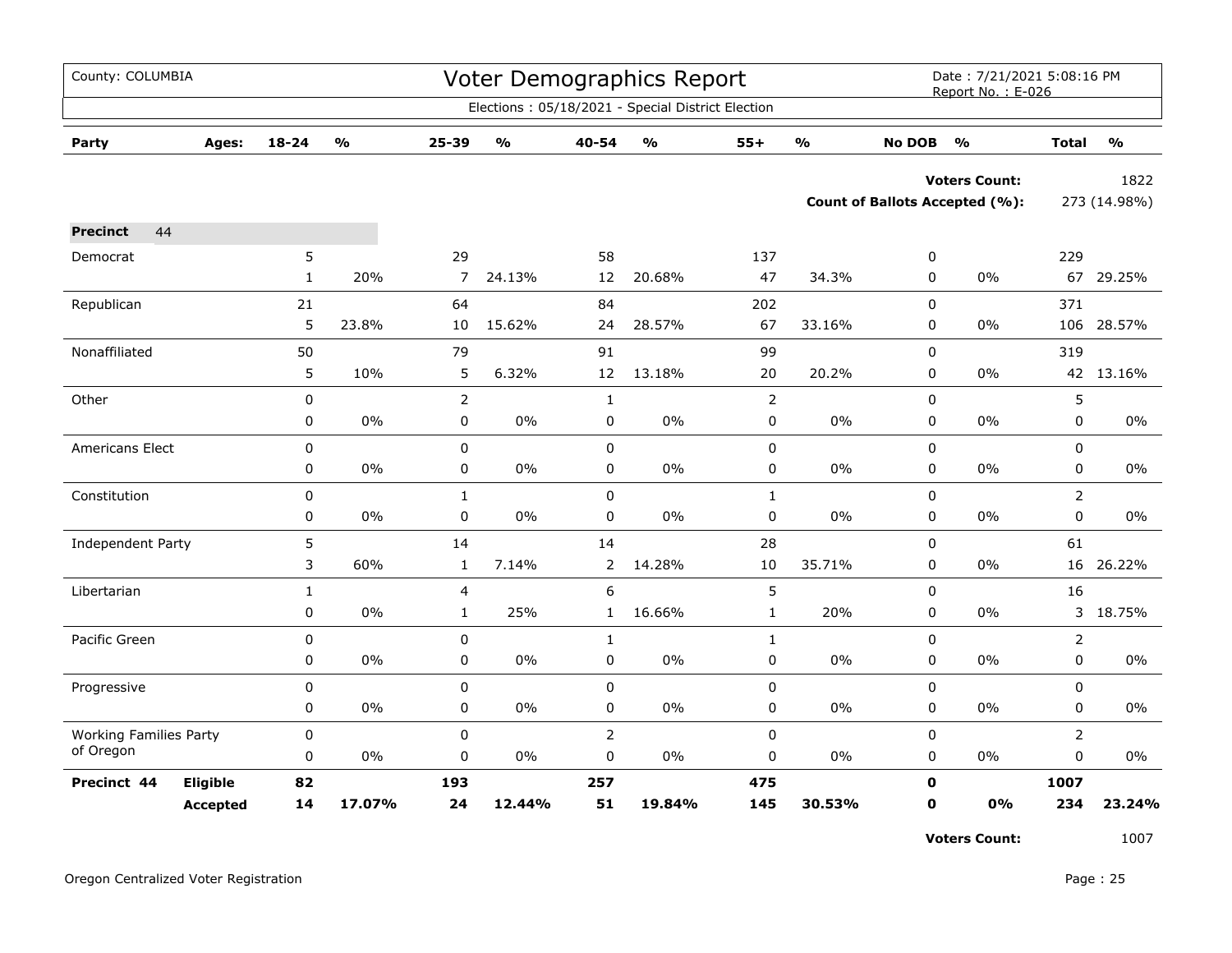| County: COLUMBIA              |                 |             |               |              |               |                | Voter Demographics Report                         |              |                         |               | Date: 7/21/2021 5:08:16 PM<br>Report No.: E-026 |                |                         |
|-------------------------------|-----------------|-------------|---------------|--------------|---------------|----------------|---------------------------------------------------|--------------|-------------------------|---------------|-------------------------------------------------|----------------|-------------------------|
|                               |                 |             |               |              |               |                | Elections: 05/18/2021 - Special District Election |              |                         |               |                                                 |                |                         |
| Party                         | Ages:           | $18 - 24$   | $\frac{0}{0}$ | 25-39        | $\frac{0}{0}$ | 40-54          | $\frac{0}{0}$                                     | $55+$        | $\mathbf{O}/\mathbf{o}$ | <b>No DOB</b> | $\frac{1}{2}$                                   | <b>Total</b>   | $\mathbf{O}/\mathbf{o}$ |
|                               |                 |             |               |              |               |                |                                                   |              |                         |               | Count of Ballots Accepted (%):                  |                | 234 (23.24%)            |
| 46<br><b>Precinct</b>         |                 |             |               |              |               |                |                                                   |              |                         |               |                                                 |                |                         |
| Democrat                      |                 | 10          |               | 25           |               | 37             |                                                   | 143          |                         | 0             |                                                 | 215            |                         |
|                               |                 | 1           | 10%           | 3            | 12%           | 5              | 13.51%                                            | 63           | 44.05%                  | 0             | 0%                                              |                | 72 33.48%               |
| Republican                    |                 | 17          |               | 52           |               | 79             |                                                   | 160          |                         | $\mathbf 0$   |                                                 | 308            |                         |
|                               |                 | 4           | 23.52%        | 4            | 7.69%         | 19             | 24.05%                                            | 51           | 31.87%                  | 0             | 0%                                              | 78             | 25.32%                  |
| Nonaffiliated                 |                 | 44          |               | 76           |               | 81             |                                                   | 117          |                         | 0             |                                                 | 318            |                         |
|                               |                 | 3           | 6.81%         | 4            | 5.26%         | 11             | 13.58%                                            | 38           | 32.47%                  | 0             | 0%                                              |                | 56 17.61%               |
| Other                         |                 | $\pmb{0}$   |               | $\mathbf{1}$ |               | $\overline{2}$ |                                                   | 6            |                         | $\mathbf 0$   |                                                 | 9              |                         |
|                               |                 | 0           | 0%            | 0            | 0%            | $\pmb{0}$      | 0%                                                | $\mathbf{1}$ | 16.66%                  | 0             | 0%                                              |                | 1 11.11%                |
| Americans Elect               |                 | $\pmb{0}$   |               | $\mathbf 0$  |               | $\mathbf 0$    |                                                   | $\pmb{0}$    |                         | 0             |                                                 | $\mathbf 0$    |                         |
|                               |                 | 0           | 0%            | 0            | 0%            | 0              | 0%                                                | $\pmb{0}$    | 0%                      | 0             | $0\%$                                           | 0              | $0\%$                   |
| Constitution                  |                 | $\mathbf 0$ |               | $\mathbf 0$  |               | $\mathbf 0$    |                                                   | $\mathbf{1}$ |                         | $\mathbf 0$   |                                                 | $\mathbf{1}$   |                         |
|                               |                 | 0           | 0%            | 0            | 0%            | $\pmb{0}$      | 0%                                                | $\mathbf 1$  | 100%                    | 0             | 0%                                              | $\mathbf{1}$   | 100%                    |
| <b>Independent Party</b>      |                 | 1           |               | 5            |               | 10             |                                                   | 18           |                         | $\mathbf 0$   |                                                 | 34             |                         |
|                               |                 | 1           | 100%          | $\mathbf{1}$ | 20%           | 3              | 30%                                               | 6            | 33.33%                  | 0             | 0%                                              |                | 11 32.35%               |
| Libertarian                   |                 | $\pmb{0}$   |               | $\mathbf{1}$ |               | 2              |                                                   | 3            |                         | $\mathbf 0$   |                                                 | 6              |                         |
|                               |                 | 0           | 0%            | 0            | 0%            | $\pmb{0}$      | $0\%$                                             | $\pmb{0}$    | 0%                      | 0             | $0\%$                                           | 0              | $0\%$                   |
| Pacific Green                 |                 | $\pmb{0}$   |               | $\mathbf{1}$ |               | $\mathbf 0$    |                                                   | $\mathbf{1}$ |                         | 0             |                                                 | $\overline{2}$ |                         |
|                               |                 | 0           | 0%            | 0            | 0%            | $\pmb{0}$      | 0%                                                | $\pmb{0}$    | 0%                      | 0             | 0%                                              | 0              | 0%                      |
| Progressive                   |                 | $\pmb{0}$   |               | $\mathbf 0$  |               | $\mathbf 0$    |                                                   | $\pmb{0}$    |                         | $\mathbf 0$   |                                                 | $\mathbf 0$    |                         |
|                               |                 | 0           | $0\%$         | 0            | 0%            | $\pmb{0}$      | $0\%$                                             | $\pmb{0}$    | 0%                      | 0             | $0\%$                                           | 0              | 0%                      |
| <b>Working Families Party</b> |                 | $\pmb{0}$   |               | $\mathbf 0$  |               | $\mathbf 0$    |                                                   | $\pmb{0}$    |                         | $\mathbf 0$   |                                                 | $\mathbf 0$    |                         |
| of Oregon                     |                 | 0           | 0%            | $\mathbf 0$  | 0%            | 0              | 0%                                                | $\pmb{0}$    | 0%                      | 0             | $0\%$                                           | 0              | 0%                      |
| Precinct 46                   | Eligible        | 72          |               | 161          |               | 211            |                                                   | 449          |                         | $\mathbf o$   |                                                 | 893            |                         |
|                               | <b>Accepted</b> | 9           | 12.50%        | 12           | 7.45%         | 38             | 18.01%                                            | 160          | 35.63%                  | O             | 0%                                              | 219            | 24.52%                  |

**Count of Ballots Accepted (%):** 219 (24.52%)

Voters Count: 893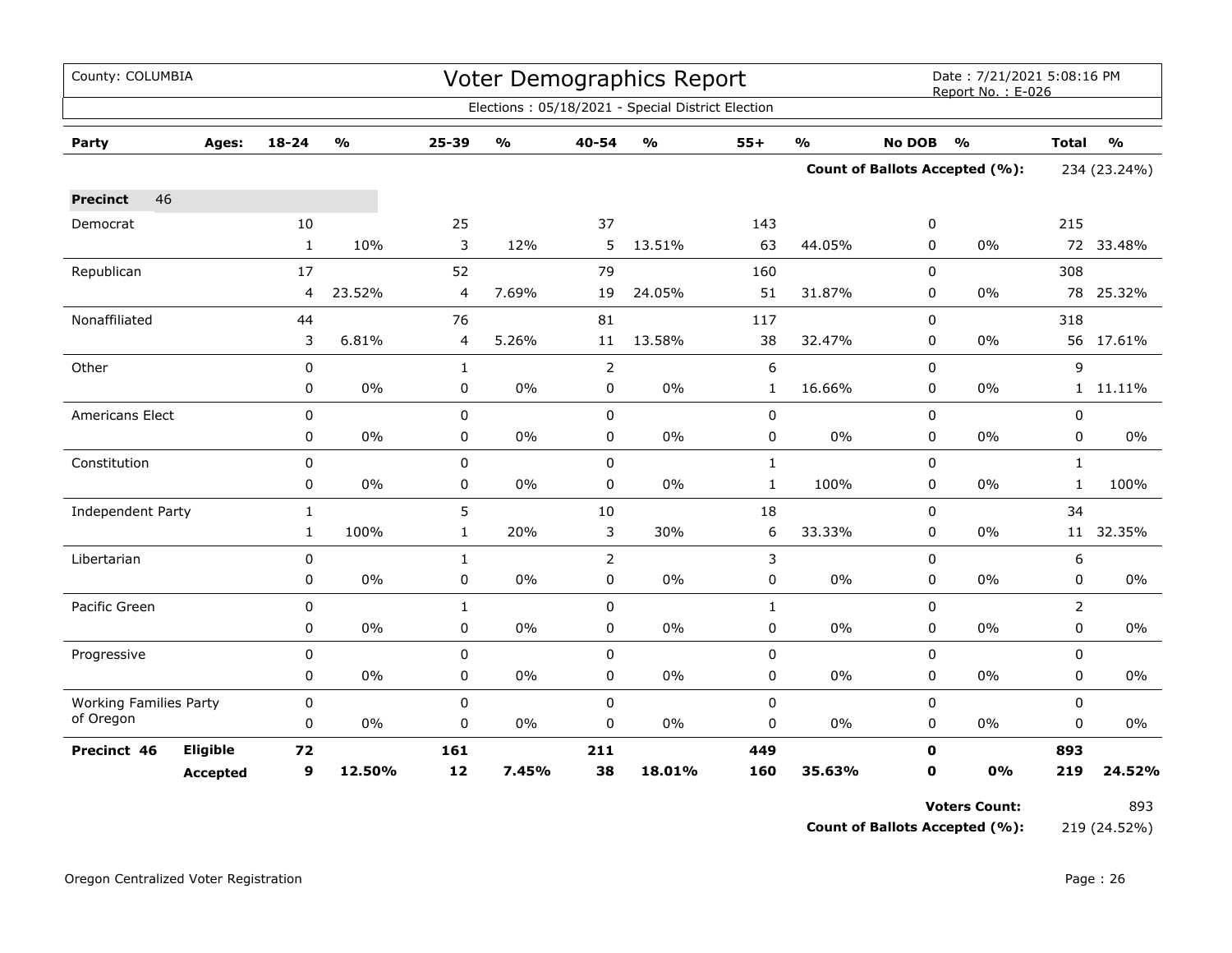| County: COLUMBIA              |                 |                |                         |              |                                   |                | Voter Demographics Report                         |                |                                   |               | Date: 7/21/2021 5:08:16 PM<br>Report No.: E-026 |                |               |
|-------------------------------|-----------------|----------------|-------------------------|--------------|-----------------------------------|----------------|---------------------------------------------------|----------------|-----------------------------------|---------------|-------------------------------------------------|----------------|---------------|
|                               |                 |                |                         |              |                                   |                | Elections: 05/18/2021 - Special District Election |                |                                   |               |                                                 |                |               |
| Party                         | Ages:           | $18 - 24$      | $\mathbf{O}/\mathbf{o}$ | 25-39        | $\mathsf{o}\mathsf{v}_\mathsf{o}$ | 40-54          | $\frac{0}{0}$                                     | $55+$          | $\mathsf{o}\mathsf{v}_\mathsf{o}$ | <b>No DOB</b> | $\frac{0}{0}$                                   | <b>Total</b>   | $\frac{1}{2}$ |
| 47<br><b>Precinct</b>         |                 |                |                         |              |                                   |                |                                                   |                |                                   |               |                                                 |                |               |
| Democrat                      |                 | 14             |                         | 52           |                                   | 88             |                                                   | 229            |                                   | 0             |                                                 | 383            |               |
|                               |                 | $\overline{7}$ | 50%                     | 10           | 19.23%                            | 27             | 30.68%                                            | 124            | 54.14%                            | $\Omega$      | 0%                                              | 168            | 43.86%        |
| Republican                    |                 | $\overline{7}$ |                         | 37           |                                   | 58             |                                                   | 173            |                                   | 0             |                                                 | 275            |               |
|                               |                 | $\mathbf{2}$   | 28.57%                  | 5            | 13.51%                            | 16             | 27.58%                                            | 81             | 46.82%                            | 0             | 0%                                              | 104            | 37.81%        |
| Nonaffiliated                 |                 | 52             |                         | 91           |                                   | 94             |                                                   | 117            |                                   | $\mathbf 0$   |                                                 | 354            |               |
|                               |                 | 4              | 7.69%                   | 17           | 18.68%                            | 3              | 3.19%                                             | 35             | 29.91%                            | 0             | 0%                                              |                | 59 16.66%     |
| Other                         |                 | $\mathbf 0$    |                         | $\mathbf{1}$ |                                   | $\mathbf{1}$   |                                                   | 5              |                                   | $\Omega$      |                                                 | $\overline{7}$ |               |
|                               |                 | 0              | 0%                      | 0            | $0\%$                             | 0              | $0\%$                                             | $\overline{2}$ | 40%                               | 0             | 0%                                              | $2^{\circ}$    | 28.57%        |
| <b>Americans Elect</b>        |                 | 0              |                         | $\mathsf 0$  |                                   | $\mathbf 0$    |                                                   | $\mathbf 0$    |                                   | 0             |                                                 | 0              |               |
|                               |                 | 0              | 0%                      | 0            | 0%                                | 0              | 0%                                                | 0              | $0\%$                             | 0             | 0%                                              | 0              | $0\%$         |
| Constitution                  |                 | 0              |                         | 0            |                                   | $\mathbf 0$    |                                                   | 3              |                                   | 0             |                                                 | 3              |               |
|                               |                 | 0              | 0%                      | 0            | 0%                                | 0              | 0%                                                | $\overline{2}$ | 66.66%                            | 0             | 0%                                              | $\overline{2}$ | 66.66%        |
| Independent Party             |                 | 6              |                         | 8            |                                   | 10             |                                                   | 17             |                                   | $\Omega$      |                                                 | 41             |               |
|                               |                 | 4              | 66.66%                  | $\mathbf{1}$ | 12.5%                             | $\overline{4}$ | 40%                                               | 9              | 52.94%                            | $\Omega$      | 0%                                              | 18             | 43.9%         |
| Libertarian                   |                 | $\mathbf 0$    |                         | 4            |                                   | 8              |                                                   | 5              |                                   | $\mathbf 0$   |                                                 | 17             |               |
|                               |                 | 0              | $0\%$                   | 0            | $0\%$                             | 3              | 37.5%                                             | $\mathbf{1}$   | 20%                               | 0             | 0%                                              | 4              | 23.52%        |
| Pacific Green                 |                 | $\mathbf 0$    |                         | 1            |                                   | $\mathbf{1}$   |                                                   | 0              |                                   | $\mathbf 0$   |                                                 | 2              |               |
|                               |                 | 0              | 0%                      | $\pmb{0}$    | 0%                                | $\mathbf{1}$   | 100%                                              | $\pmb{0}$      | $0\%$                             | 0             | 0%                                              | $\mathbf{1}$   | 50%           |
| Progressive                   |                 | $\mathbf 0$    |                         | $\mathbf 0$  |                                   | $\mathbf 0$    |                                                   | $\mathbf 0$    |                                   | $\mathbf 0$   |                                                 | $\overline{0}$ |               |
|                               |                 | 0              | 0%                      | $\pmb{0}$    | $0\%$                             | 0              | $0\%$                                             | 0              | 0%                                | 0             | 0%                                              | 0              | $0\%$         |
| <b>Working Families Party</b> |                 | 0              |                         | $\mathbf{1}$ |                                   | $\mathbf{1}$   |                                                   | $\pmb{0}$      |                                   | $\mathbf 0$   |                                                 | $\overline{2}$ |               |
| of Oregon                     |                 | 0              | $0\%$                   | 0            | 0%                                | 0              | $0\%$                                             | 0              | $0\%$                             | 0             | $0\%$                                           | 0              | 0%            |
| Precinct 47                   | <b>Eligible</b> | 79             |                         | 195          |                                   | 261            |                                                   | 549            |                                   | O             |                                                 | 1084           |               |
|                               | <b>Accepted</b> | 17             | 21.52%                  | 33           | 16.92%                            | 54             | 20.69%                                            | 254            | 46.27%                            | 0             | 0%                                              | 358            | 33.03%        |

Voters Count: 1084

**Count of Ballots Accepted (%):** 358 (33.03%)

Precinct 48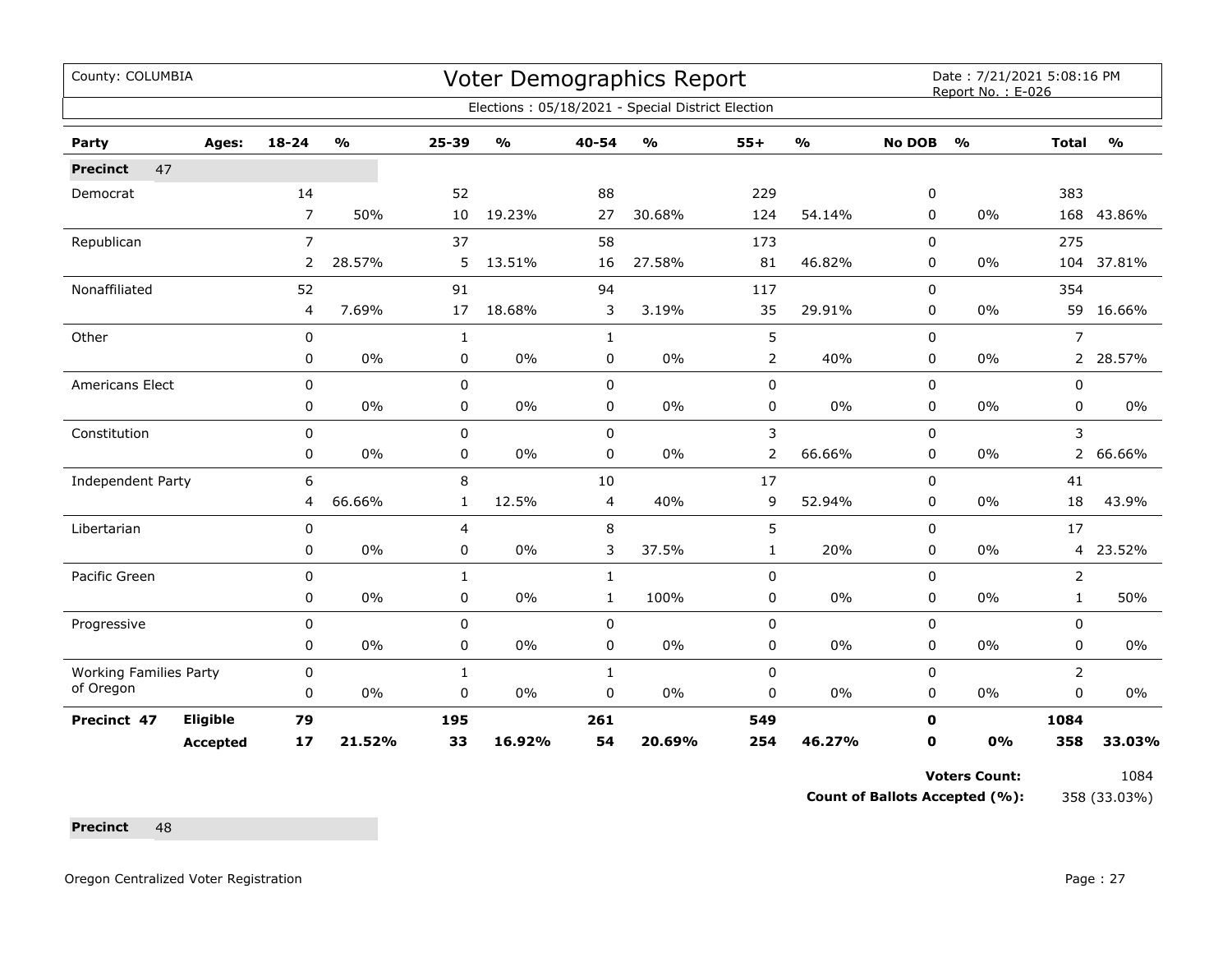| County: COLUMBIA              |                 |              |       |                |                         |                | Voter Demographics Report                         |                |                         |               | Date: 7/21/2021 5:08:16 PM<br>Report No.: E-026 |                         |               |
|-------------------------------|-----------------|--------------|-------|----------------|-------------------------|----------------|---------------------------------------------------|----------------|-------------------------|---------------|-------------------------------------------------|-------------------------|---------------|
|                               |                 |              |       |                |                         |                | Elections: 05/18/2021 - Special District Election |                |                         |               |                                                 |                         |               |
| Party                         | Ages:           | $18 - 24$    | %     | 25-39          | $\mathbf{0}/\mathbf{0}$ | 40-54          | $\mathbf{O}/\mathbf{o}$                           | $55+$          | $\mathbf{0}/\mathbf{0}$ | <b>No DOB</b> | $\frac{1}{2}$                                   | <b>Total</b>            | $\frac{0}{0}$ |
| Democrat                      |                 | $\mathbf 1$  |       | 19             |                         | 22             |                                                   | 80             |                         | $\pmb{0}$     |                                                 | 122                     |               |
|                               |                 | $\pmb{0}$    | $0\%$ | 2              | 10.52%                  | $\overline{2}$ | 9.09%                                             | 29             | 36.25%                  | 0             | 0%                                              | 33                      | 27.04%        |
| Republican                    |                 | 18           |       | 31             |                         | 34             |                                                   | 84             |                         | $\mathsf 0$   |                                                 | 167                     |               |
|                               |                 | $\mathbf 1$  | 5.55% | 3              | 9.67%                   | 4              | 11.76%                                            | 15             | 17.85%                  | $\pmb{0}$     | 0%                                              | 23                      | 13.77%        |
| Nonaffiliated                 |                 | 17           |       | 45             |                         | 53             |                                                   | 56             |                         | $\mathsf 0$   |                                                 | 171                     |               |
|                               |                 | $\pmb{0}$    | 0%    | $\mathbf{1}$   | 2.22%                   | $\mathbf 0$    | $0\%$                                             | 8              | 14.28%                  | $\pmb{0}$     | 0%                                              | 9                       | 5.26%         |
| Other                         |                 | 0            |       | $\pmb{0}$      |                         | $\mathbf{1}$   |                                                   | 3              |                         | $\mathsf 0$   |                                                 | $\overline{\mathbf{4}}$ |               |
|                               |                 | 0            | 0%    | $\pmb{0}$      | 0%                      | $\pmb{0}$      | 0%                                                | 0              | 0%                      | $\mathsf 0$   | $0\%$                                           | $\mathsf 0$             | 0%            |
| <b>Americans Elect</b>        |                 | 0            |       | $\mathbf 0$    |                         | $\mathbf 0$    |                                                   | $\mathsf 0$    |                         | $\mathbf 0$   |                                                 | $\mathbf 0$             |               |
|                               |                 | $\pmb{0}$    | 0%    | $\pmb{0}$      | 0%                      | $\pmb{0}$      | 0%                                                | $\pmb{0}$      | 0%                      | $\pmb{0}$     | 0%                                              | $\pmb{0}$               | $0\%$         |
| Constitution                  |                 | $\pmb{0}$    |       | $\mathbf 1$    |                         | $\pmb{0}$      |                                                   | $\pmb{0}$      |                         | $\pmb{0}$     |                                                 | $\mathbf 1$             |               |
|                               |                 | 0            | 0%    | $\pmb{0}$      | 0%                      | $\pmb{0}$      | 0%                                                | $\pmb{0}$      | $0\%$                   | $\mathbf 0$   | 0%                                              | $\pmb{0}$               | 0%            |
| <b>Independent Party</b>      |                 | $1\,$        |       | $\overline{2}$ |                         | 6              |                                                   | 6              |                         | $\mathsf 0$   |                                                 | 15                      |               |
|                               |                 | 0            | 0%    | $\pmb{0}$      | 0%                      | $\pmb{0}$      | 0%                                                | 0              | 0%                      | $\pmb{0}$     | 0%                                              | $\pmb{0}$               | 0%            |
| Libertarian                   |                 | $\mathbf{1}$ |       | $\mathbf{1}$   |                         | $\mathbf{1}$   |                                                   | $\overline{4}$ |                         | $\pmb{0}$     |                                                 | $\overline{7}$          |               |
|                               |                 | 0            | 0%    | $\pmb{0}$      | 0%                      | $\pmb{0}$      | 0%                                                | 0              | 0%                      | $\pmb{0}$     | 0%                                              | $\pmb{0}$               | $0\%$         |
| Pacific Green                 |                 | $\mathbf 0$  |       | $\mathbf 0$    |                         | $\mathbf 0$    |                                                   | $\mathbf{1}$   |                         | $\mathbf 0$   |                                                 | $\mathbf{1}$            |               |
|                               |                 | $\mathbf 0$  | 0%    | 0              | 0%                      | $\mathbf 0$    | 0%                                                | 0              | 0%                      | $\mathbf 0$   | 0%                                              | 0                       | $0\%$         |
| Progressive                   |                 | $\pmb{0}$    |       | $\pmb{0}$      |                         | $\pmb{0}$      |                                                   | $\pmb{0}$      |                         | $\pmb{0}$     |                                                 | $\pmb{0}$               |               |
|                               |                 | 0            | 0%    | $\pmb{0}$      | 0%                      | $\pmb{0}$      | 0%                                                | 0              | $0\%$                   | $\mathbf 0$   | $0\%$                                           | $\pmb{0}$               | 0%            |
| <b>Working Families Party</b> |                 | $\pmb{0}$    |       | $\overline{2}$ |                         | $\overline{2}$ |                                                   | $\mathbf{1}$   |                         | $\mathsf 0$   |                                                 | 5                       |               |
| of Oregon                     |                 | 0            | 0%    | $\pmb{0}$      | 0%                      | $\pmb{0}$      | 0%                                                | $\pmb{0}$      | 0%                      | $\mathsf 0$   | 0%                                              | $\pmb{0}$               | 0%            |
| Precinct 48                   | Eligible        | 38           |       | 101            |                         | 119            |                                                   | 235            |                         | $\mathbf 0$   |                                                 | 493                     |               |
|                               | <b>Accepted</b> | $\mathbf{1}$ | 2.63% | 6              | 5.94%                   | 6              | 5.04%                                             | 52             | 22.13%                  | $\mathbf 0$   | 0%                                              | 65                      | 13.18%        |
|                               |                 |              |       |                |                         |                |                                                   |                |                         |               | <b>Voters Count:</b>                            |                         | 493           |
|                               |                 |              |       |                |                         |                |                                                   |                |                         |               | Count of Ballots Accepted (%):                  |                         | 65 (13.18%)   |
| 49<br><b>Precinct</b>         |                 |              |       |                |                         |                |                                                   |                |                         |               |                                                 |                         |               |
| Democrat                      |                 | 14           |       | 24             |                         | 44             |                                                   | 137            |                         | 0             |                                                 | 219                     |               |
|                               |                 | $\mathbf{1}$ | 7.14% | $\mathbf{1}$   | 4.16%                   | 3              | 6.81%                                             | 63             | 45.98%                  | 0             | 0%                                              |                         | 68 31.05%     |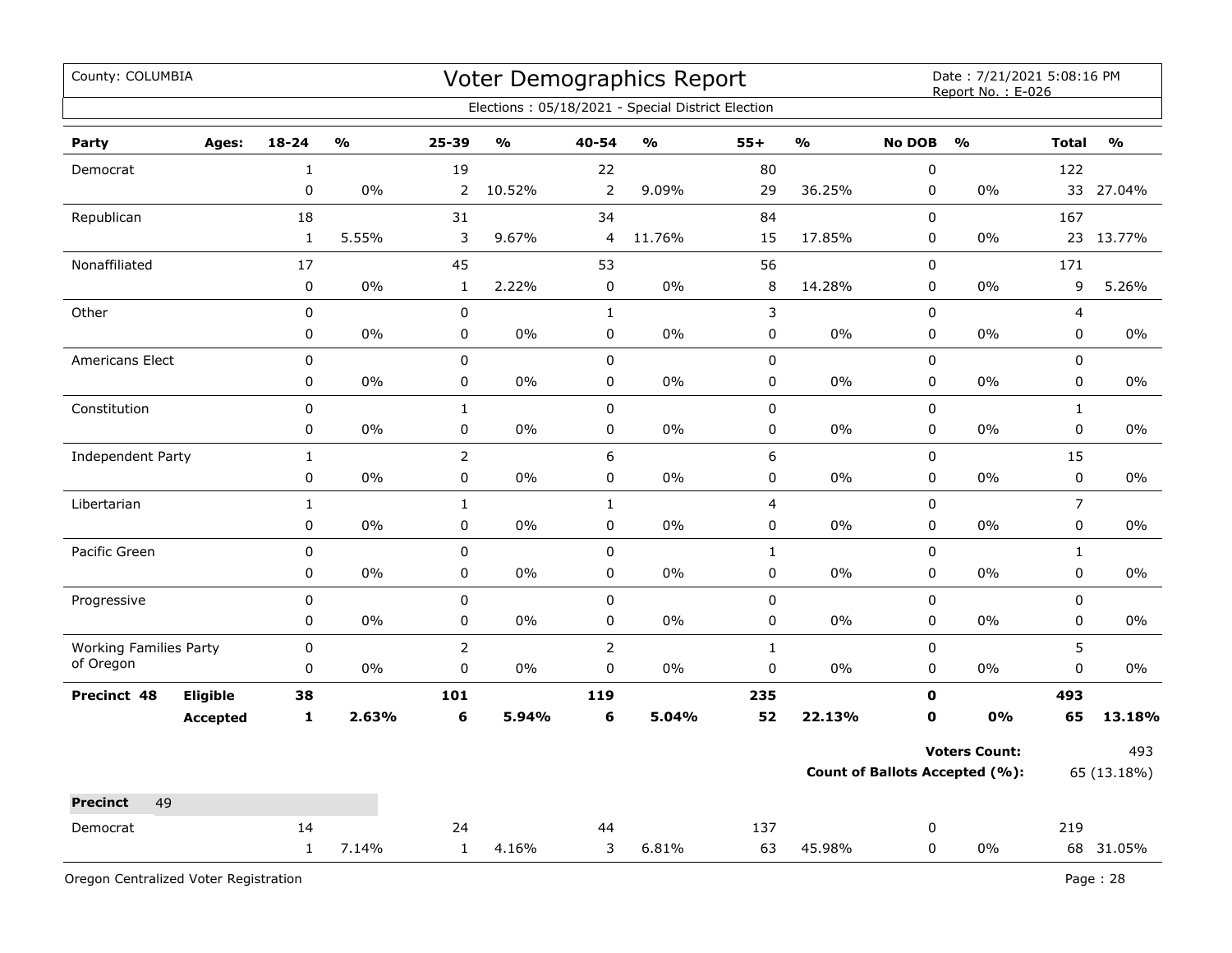| Voter Demographics Report<br>County: COLUMBIA |                 |              |                         |                |                         |              |                                                   |              |               | Date: 7/21/2021 5:08:16 PM<br>Report No.: E-026 |                                       |                |               |  |
|-----------------------------------------------|-----------------|--------------|-------------------------|----------------|-------------------------|--------------|---------------------------------------------------|--------------|---------------|-------------------------------------------------|---------------------------------------|----------------|---------------|--|
|                                               |                 |              |                         |                |                         |              | Elections: 05/18/2021 - Special District Election |              |               |                                                 |                                       |                |               |  |
| Party                                         | Ages:           | $18 - 24$    | $\mathbf{O}/\mathbf{o}$ | 25-39          | $\mathbf{0}/\mathbf{0}$ | 40-54        | $\mathbf{0}/\mathbf{0}$                           | $55+$        | $\frac{9}{6}$ | <b>No DOB</b>                                   | $\frac{0}{0}$                         | <b>Total</b>   | $\frac{9}{0}$ |  |
| Republican                                    |                 | 15           |                         | 34             |                         | 47           |                                                   | 117          |               | 0                                               |                                       | 213            |               |  |
|                                               |                 | $\mathbf{1}$ | 6.66%                   | 8              | 23.52%                  | 12           | 25.53%                                            | 47           | 40.17%        | 0                                               | $0\%$                                 | 68             | 31.92%        |  |
| Nonaffiliated                                 |                 | 25           |                         | 54             |                         | 60           |                                                   | 89           |               | 0                                               |                                       | 228            |               |  |
|                                               |                 | $\mathbf{1}$ | 4%                      | $\mathbf{1}$   | 1.85%                   | 5            | 8.33%                                             | 19           | 21.34%        | 0                                               | 0%                                    | 26             | 11.4%         |  |
| Other                                         |                 | 0            |                         | $\mathbf{1}$   |                         | $\mathbf{1}$ |                                                   | $\mathbf{1}$ |               | 0                                               |                                       | 3              |               |  |
|                                               |                 | 0            | 0%                      | $\pmb{0}$      | 0%                      | 0            | $0\%$                                             | 0            | 0%            | 0                                               | $0\%$                                 | 0              | $0\%$         |  |
| Americans Elect                               |                 | 0            |                         | $\pmb{0}$      |                         | 0            |                                                   | 0            |               | 0                                               |                                       | 0              |               |  |
|                                               |                 | 0            | 0%                      | 0              | $0\%$                   | 0            | $0\%$                                             | 0            | $0\%$         | 0                                               | 0%                                    | 0              | $0\%$         |  |
| Constitution                                  |                 | $\pmb{0}$    |                         | $\pmb{0}$      |                         | 0            |                                                   | 3            |               | 0                                               |                                       | 3              |               |  |
|                                               |                 | 0            | $0\%$                   | $\pmb{0}$      | $0\%$                   | $\mathbf 0$  | $0\%$                                             | 3            | 100%          | 0                                               | $0\%$                                 | 3              | 100%          |  |
| Independent Party                             |                 | 0            |                         | $\overline{4}$ |                         | 4            |                                                   | 23           |               | $\mathbf 0$                                     |                                       | 31             |               |  |
|                                               |                 | 0            | 0%                      | $\pmb{0}$      | $0\%$                   | $\mathbf{1}$ | 25%                                               | $11\,$       | 47.82%        | 0                                               | $0\%$                                 | 12             | 38.7%         |  |
| Libertarian                                   |                 | 3            |                         | $\mathbf{1}$   |                         | 0            |                                                   | $\mathbf 2$  |               | 0                                               |                                       | 6              |               |  |
|                                               |                 | 0            | 0%                      | 0              | $0\%$                   | 0            | $0\%$                                             | $\mathbf{1}$ | 50%           | 0                                               | 0%                                    | $\mathbf{1}$   | 16.66%        |  |
| Pacific Green                                 |                 | $\mathbf{1}$ |                         | $\pmb{0}$      |                         | 0            |                                                   | $\mathbf{1}$ |               | 0                                               |                                       | $\overline{2}$ |               |  |
|                                               |                 | 0            | 0%                      | 0              | 0%                      | 0            | 0%                                                | 0            | $0\%$         | 0                                               | $0\%$                                 | 0              | 0%            |  |
| Progressive                                   |                 | 0            |                         | $\pmb{0}$      |                         | $\pmb{0}$    |                                                   | 0            |               | 0                                               |                                       | 0              |               |  |
|                                               |                 | 0            | 0%                      | 0              | 0%                      | 0            | 0%                                                | 0            | $0\%$         | 0                                               | 0%                                    | 0              | $0\%$         |  |
| <b>Working Families Party</b><br>of Oregon    |                 | $\pmb{0}$    |                         | $\pmb{0}$      |                         | $\mathbf{1}$ |                                                   | $\mathbf 1$  |               | 0                                               |                                       | $\overline{2}$ |               |  |
|                                               |                 | 0            | 0%                      | $\mathbf 0$    | $0\%$                   | $\pmb{0}$    | 0%                                                | $\mathbf 1$  | 100%          | 0                                               | $0\%$                                 | $\mathbf{1}$   | 50%           |  |
| Precinct 49                                   | Eligible        | 58           |                         | 118            |                         | 157          |                                                   | 374          |               | 0                                               |                                       | 707            |               |  |
|                                               | <b>Accepted</b> | 3            | 5.17%                   | 10             | 8.47%                   | 21           | 13.38%                                            | 145          | 38.77%        | 0                                               | 0%                                    | 179            | 25.32%        |  |
|                                               |                 |              |                         |                |                         |              |                                                   |              |               |                                                 | <b>Voters Count:</b>                  |                | 707           |  |
|                                               |                 |              |                         |                |                         |              |                                                   |              |               |                                                 | <b>Count of Ballots Accepted (%):</b> |                | 179 (25.32%)  |  |
| 50<br><b>Precinct</b>                         |                 |              |                         |                |                         |              |                                                   |              |               |                                                 |                                       |                |               |  |
| Democrat                                      |                 | 0            |                         | 1              |                         | 5            |                                                   | 20           |               | 0                                               |                                       | 26             |               |  |
|                                               |                 | 0            | 0%                      | $\mathbf 0$    | $0\%$                   | $\mathbf{1}$ | 20%                                               | 8            | 40%           | 0                                               | 0%                                    |                | 9 34.61%      |  |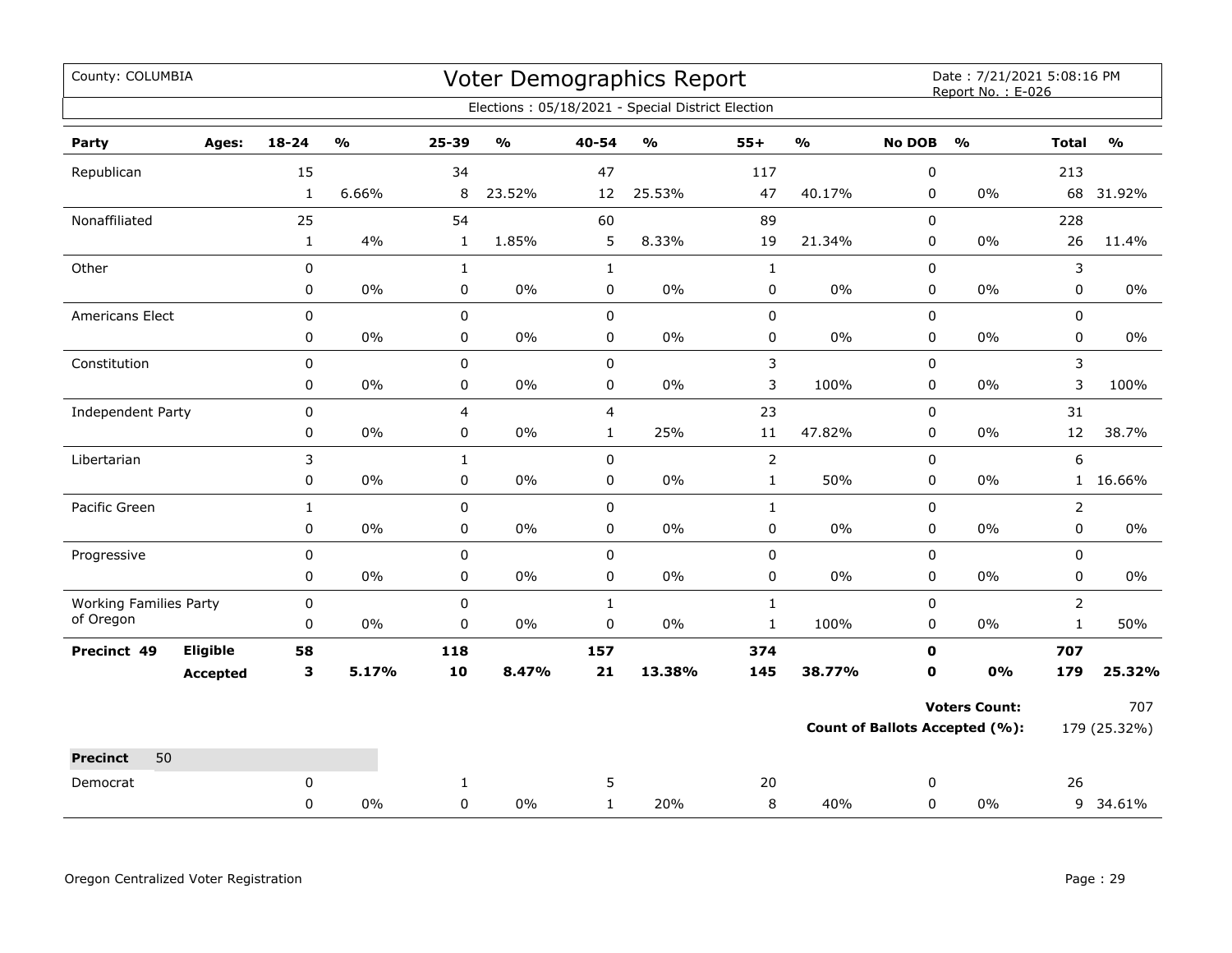| County: COLUMBIA              |                 |                |                         |                         |                                   |                | Voter Demographics Report<br>Elections: 05/18/2021 - Special District Election |             |                         |                                | Date: 7/21/2021 5:08:16 PM<br>Report No.: E-026 |                |               |
|-------------------------------|-----------------|----------------|-------------------------|-------------------------|-----------------------------------|----------------|--------------------------------------------------------------------------------|-------------|-------------------------|--------------------------------|-------------------------------------------------|----------------|---------------|
|                               |                 |                |                         |                         |                                   |                |                                                                                |             |                         |                                |                                                 |                |               |
| Party                         | Ages:           | $18 - 24$      | $\mathbf{0}/\mathbf{0}$ | 25-39                   | $\mathsf{o}\mathsf{v}_\mathsf{o}$ | 40-54          | $\frac{1}{2}$                                                                  | $55+$       | $\mathbf{O}/\mathbf{O}$ | <b>No DOB</b>                  | $\frac{1}{2}$                                   | <b>Total</b>   | $\frac{0}{0}$ |
| Republican                    |                 | $\mathbf 1$    |                         | $\overline{2}$          |                                   | $\pmb{0}$      |                                                                                | 16          |                         | $\pmb{0}$                      |                                                 | 19             |               |
|                               |                 | 0              | 0%                      | $\overline{2}$          | 100%                              | $\pmb{0}$      | $0\%$                                                                          | 6           | 37.5%                   | $\mathsf 0$                    | $0\%$                                           | 8              | 42.1%         |
| Nonaffiliated                 |                 | $\mathbf{1}$   |                         | 3                       |                                   | $\overline{4}$ |                                                                                | 3           |                         | $\mathbf 0$                    |                                                 | 11             |               |
|                               |                 | 0              | 0%                      | $\mathbf{1}$            | 33.33%                            | $\mathbf 0$    | 0%                                                                             | $\pmb{0}$   | 0%                      | $\pmb{0}$                      | 0%                                              | $\mathbf 1$    | 9.09%         |
| Other                         |                 | 0              |                         | 0                       |                                   | $\pmb{0}$      |                                                                                | $\mathsf 0$ |                         | $\mathbf 0$                    |                                                 | 0              |               |
|                               |                 | 0              | 0%                      | $\pmb{0}$               | 0%                                | 0              | 0%                                                                             | 0           | 0%                      | $\pmb{0}$                      | 0%                                              | $\pmb{0}$      | 0%            |
| <b>Americans Elect</b>        |                 | 0              |                         | $\mathbf 0$             |                                   | $\mathbf 0$    |                                                                                | $\mathbf 0$ |                         | $\mathbf 0$                    |                                                 | $\mathbf 0$    |               |
|                               |                 | 0              | 0%                      | $\pmb{0}$               | 0%                                | $\pmb{0}$      | 0%                                                                             | 0           | 0%                      | $\mathsf 0$                    | 0%                                              | $\mathbf 0$    | 0%            |
| Constitution                  |                 | $\pmb{0}$      |                         | $\pmb{0}$               |                                   | $\mathbf 0$    |                                                                                | $\pmb{0}$   |                         | $\pmb{0}$                      |                                                 | $\pmb{0}$      |               |
|                               |                 | 0              | $0\%$                   | 0                       | 0%                                | 0              | 0%                                                                             | 0           | 0%                      | 0                              | $0\%$                                           | 0              | $0\%$         |
| Independent Party             |                 | $\overline{2}$ |                         | $\mathbf 0$             |                                   | $\mathbf 0$    |                                                                                | 0           |                         | $\mathbf 0$                    |                                                 | $\overline{2}$ |               |
|                               |                 | $\mathbf{1}$   | 50%                     | $\pmb{0}$               | 0%                                | 0              | 0%                                                                             | 0           | 0%                      | $\mathsf 0$                    | 0%                                              | $\mathbf{1}$   | 50%           |
| Libertarian                   |                 | $\mathbf 0$    |                         | $\mathbf{1}$            |                                   | $\mathsf 0$    |                                                                                | 0           |                         | $\mathbf 0$                    |                                                 | $\mathbf{1}$   |               |
|                               |                 | $\pmb{0}$      | 0%                      | $\pmb{0}$               | $0\%$                             | $\pmb{0}$      | 0%                                                                             | 0           | 0%                      | $\mathsf 0$                    | 0%                                              | $\pmb{0}$      | 0%            |
| Pacific Green                 |                 | $\mathbf 0$    |                         | $\mathsf 0$             |                                   | $\mathsf 0$    |                                                                                | $\pmb{0}$   |                         | $\mathbf 0$                    |                                                 | $\pmb{0}$      |               |
|                               |                 | $\mathbf 0$    | 0%                      | 0                       | 0%                                | $\mathbf 0$    | 0%                                                                             | 0           | 0%                      | $\mathbf 0$                    | $0\%$                                           | $\mathbf 0$    | $0\%$         |
| Progressive                   |                 | 0              |                         | 0                       |                                   | $\mathbf 0$    |                                                                                | 0           |                         | $\mathsf 0$                    |                                                 | $\mathsf 0$    |               |
|                               |                 | 0              | 0%                      | 0                       | 0%                                | $\mathbf 0$    | 0%                                                                             | $\pmb{0}$   | $0\%$                   | $\mathbf 0$                    | $0\%$                                           | $\mathbf 0$    | 0%            |
| <b>Working Families Party</b> |                 | 0              |                         | $\pmb{0}$               |                                   | $\pmb{0}$      |                                                                                | $\pmb{0}$   |                         | $\pmb{0}$                      |                                                 | $\pmb{0}$      |               |
| of Oregon                     |                 | 0              | 0%                      | 0                       | 0%                                | 0              | 0%                                                                             | 0           | $0\%$                   | $\mathbf 0$                    | $0\%$                                           | $\mathbf 0$    | 0%            |
| Precinct 50                   | <b>Eligible</b> | 4              |                         | $\overline{\mathbf{z}}$ |                                   | $\mathbf{9}$   |                                                                                | 39          |                         | 0                              |                                                 | 59             |               |
|                               | <b>Accepted</b> | 1              | 25.00%                  | 3                       | 42.86%                            | $\mathbf{1}$   | 11.11%                                                                         | 14          | 35.90%                  | $\mathbf{0}$                   | 0%                                              | 19             | 32.20%        |
|                               |                 |                |                         |                         |                                   |                |                                                                                |             |                         |                                | <b>Voters Count:</b>                            |                | 59            |
|                               |                 |                |                         |                         |                                   |                |                                                                                |             |                         | Count of Ballots Accepted (%): |                                                 |                | 19 (32.20%)   |
| 51<br><b>Precinct</b>         |                 |                |                         |                         |                                   |                |                                                                                |             |                         |                                |                                                 |                |               |
| Democrat                      |                 | 3              |                         | 9                       |                                   | 17             |                                                                                | 67          |                         | $\pmb{0}$                      |                                                 | 96             |               |
|                               |                 | $\pmb{0}$      | 0%                      | $\pmb{0}$               | 0%                                | 6              | 35.29%                                                                         | 24          | 35.82%                  | 0                              | 0%                                              |                | 30 31.25%     |
| Republican                    |                 | 8              |                         | 34                      |                                   | 27             |                                                                                | 65          |                         | $\mathsf 0$                    |                                                 | 134            |               |
|                               |                 | $\mathbf{1}$   | 12.5%                   | $\mathbf{1}$            | 2.94%                             | 9              | 33.33%                                                                         | 19          | 29.23%                  | $\pmb{0}$                      | 0%                                              |                | 30 22.38%     |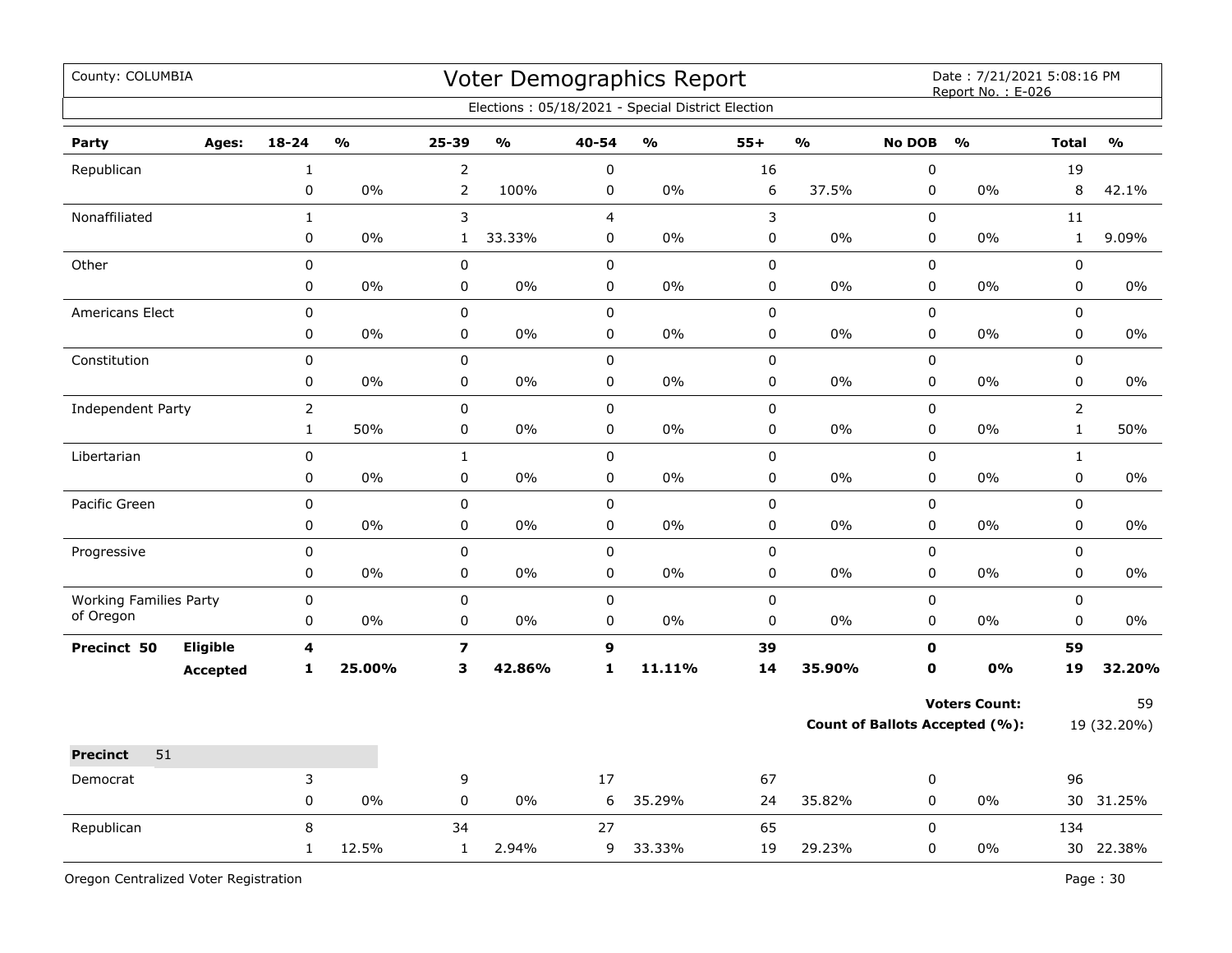| County: COLUMBIA              |                 |                         |                         |                |               |                | Voter Demographics Report                         |                |               |               | Date: 7/21/2021 5:08:16 PM<br>Report No.: E-026 |                |               |
|-------------------------------|-----------------|-------------------------|-------------------------|----------------|---------------|----------------|---------------------------------------------------|----------------|---------------|---------------|-------------------------------------------------|----------------|---------------|
|                               |                 |                         |                         |                |               |                | Elections: 05/18/2021 - Special District Election |                |               |               |                                                 |                |               |
| Party                         | Ages:           | 18-24                   | $\mathbf{O}/\mathbf{o}$ | 25-39          | $\frac{1}{2}$ | $40 - 54$      | $\mathsf{o}\mathsf{v}_\mathsf{o}$                 | $55+$          | $\frac{0}{0}$ | <b>No DOB</b> | $\frac{1}{2}$                                   | <b>Total</b>   | $\frac{9}{0}$ |
| Nonaffiliated                 |                 | 9                       |                         | 36             |               | 23             |                                                   | 56             |               | 0             |                                                 | 124            |               |
|                               |                 | $\mathbf{1}$            | 11.11%                  | $\mathbf{1}$   | 2.77%         | 2              | 8.69%                                             | 14             | 25%           | 0             | $0\%$                                           |                | 18 14.51%     |
| Other                         |                 | $\mathbf{1}$            |                         | $\pmb{0}$      |               | $\pmb{0}$      |                                                   | $\overline{2}$ |               | 0             |                                                 | 3              |               |
|                               |                 | 0                       | $0\%$                   | $\pmb{0}$      | 0%            | 0              | $0\%$                                             | $\pmb{0}$      | 0%            | 0             | 0%                                              | 0              | $0\%$         |
| Americans Elect               |                 | 0                       |                         | $\pmb{0}$      |               | $\mathbf 0$    |                                                   | $\pmb{0}$      |               | 0             |                                                 | 0              |               |
|                               |                 | 0                       | $0\%$                   | 0              | $0\%$         | $\pmb{0}$      | $0\%$                                             | $\pmb{0}$      | 0%            | 0             | $0\%$                                           | 0              | 0%            |
| Constitution                  |                 | 0                       |                         | $\mathbf 0$    |               | $\mathbf 0$    |                                                   | $\mathbf 0$    |               | 0             |                                                 | 0              |               |
|                               |                 | 0                       | 0%                      | 0              | $0\%$         | 0              | 0%                                                | 0              | 0%            | $\mathbf 0$   | $0\%$                                           | $\mathbf 0$    | $0\%$         |
| Independent Party             |                 | $\mathbf{1}$            |                         | $\overline{2}$ |               | $\mathbf 2$    |                                                   | $\,8\,$        |               | 0             |                                                 | 13             |               |
|                               |                 | 0                       | $0\%$                   | $\mathbf{1}$   | 50%           | $\pmb{0}$      | $0\%$                                             | $\overline{2}$ | 25%           | 0             | $0\%$                                           | 3              | 23.07%        |
| Libertarian                   |                 | 0                       |                         | $\pmb{0}$      |               | $\mathbf{1}$   |                                                   | $\pmb{0}$      |               | 0             |                                                 | $\mathbf{1}$   |               |
|                               |                 | 0                       | $0\%$                   | 0              | $0\%$         | $\pmb{0}$      | $0\%$                                             | $\pmb{0}$      | 0%            | 0             | $0\%$                                           | $\pmb{0}$      | $0\%$         |
| Pacific Green                 |                 | 0                       |                         | $\mathbf{1}$   |               | $\mathbf 0$    |                                                   | $\mathbf{1}$   |               | 0             |                                                 | $\overline{2}$ |               |
|                               |                 | 0                       | 0%                      | 0              | 0%            | $\mathbf 0$    | 0%                                                | 0              | 0%            | 0             | $0\%$                                           | 0              | $0\%$         |
| Progressive                   |                 | 0                       |                         | $\pmb{0}$      |               | $\pmb{0}$      |                                                   | $\pmb{0}$      |               | 0             |                                                 | 0              |               |
|                               |                 | 0                       | 0%                      | 0              | $0\%$         | 0              | $0\%$                                             | 0              | $0\%$         | 0             | $0\%$                                           | 0              | 0%            |
| <b>Working Families Party</b> |                 | 0                       |                         | $\mathbf{1}$   |               | $\overline{2}$ |                                                   | $\mathbf 0$    |               | 0             |                                                 | 3              |               |
| of Oregon                     |                 | 0                       | $0\%$                   | $\mathbf 0$    | 0%            | $\mathbf 0$    | $0\%$                                             | 0              | 0%            | 0             | 0%                                              | 0              | $0\%$         |
| Precinct 51                   | Eligible        | 22                      |                         | 83             |               | 72             |                                                   | 199            |               | $\mathbf 0$   |                                                 | 376            |               |
|                               | <b>Accepted</b> | $\overline{\mathbf{2}}$ | 9.09%                   | $\mathbf{3}$   | 3.61%         | 17             | 23.61%                                            | 59             | 29.65%        | 0             | 0%                                              | 81             | 21.54%        |
|                               |                 |                         |                         |                |               |                |                                                   |                |               |               | <b>Voters Count:</b>                            |                | 376           |
|                               |                 |                         |                         |                |               |                |                                                   |                |               |               | Count of Ballots Accepted (%):                  |                | 81 (21.54%)   |
| 53<br><b>Precinct</b>         |                 |                         |                         |                |               |                |                                                   |                |               |               |                                                 |                |               |
| Democrat                      |                 | 19                      |                         | 70             |               | 77             |                                                   | 390            |               | 0             |                                                 | 556            |               |
|                               |                 | $\overline{2}$          | 10.52%                  | 12             | 17.14%        | 17             | 22.07%                                            | 196            | 50.25%        | 0             | $0\%$                                           |                | 227 40.82%    |
| Republican                    |                 | 27                      |                         | 71             |               | 121            |                                                   | 292            |               | 0             |                                                 | 511            |               |
|                               |                 | $4 \overline{ }$        | 14.81%                  | 13             | 18.3%         | 23             | 19%                                               | 127            | 43.49%        | 0             | $0\%$                                           |                | 167 32.68%    |